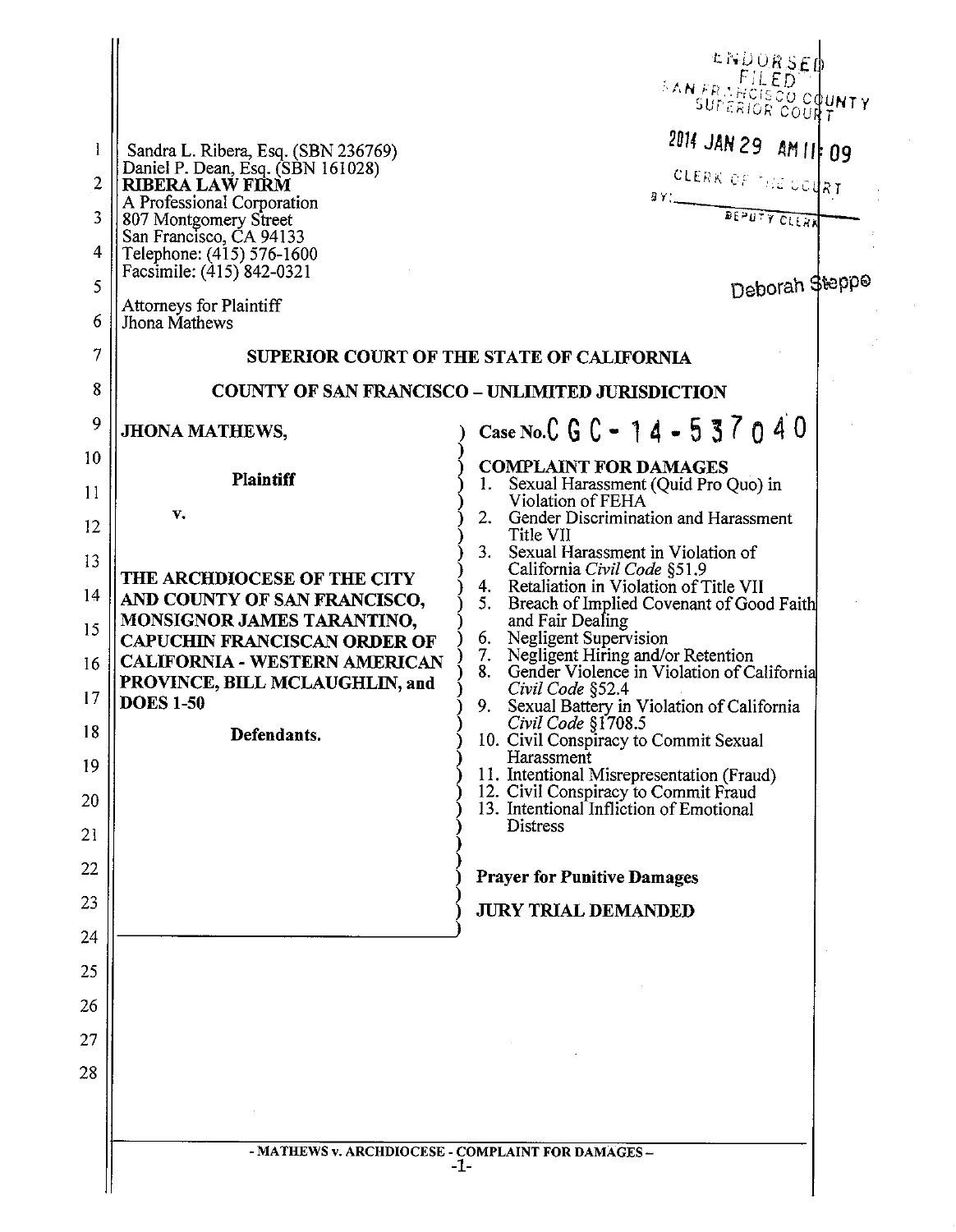### **INTRODUCTION**

1. This action arises out of the severe, traumatic and pervasive sexual harassment of Plaintiff Jhona Mathews (hereinafter referred to as "Plaintiff") by her former supervisor, Defendant Bill McLaughlin (hereinafter referred to as "Defendant McLaughlin"), as well as the hostile work environment created and allowed by Defendant Monsignor James Tarantino (hereinafter referred to as "Monsignor Tarantino") and Defendant Capuchin Franciscan Order Of California - Western American Province (hereinafter referred to as "Capuchin"), while Plaintiff was an employee of Defendant Archdiocese of San Francisco (hereinafter referred to as "ASF"). Plaintiff demands a trial by jury of all issues and for all causes of actions contained herein.

2. This is an action for violations of the California Fair Employment and Housing Act (California *Government Code* § 12900 et seq.) ("FEHA"), including sexual harassment (quid pro quo), as well as violations of the Constitution of the State of California, Article 1, section 8, and Title VII of the Civil Rights Act (42 U.S.C. §2000e, et seq.) ("Title VII"), including gender discrimination/sexual harassment and retaliation, which resulted in Plaintiff's unlawful termination.

3. The Complaint also seeks damages for of the implied covenant of good faith and fair dealing, negligent supervision, negligent hiring and/or retention, gender violence in violation of California *Civil Code* §52.4, sexual battery in violation of California *Civil Code* §1708.5, civil conspiracy to commit sexual harassment, intentional misrepresentation, civil conspiracy to commit fraud, and intentional infliction of emotional distress.

#### **PARTIES**

4. At all relevant times, Plaintiff was and now is an adult female resident of the County of San Francisco, State of California.

5. ASF is a corporation incorporated under the laws of the State of California with its principle place of business in San Francisco, California. ASF has more than 500 employees at any time. ASF is a Roman Catholic institution that owns, operates, manages, and/or supervises the National Shrine of Saint Francis of Assisi (collectively referred to hereinafter as "the

1

2

3

4

5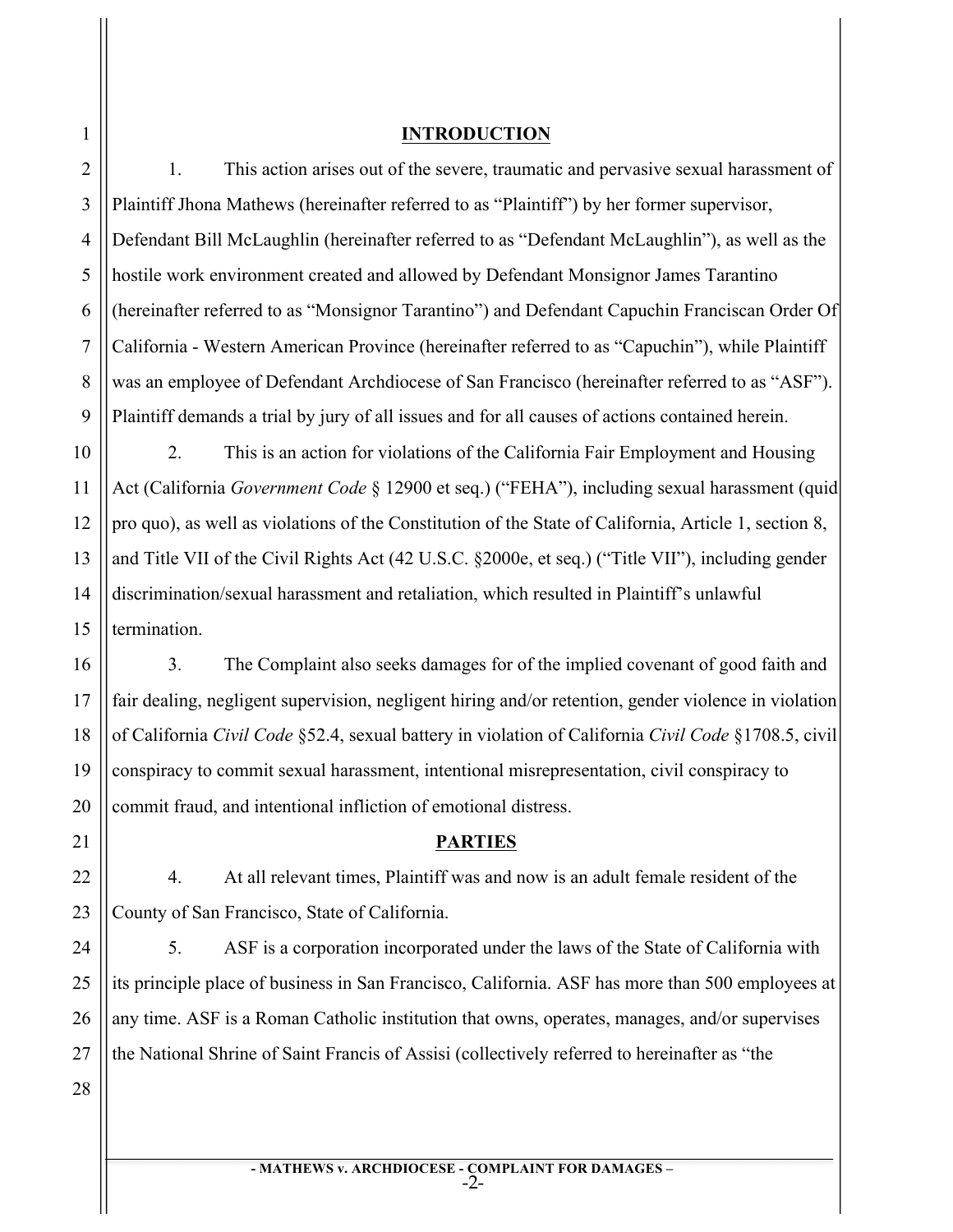1 2 Shrine") located at 610 Vallejo Street in San Francisco, California. At all times relevant, Archbishop Salvador Cordileone was employed by ASF.

3

4

5

6

7

8

9

10

11

12

15

16

17

18

6. At all relevant times, Plaintiff was employed by ASF and worked at the Shrine. 7. Monsignor Tarantino is an individual who at all relevant times resided at the Rectory of the Shrine in San Francisco, California. At all times relevant, Monsignor Tarantino was both the Vicar General and a Monsignor employed by ASF.

8. Capuchin is a corporation incorporated under the laws of the State of California with its principle place of business in San Francisco, California. At any given time, Capuchin has approximately 30 or more employees. Capuchin is a Roman Catholic institution that is owned, operated, managed, and/or supervised by ASF. ASF maintains a significant degree of control over Capuchin and, as such, ASF and Capuchin are a "single employing enterprise" or, alternatively "joint employer" of Plaintiff and Defendant McLaughlin.

13 14 9. At all times relevant, Father Gregory Coiro, Father Harold Snider, and Father Matthew Elshoff were agents and/or employees of both ASF and Capuchin.

10. Defendant McLaughlin is an individual who resides in Marin County, California. At all times relevant, Defendant McLaughlin was employed by and/or an agent for ASF working at the Shrine.

11. All Defendants will be referred to collectively as "Defendants."

19 20 21 22 23 24 25 12. Plaintiff is ignorant of the true names and capacities of Defendants sued herein as DOES 1 through 50, inclusive, and therefore sues these Defendants by such fictitious names. Plaintiff will amend this Complaint to show the true names and capacities of these Defendants when the same has been ascertained. Plaintiff is informed and believes, and thereon alleges that each of these fictitiously named Defendants are responsible in some manner for the occurrences herein alleged, and that Plaintiff's damages were proximately caused by the acts of the aforementioned Defendants.

26 27 28 13. Plaintiff is informed and believes, and thereon alleges, that Defendants were the agent, servant, employee and representative of each of the other Defendants. In performing the acts herein alleged, Defendants were acting within the course and scope of such agency or

> **- MATHEWS v. ARCHDIOCESE - COMPLAINT FOR DAMAGES –** -3-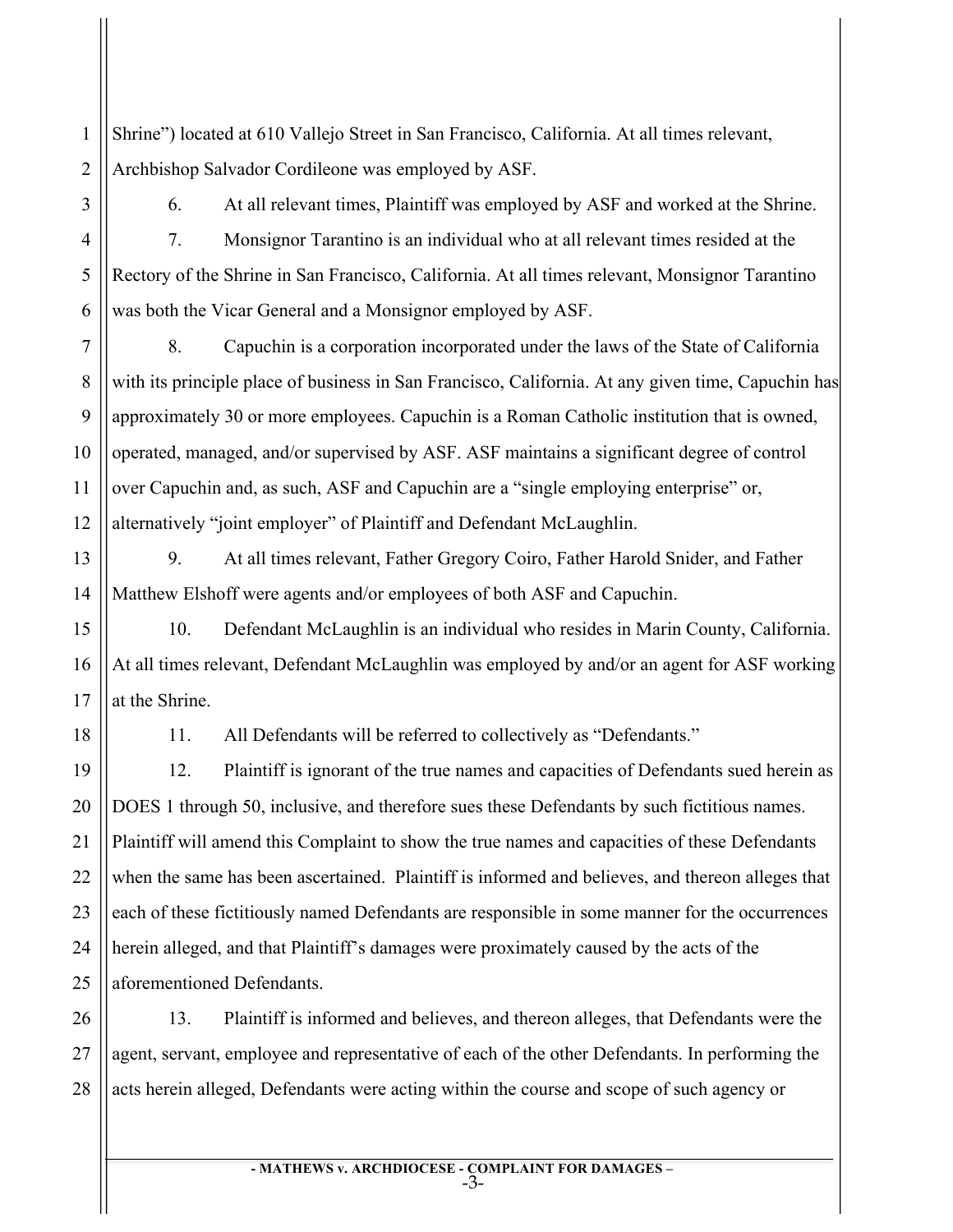1 2 3 4 5 employment, and with full knowledge, permission, authorization, ratification, active assistance and encouragement, and/or consent, express or implied, of each of the other Defendants. All actions of Defendants alleged in the causes of action into which this paragraph is incorporated by reference were ratified and approved by the officers or managing agents or members of every other Defendant.

### **GENERAL ALLEGATIONS**

14. Plaintiff was at all relevant times mentioned herein a qualified employee under FEHA and Title VII.

9 10 15. All events alleged herein occurred in the City and County San Francisco, California, unless otherwise stated.

16. Defendants were at all times responsible for the harm caused to Plaintiff.

12 13 14 17. All the named parties noted herein were, at all relevant times, either (1) residents of the State of California, or (2) authorized to conduct business in the state of California, and did, in fact conduct business in California.

# **JURISDICTION AND VENUE**

18. Pursuant to Article VI, § 10 of the California Constitution, subject matter jurisdiction is proper in the Superior Court of California, County of San Francisco.

19. Pursuant to § 395, et. seq. of the California *Code of Civil Procedure*, venue is proper in the Superior Court of California for the County of San Francisco, because this is where Plaintiff was employed, where Defendants are headquartered and/or have their principal place of business, and where the wrongful misconduct alleged herein occurred.

6

7

8

11

15

16

17

18

19

20

21

22

23

24

25

26

27

# **EXHAUSTION OF ADMINISTRATIVE REMEDIES**

20. Plaintiff has exhausted all applicable administrative remedies.

# **STATEMENT OF FACTS**

21. For nearly twenty years, Defendant McLaughlin performed all of the construction at Saint Hilary's Catholic Parish in Tiburon, California, while Monsignor Tarantino was the pastor at Saint Hilary's for ASF.

28

**- MATHEWS v. ARCHDIOCESE - COMPLAINT FOR DAMAGES –**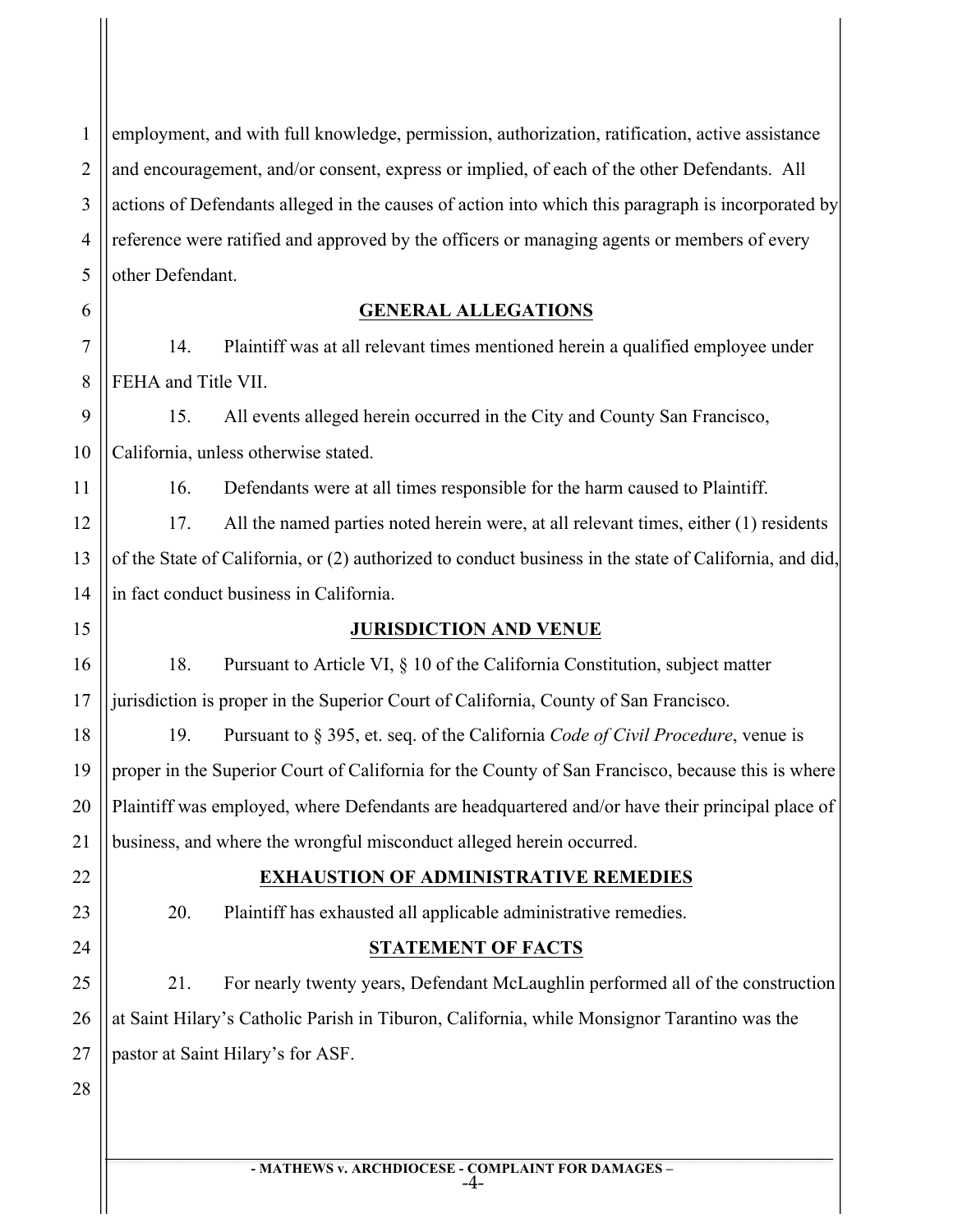22. During those two decades at St. Hilary's, Defendant McLaughlin and Monsignor Tarantino shared a close working relationship as well as an intimate friendship.

1

2

3

4

5

6

7

8

9

10

11

12

13

14

15

16

17

18

19

20

21

22

23

24

25

26

23. While working together at St. Hilary's, Monsignor Tarantino became aware of Defendant McLaughlin's propensity to engage in illegal activities, including but not limited to, sexually harassing co-workers and embezzling money from work colleagues and boards on which he served in a professional capacity.

24. When at Saint Hilary's in Tiburon, Monsignor Tarantino welcomed Defendant McLaughlin into the "BNO" (Boys Night Out) fraternal society. At that time, Monsignor Tarantino gave Defendant McLaughlin a wooden sex paddle with the following inscription engraved on the paddle:

> BNO To: Bill M. From: Fr. T.

25. Said wooden paddle (hereinafter referred to as the "BNO paddle") was subsequently used to "spank" raw the buttocks of Plaintiff after she was hired as the Administrative Assistant to the Rector of the Shrine. Defendant McLaughlin took photos of Plaintiff's raw buttock and the paddle lying right beside her and sent them to himself and to Plaintiff.

26. Upon information and belief, Defendants sole use of this paddle was for the purpose of violent and sadistic "punishment," paddling the naked rear-end of Plaintiff during sexual activities.

27. On or around April 10, 2010, Monsignor Tarantino hired his longtime friend and confidant, Defendant McLaughlin, as his agent to perform all construction work at the Shrine.

28. On or about June 28, 2010, Monsignor Tarantino was elevated to the title of Monsignor and Vicar General for ASF. In his new position, Monsignor Tarantino was put in charge of all real property of ASF as well as the treasury/finances of ASF, including all expenditures of all funds within ASF.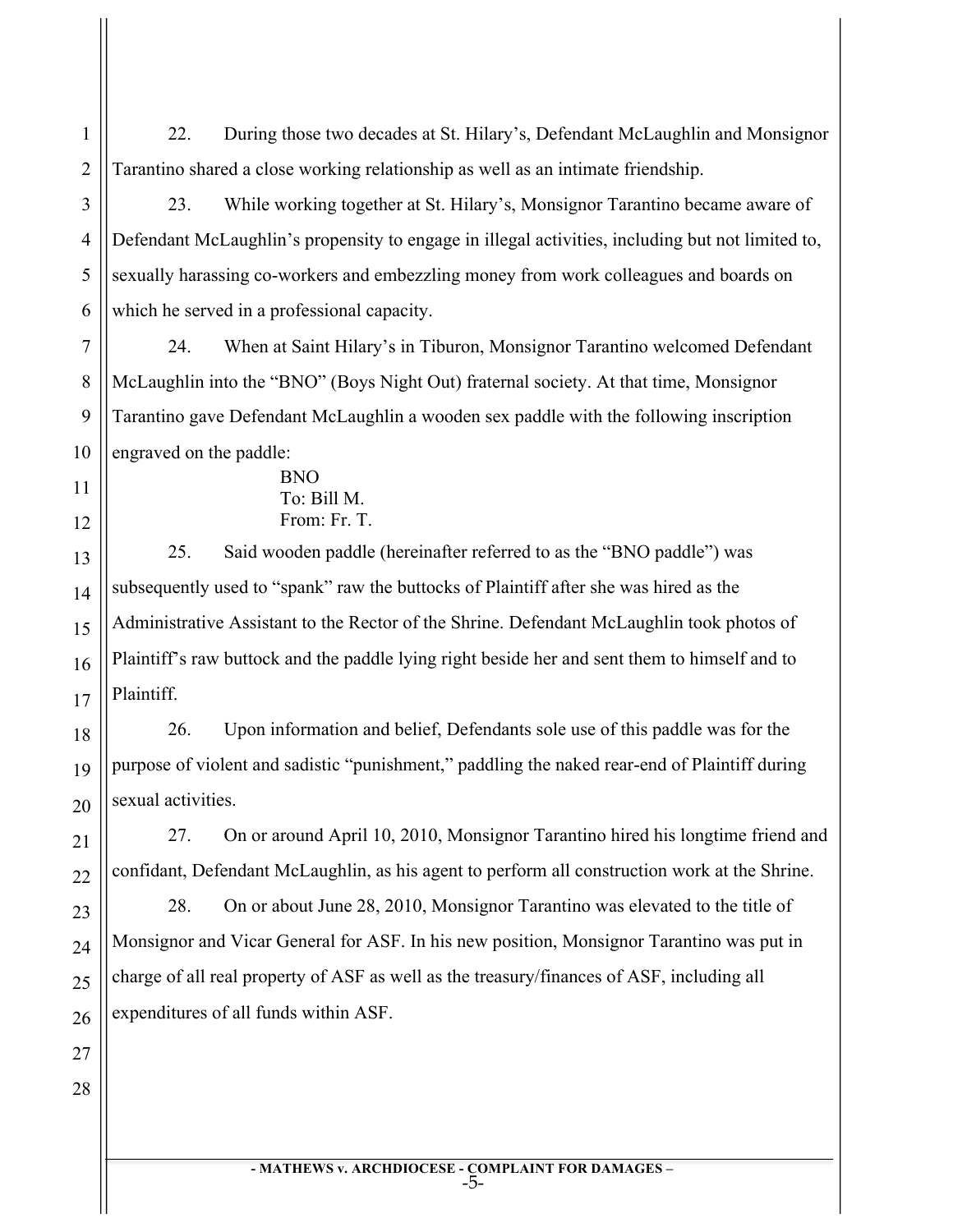29. A Vicar General is the highest office of a diocese after the Archbishop; his acts are reputed to the acts of the Archbishop himself. As Vicar General, Monsignor Tarantino exercised all of his power in the name of the Archbishop.

1

2

3

4

5

6

7

8

9

10

11

12

13

14

15

16

17

20

21

22

23

24

25

30. Monsignor Tarantino directed and gave full authority to Defendant McLaughlin to renovate a private residence at the Shrine, which would become Monsignor Tarantino's new residence in San Francisco upon assuming his new position of Monsignor and Vicar General.

31. Monsignor Tarantino hired Defendant McLaughlin to renovate his new home at the Rectory of the Shrine at 610 Vallejo Street in San Francisco, California (hereinafter "Rectory") at a cost of hundreds of thousands of dollars, paid for by ASF. Defendant McLaughlin was present at the work site daily and did all of the overseeing of the construction, including but not limited to, the ordering of permits and all hiring and firing of workers.

32. Upon information and belief, Defendant McLaughlin never went through any screenings as per ASF's procedure or protocol because he was Monsignor Tarantino's best friend. ASF did not examine Defendant McLaughlin's qualifications. ASF never required any information about Defendant McLaughlin, even though he would be present at ASF's various churches and properties daily – a clear violation of procedures that were specifically set up in the last 18 years of sexual lawsuits.

18 19 33. In and around August 2010, Monsignor Tarantino moved to his new home in the Rectory.

34. After Monsignor Tarantino moved into the newly decorated Rectory, he continued to retain the services of Defendant McLaughlin as the established agent of ASF. Monsignor Tarantino and/or ASF's attorney, Larry Januzzi, signed and sent several documents to the City and County of San Francisco stating that Defendant McLaughlin was the sole representative and agent of ASF for all dealings that the City had with the reconstruction of any part of the Shrine and the Rectory.

26 27 28 35. In and around August of 2010, Monsignor Tarantino and Archbishop Salvador Cordileone of ASF made Father Greg Coiro the "Rector" of the Shrine for ASF. At all times relevant, Father Coiro was employed and/or supervised by ASF and Capuchin.

**- MATHEWS v. ARCHDIOCESE - COMPLAINT FOR DAMAGES –**

-6-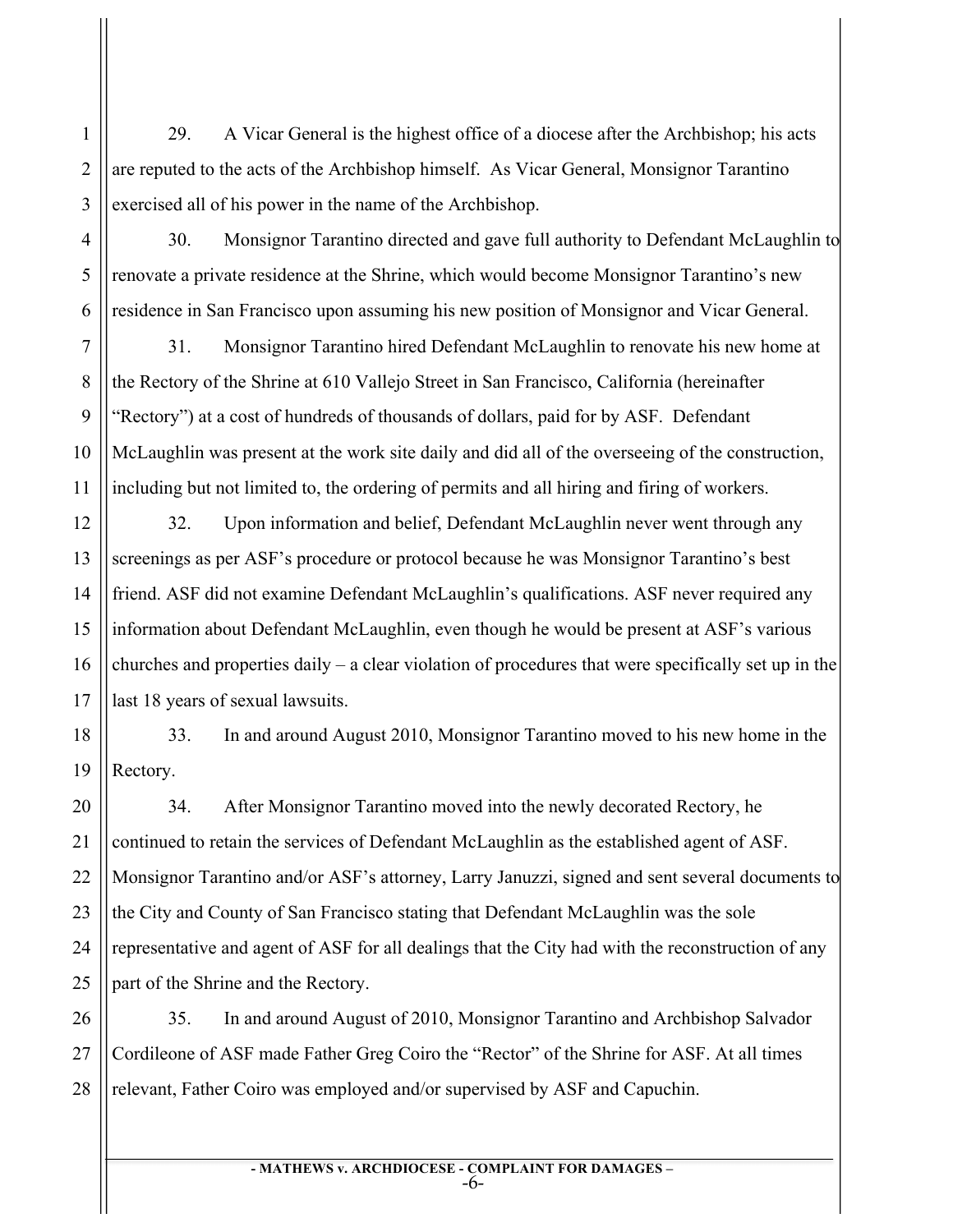1 2 3 4 5 6 7 8 9 10 11 12 13 14 15 16 17 18 19 20 21 22 23 24 25 26 27 28 36. As Rector, Father Coiro was tasked with the oversight of the Shrine. Father Coiro took all of his directions from Monsignor Tarantino and Defendant McLaughlin. 37. From 2010 through 2013, Defendant McLaughlin ran the Shrine of San Francisco for ASF and Capuchin through and with Father Coiro, and at the direction of Monsignor Tarantino. During this time, Defendant McLaughlin, Father Coiro, and Monsignor Tarantino developed a close relationship, which was reflected in Father Coiro's farewell bulletin of July 30<sup>th</sup>, 2013. Father Coiro described his close relationship to Defendant McLaughlin and Monsignor Tarantino by stating: "No words could adequately express my thanks to Monsignor James Tarantino… he also offered me his counsel and his friendship. I treasure the memories of sitting at his table, especially joining him and his family for holiday meals. My friend and advisor Bill McLaughlin ……... I thank Bill for making me part of his family with his son, Brandon, and his yellow Lab, Casey, who is The Shrine's official mascot." 38. Beginning in and around June 2012, Monsignor Tarantino reported directly to the newly appointed Archbishop, Salvador Cordileone. 39. Defendant McLaughlin and Archbishop Cordileone became fast friends. For example, Defendant McLaughlin stated that he and Archbishop Cordileone would drink bottles of wine together. At one point, Defendant McLaughlin had an office right next to the Archbishop Cordileone at the Chancellery at One Peter York Way in San Francisco. 40. In and around September and October 2012, Defendant McLaughlin was given the direction to complete the renovation of Archbishop Cordileone's residence and office located behind the Cathedral. 41. While renovating Archbishop Cordileone's residence, Defendant McLaughlin met Plaintiff. At the time, Plaintiff was the administrative assistant for the carpet company that carpeted Archbishop Cordileone's residence and office, as well as Monsignor Tarantino's residence at the Shrine Rectory. 42. At the time, Plaintiff was a 32 year-old single mother of a three-year-old daughter. Defendant McLaughlin was a 67 year-old divorced father with one son. Monsignor

**- MATHEWS v. ARCHDIOCESE - COMPLAINT FOR DAMAGES –**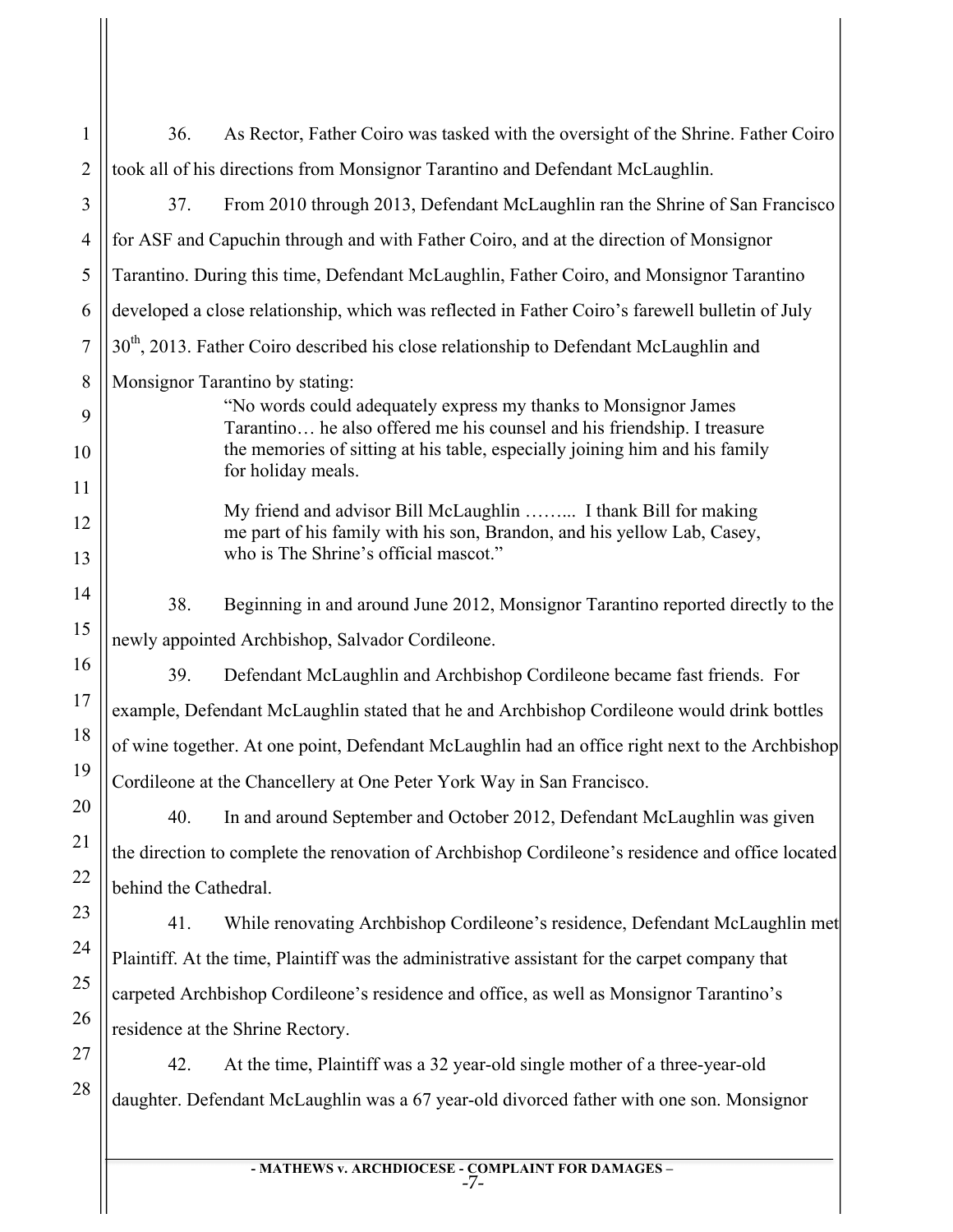1 2 Tarantino was approximately 59 years old. Archbishop Cordileone was approximately 55 years old.

43. While Defendant McLaughlin was managing the entire project at Archbishop Cordileone's residence and office, Defendant McLaughlin tried convincing Plaintiff to leave her job with the carpet company and take the position of administrative assistant for Father Coiro at the Shrine. For example, in or around September or October of 2012, Defendant McLaughlin approached Plaintiff while she was working. Defendant McLaughlin asked Plaintiff how much money she made, to which she replied, "not enough." Defendant McLaughlin told Plaintiff that he might have a job opportunity for her that would pay her much more.

44. Defendant McLaughlin invited Plaintiff to dinner to discuss this employment opportunity with ASF. Plaintiff knew that Defendant McLaughlin was in a powerful position with both Monsignor Tarantino and ASF, by and through Archbishop Cordileone. While Defendant McLaughlin had been working to renovate Archbishop Cordileone's office and residence, he had tried to impress Plaintiff and had often exhibited his power and authority at ASF to her. Eager to find a better job to support herself and her daughter, Plaintiff met with Defendant McLaughlin, wherein he described that Plaintiff would make much more money, which would make her and her daughter's lives easier.

45. Plaintiff made it very clear to Defendant McLaughlin that she was struggling and that she had had a very hard life. Plaintiff told Defendant McLaughlin that the baby's father was absent and that she had a lot of bills that needed to be paid. Plaintiff also stressed to him that she was not Catholic, and that she would have a lot to learn in the position. Plaintiff also told Defendant McLaughlin that she had a run in with the law. Defendant McLaughlin reassured her that by accepting the position Plaintiff would be able to start a new life, get paid more, and become part of a community of friends.

46. Plaintiff took the offer seriously because it offered a higher pay, and after a probationary period, it would provide her with better healthcare benefits. Plaintiff knew this would be a great opportunity for her and her daughter. Plaintiff was excited about the opportunity.

> **- MATHEWS v. ARCHDIOCESE - COMPLAINT FOR DAMAGES –** -8-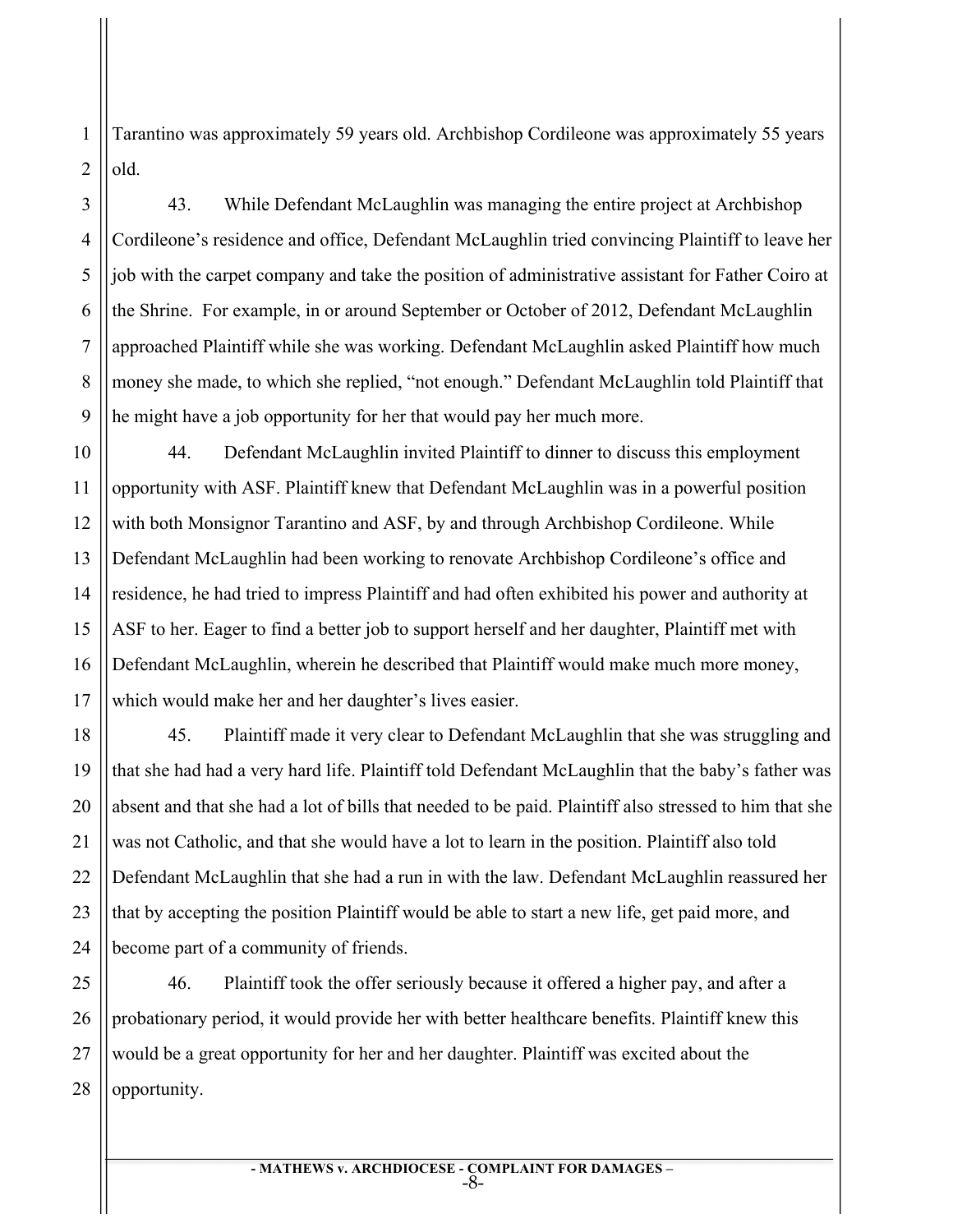47. In or around October of 2012, Defendant McLaughlin arranged for Plaintiff to meet with Father Coiro.

48. Before meeting with Father Coiro, Defendant McLaughlin stressed to Plaintiff how significant it was that Defendant McLaughlin was bringing her on under his name. Defendant McLaughlin told Plaintiff that because it was such was a big deal that she was coming in under his name, that she should be grateful and that she would owe him "big."

13 49. At the lunch with Father Coiro, Defendant McLaughlin monopolized the entire conversation. Father Coiro, who had a fiduciary duty to his parishioners to ask Plaintiff questions regarding her qualifications for the position and background, did not ask Plaintiff one real interview question. Defendant McLaughlin told Father Coiro that Plaintiff had had a run-in with the law. Upon learning of Plaintiff's past, Father Coiro noted that it was "fine" and that they [ASF and Capuchin] were "in the business of forgiving." Father Coiro told Plaintiff not to mention it further and that he would mention it to Monsignor Tarantino.

50. Defendants told Plaintiff that she would be working under the Rector, Father Coiro at the time, of the Shrine, and that the presiding Rector would be her boss. Plaintiff believed this and relied on this statement. Plaintiff accepted the job offer. Plaintiff was a bit surprised that she was being hired so easily and did not have to fill out any paperwork, or have any other interviews. Defendant McLaughlin did, however, personally run a background check on Plaintiff, which disclosed all previous issues relating to Plaintiff that may have been pertinent to prospective employers including any previous run-ins with the law.

51. After the meeting, Plaintiff was overjoyed. Defendant McLaughlin told Plaintiff that she needed to show him some gratitude. He told her that he knew when he met her that she would be a perfect fit for the job, and that she needed to make everyone love her.

52. Father Coiro told Plaintiff that she was the youngest person to ever have this position and that prior employees were older.

53. At the time, Joyce Herbert was still employed as administrative assistant to Father Coiro at the Shrine, though she was out on medical leave. Upon information and belief, Joyce

28

1

2

3

4

5

6

7

8

9

10

11

12

14

15

16

17

18

19

20

21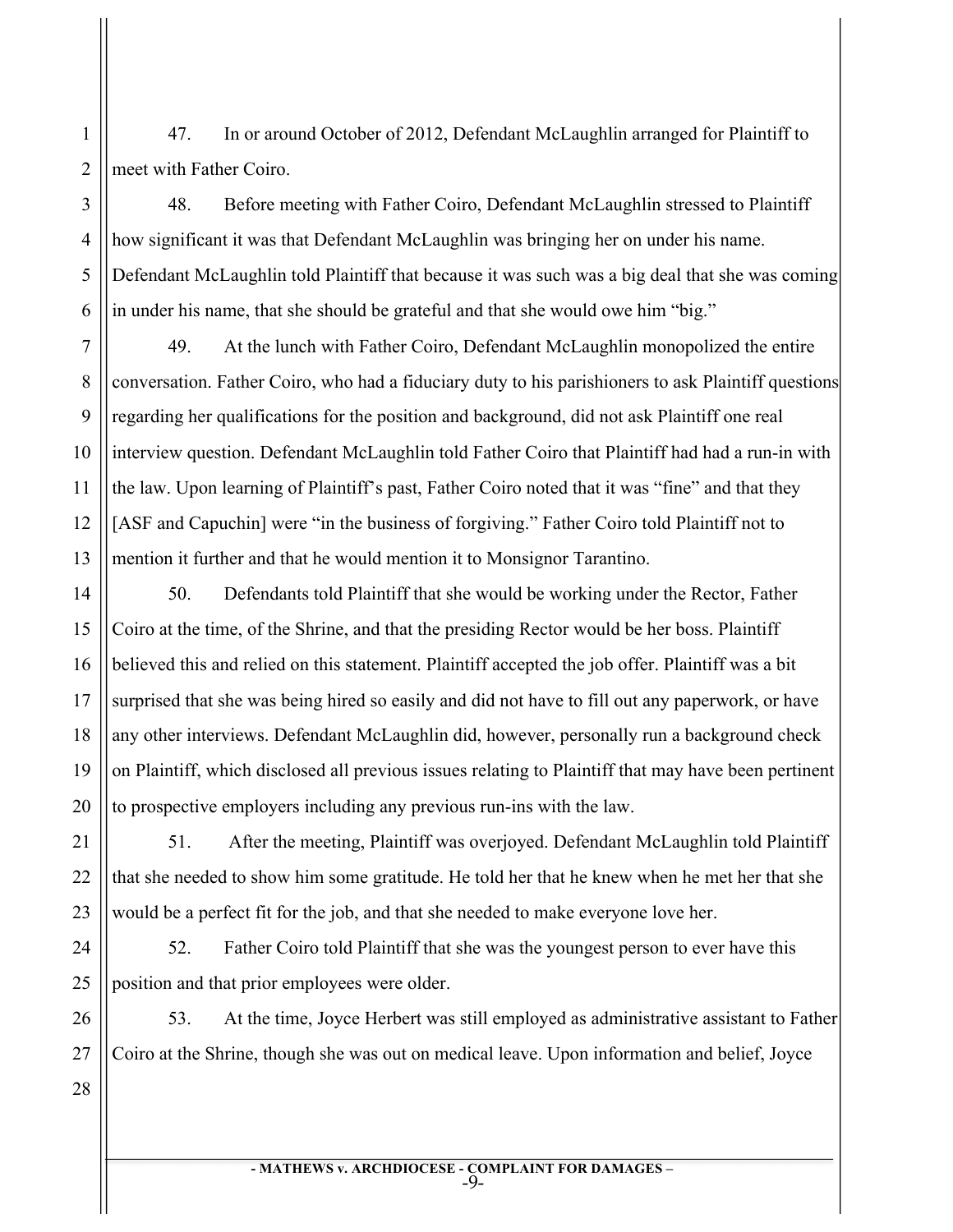1 2 Herbert was approximately 60 years old at this time and had been a long-time employee at the Shrine.

54. After giving notice to her employer at the carpet company, Plaintiff's last day of work there was November 6, 2012. On November 8, 2012, Plaintiff started her new job with ASF as the administrative assistant assigned to the Shrine. Plaintiff understood that her position would start off as temporary, but that she would be given the permanent position once ASF was successful in terminating the employment of Joyce Herbert.

28 55. On November 8, 2012, Defendants' oral offer of employment to Plaintiff was confirmed in writing via a letter from Father Coiro stating: "The position of Administrative Assistant is presently classified as non-exempt 'Temporary' position with no benefits except those required by law. As discussed, your salary will be \$1,500 per pay period (semi monthly), which is the equivalent of \$36,000 per year." Defendant McLaughlin and Father Coiro, on behalf of ASF and Capuchin, told Plaintiff that the Rector would be her boss at the Shrine. This was also confirmed in writing. In Plaintiff's November 8, 2012 letter of hire, Father Coiro, on behalf of ASF and Capuchin, wrote to Plaintiff: "This letter will confirm the details of the offer to you of the 'Temporary' position of Administrative Assistant to the Rector-designate National Shrine of St. Francis of Assisi for the Archdiocese of San Francisco . . . you will report to me (Fr. Gregory Coiro, O.F.M.Cap.)." The letter also noted that Plaintiff's employment is governed by the terms of ASF's Employee Handbook. Later on January 29, 2013, Plaintiff's position was made permanent and she was provided with benefits. In another letter written by Father Coiro, Father Coiro told Plaintiff, "[W]e hope that you are enjoying your position of responsibility at the Shrine and will continue to grow and prosper." Joyce Herbert, who was still out on medical leave, had been involuntarily terminated. This January 29, 2013, letter also reaffirmed to Plaintiff that she was to be supervised by and report to the Rector of the Shrine. Father Coiro, on behalf of ASF, wrote to Plaintiff: "This letter will confirm the details of the change of your status . . . to the status of "Regular" full-time Administrative Assistant reporting to the Rector of the National Shrine of St. Francis of Assisi for the Archdiocese of San Francisco, currently Father Gregory Coiro, O.F.M.Cap."

> **- MATHEWS v. ARCHDIOCESE - COMPLAINT FOR DAMAGES –** -10-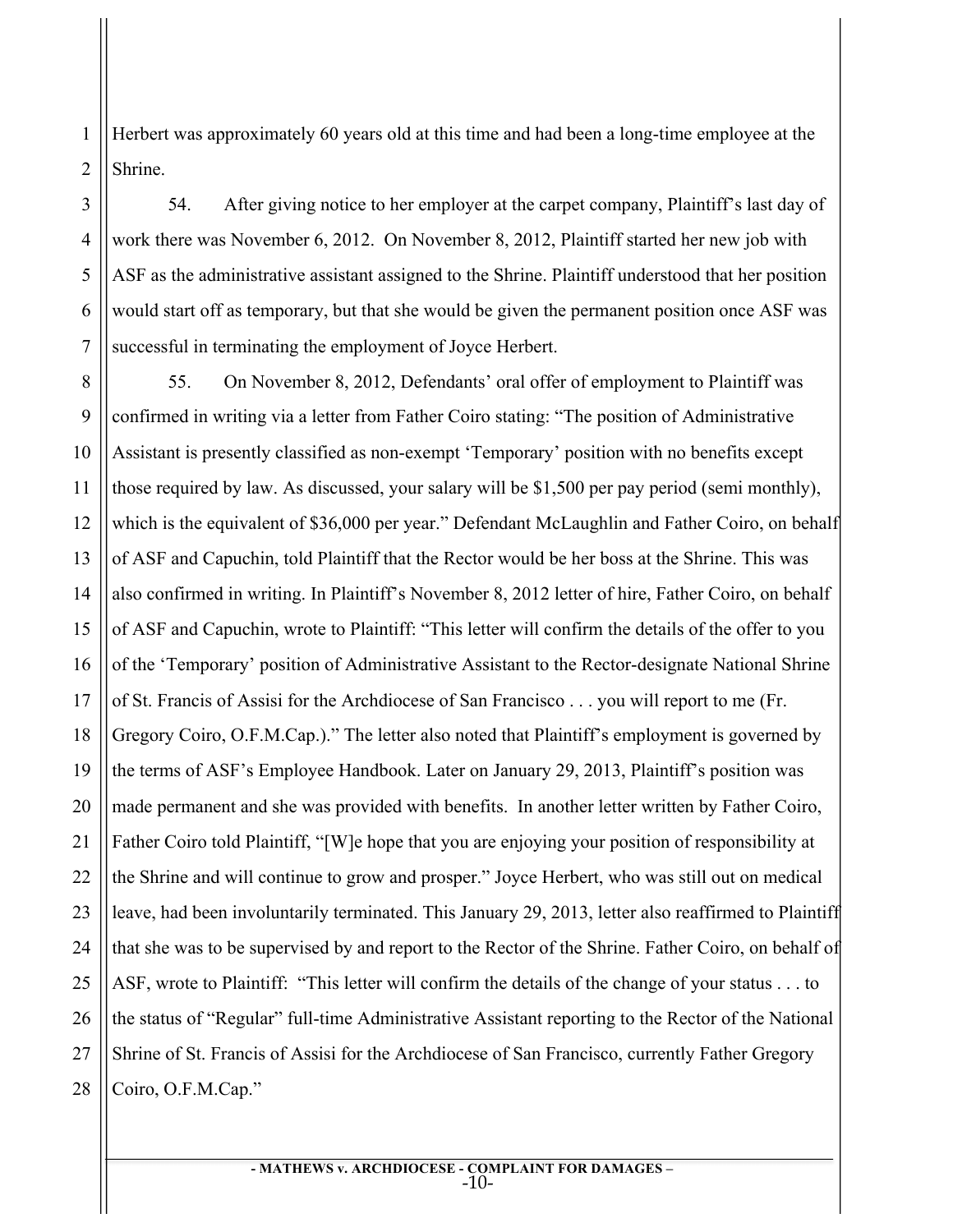56. Plaintiff's job responsibilities included, but were not limited to: ordering supplies, general managerial and secretarial tasks, opening and closing the Church, production of the Shrine bulletin, recording Mass stipends and donations, keeping the master calendar for the Shrine, and handling bills and payments. Though some of the tasks were new to her, Plaintiff insisted on learning everything she could to do a good job and keep her job.

57. On or about November 14, 2012, almost one week after being hired by ASF, Monsignor Tarantino met with Plaintiff and welcomed her aboard. She was given an Employee Policy handbook that had not been updated since October 1, 2003, a stunning fact considering the last several years of lawsuits.

58. On or about November 15, 2012, after Plaintiff had already started working at the Shrine, Patrick Schmidt, who was the Human Resources Director of ASF, sent Plaintiff the employment application. Upon receipt, Defendant McLaughlin insisted on completing the application on Plaintiff's behalf. Since the rampant outbreak of pedophilic behavior involving priests and children, the Church initiated new procedures designed to vet incoming employees. Monsignor Tarantino and ASF, by and through Archbishop Cordileone, circumvented these procedures with the hiring of both Defendant McLaughlin and Plaintiff. Monsignor Tarantino wanted to hire Plaintiff because Defendant McLaughlin wanted Plaintiff; her qualifications and background were never an issue.

59. On November 16, 2012, Defendant McLaughlin completed two versions of Plaintiff's resume on behalf of Plaintiff. He emailed both to Plaintiff. One of the resumes was accurate, but the other resume had displayed a photograph of a raw buttock at the top of the page. The email said: "Gave you a choice. You know the one I prefer."

60. Plaintiff sent the accurate resume to ASF. Plaintiff became aware that the employment with ASF was predicated on her willingness to have sexual repartee/conversations. She also was aware of the fact that she had left this job at the carpet company and that she would be homeless with her daughter if she left this new job. Moreover, her new job was with ASF, a large Archdiocese, and everyone had told her that she would be working directly for the Rector of the Shrine and Archbishops, Monsignors, priests, and holy people.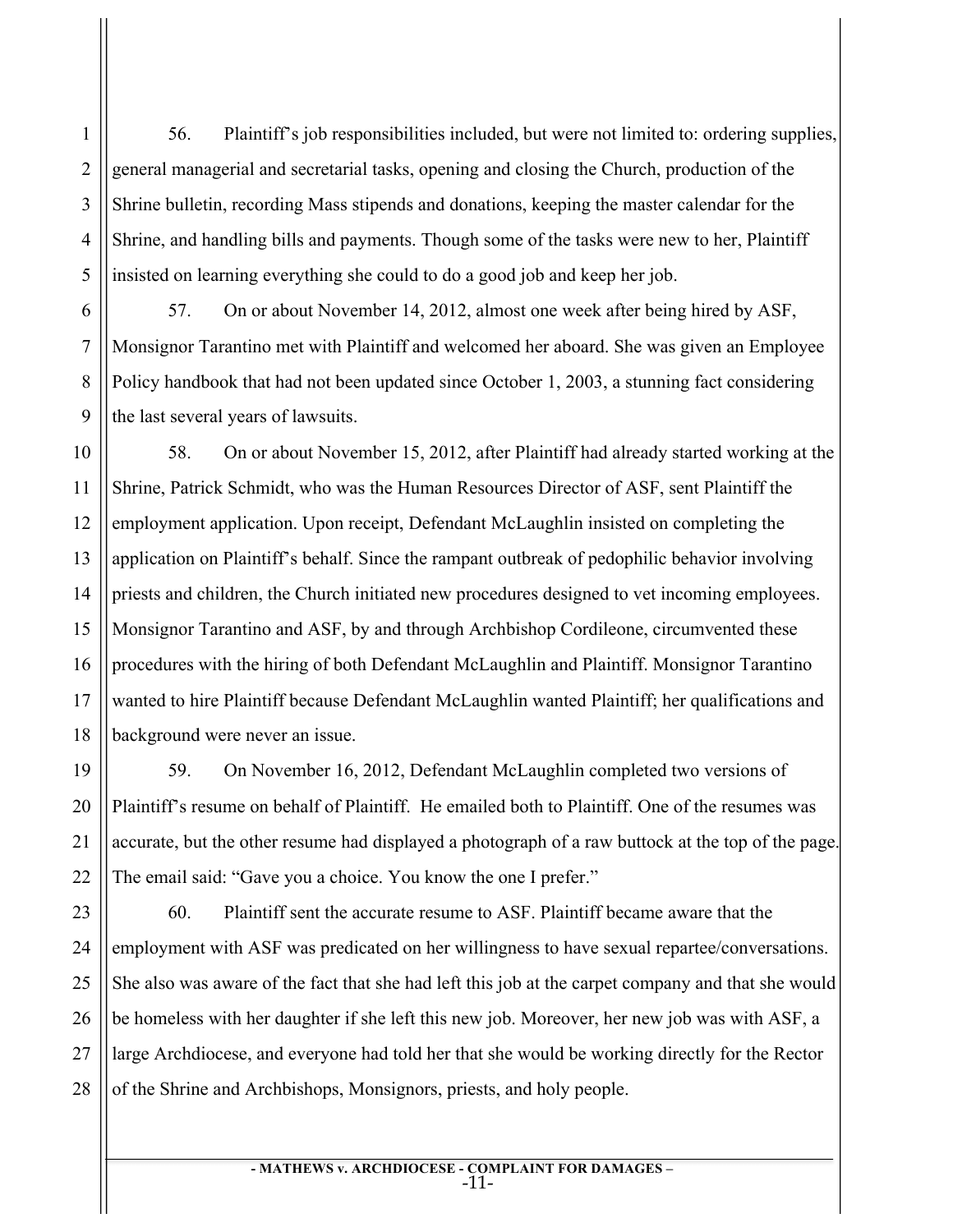61. Despite being told that the Rector would be her boss, Defendant McLaughlin treated her like he was her supervisor and everyone else's supervisor. Plaintiff quickly learned that Defendant McLaughlin had a lot of control at ASF and a lot of control over her job security.

4 5 6 7 8 9 62. Defendant McLaughlin used his power at ASF and the Shrine to manipulate and pressure Plaintiff into doing things he wanted. Defendant McLaughlin also attempted to control and did control Plaintiff with the fact that he had helped Plaintiff get her job with ASF. Defendant McLaughlin knew that Plaintiff desperately needed to keep her job for the sake of her daughter, and he took advantage of her vulnerability, which was apparent to both Monsignor Tarantino and Father Coiro.

12 63. From the beginning, Defendant McLaughlin insisted that Plaintiff go to his house in Tiburon, California. Defendant McLaughlin told Plaintiff that he had a girlfriend, but that she was out of town every other week and that Plaintiff needed to thank him for getting her the job.

13 14 15 16 18 64. Starting in November 2012 (and through September 2013), Defendant McLaughlin sent Plaintiff emails of a sexual nature. Several of these emails were sent to Plaintiff's email address at work. For example, on January 14, 2013, Defendant McLaughlin emailed Plaintiff a picture of a hand holding a penis with the caption: "Awkward Moment: when you realize it's a baby holding his mothers thumb." Plaintiff tried to ignore these emails, and focused on her goal of keeping her job and the stability it provided for her and her daughter.

19 20 21 22 23 24 25 26 65. In November of 2012, Defendant McLaughlin insisted that Plaintiff meet him in the Sacristy of the Shrine's Main Church. The Sacristy was the room above the altar in the Church where the "Body of Christ" and other sacred objects such as vessels and vestments are kept. Once there, Defendant McLaughlin insisted on "punishing" Plaintiff. He told her: "Bend over . . . It's time for punishment!" Defendant McLaughlin, pulled down Plaintiff's pants, bent her over the railing, and proceeded to spank her with his bare hands. Defendant McLaughlin spanked her aggressively despite Plaintiff's complaints that it was painful. This went on for minutes until she pulled her pants up and ran from the Sacristy.

27 28 66. Plaintiff attempted to avoid coming into contact with Defendant McLaughlin. Defendant McLaughlin recognized that Plaintiff was avoiding him and in a fit of rage told her

> **- MATHEWS v. ARCHDIOCESE - COMPLAINT FOR DAMAGES –** -12-

1

2

3

10

11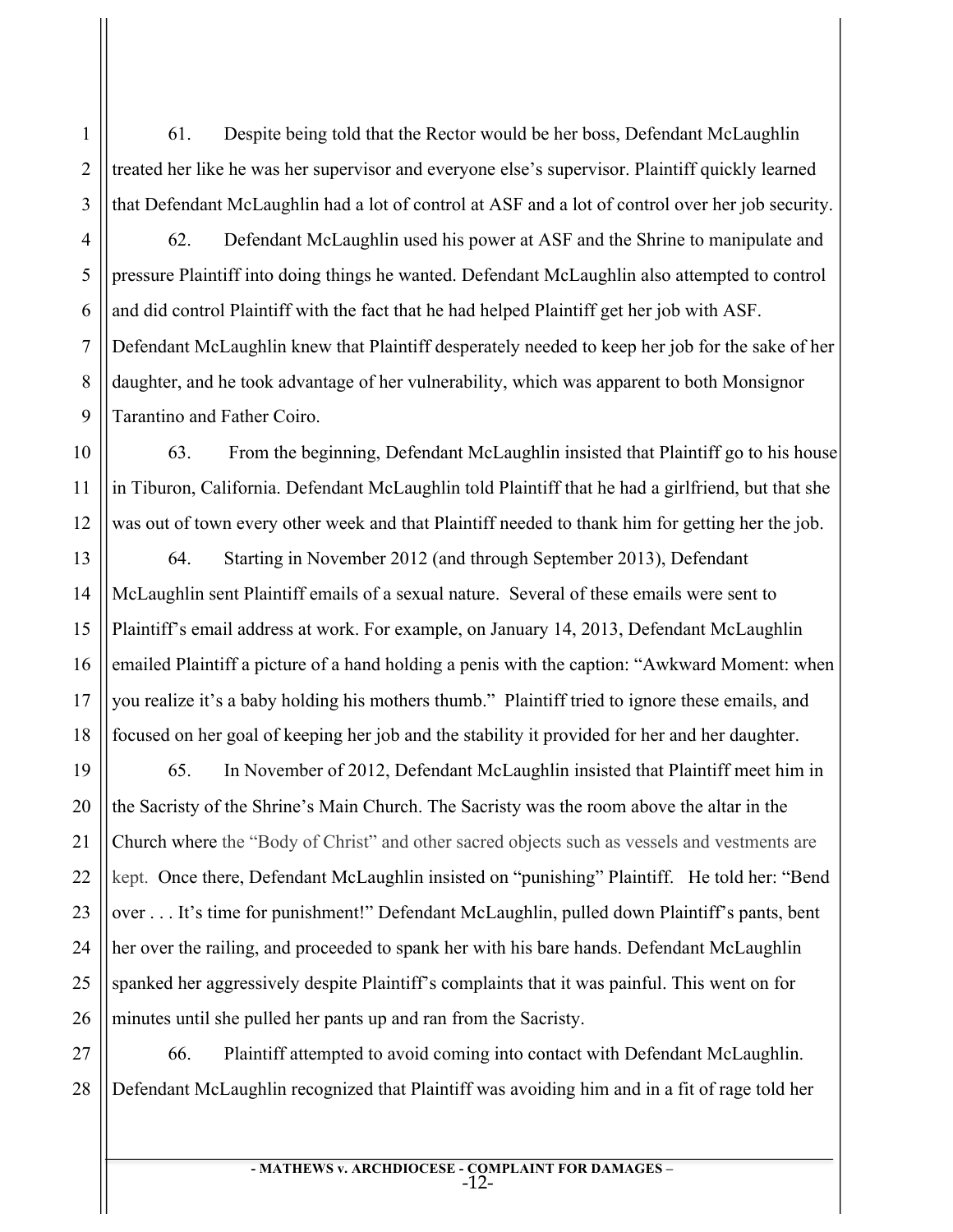2 that she was on the "watch list" at ASF with Monsignor Tarantino. He told her that he was always watching her, that he had other people watching her, and that her job was on the line. Following Defendant McLaughlin's outburst, Plaintiff hid in the bathroom at work and cried.

67. Defendant McLaughlin made it very difficult for Plaintiff to perform her job duties, but Plaintiff insisted on doing her job well and she took her job very seriously. She was constantly in mentoring classes and meeting people. She was learning quickly and loved the position and the security it gave her and her little girl. She enjoyed the community of people she met at her job as well as the opportunity to learn more about the Catholic religion. Plaintiff read up on all the Saints and did her best to be involved in religious conversations. Throughout her employment, Plaintiff was mentored by the staff at ASF.

68. Defendant McLaughlin would also send Plaintiff sexual emails/text messages referencing a spanking by the BNO paddle given to him by Defendant Monsignor Tarantino. Defendant McLaughlin constantly told Plaintiff that she was going to be "punished" severely if she didn't do certain job-related tasks that he requested of her to his liking. For example, Defendant lured Plaintiff to the Sacristy under the auspices of getting files. Once there, he told her that "she looked like she could use a good dicking" and proceeded to bend her over on her knees on the pedestal in the middle of the small room and had sex with her. Plaintiff told him to stop, but Defendant McLaughlin did not. Plaintiff was in tears and was emotionally distraught.

69. Plaintiff was desperate to keep her job. She wanted to learn how she could get the upper hand in these situations so that Defendant McLaughlin's "punishment and repenting" sessions would stop.

70. Plaintiff tried to distance herself from Defendant McLaughlin by creating longer breaks at work to avoid seeing him. But he was there everyday and she was forced to interact with him.

71. Defendant McLaughlin continually pressured and forced Plaintiff to perform sexual favors for him, including, but not limited to, anal sex, oral sex, and vaginal sex, as well as submitting to spankings and beatings with the BNO paddle that Monsignor Tarantino gave him. Defendant McLaughlin would lure Plaintiff under false pretenses and take advantage of her

> **- MATHEWS v. ARCHDIOCESE - COMPLAINT FOR DAMAGES –** -13-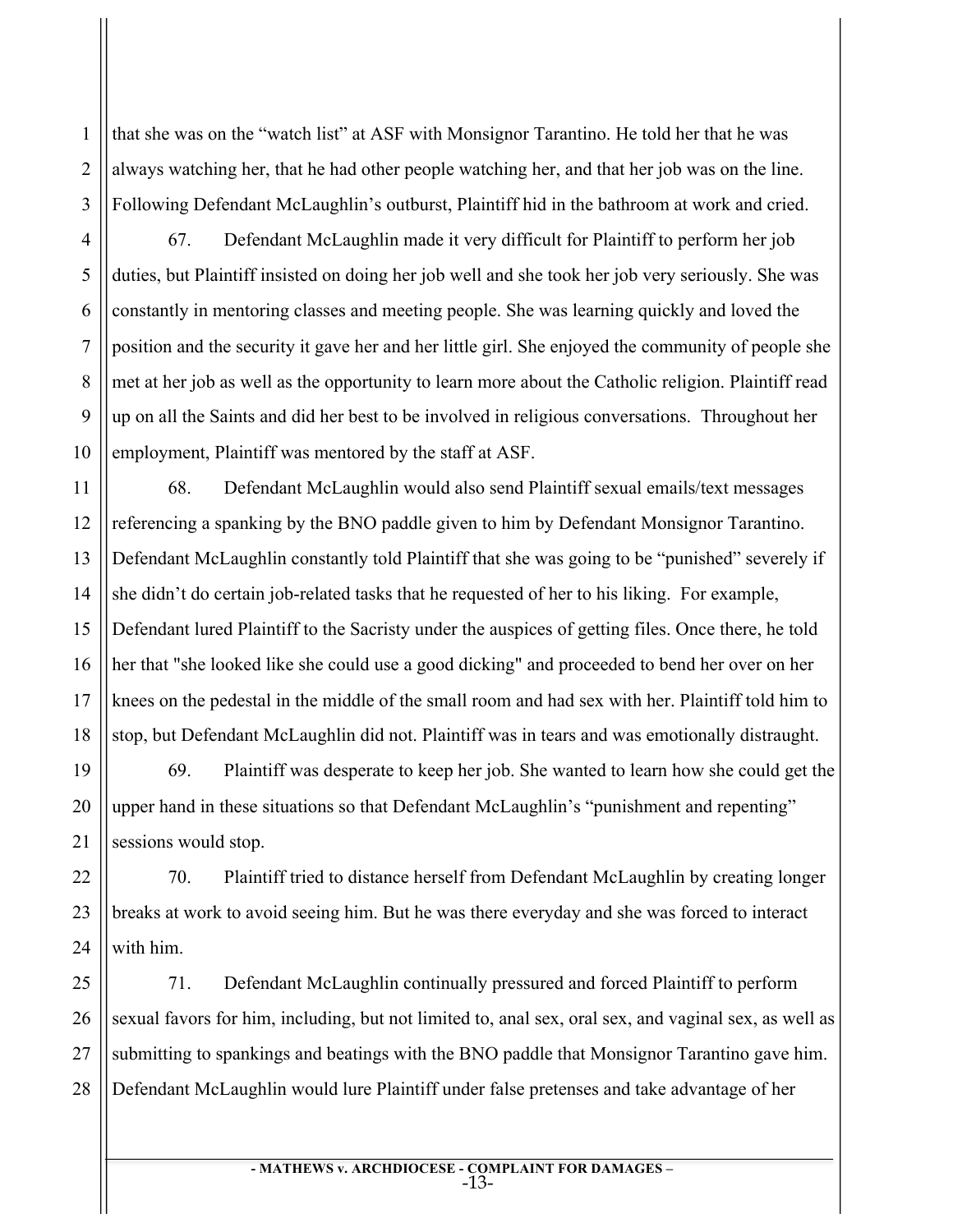2 3 4 5 6 7 when no one else was around. Defendant McLaughlin used Plaintiff's job performance at the Shrine to compel Plaintiff to do what he wanted sexually. All sexual acts, including, but not limited to, anal sex, oral sex, vaginal sex, and spankings with the BNO paddle, were tied to Plaintiff's job performance, as stated in his text messages. Defendant McLaughlin would often describe to Plaintiff in detail what he was going to do to her beforehand. Defendant McLaughlin would insist on these sexual acts taking place in the Sacristy, and he would become angry when Plaintiff would have excuses as to why she couldn't meet his ongoing sexual demands.

8 9 10 11 12 13 72. Defendant McLaughlin's history of anger issues was notorious and had been reported to Monsignor Tarantino and Archbishop Cordileone, as well as Father Snider and Father Coiro on many occasions. Defendants never did anything to remedy the ongoing complaints that were being made regarding Defendant McLaughlin. In fact, when asked to address any issues concerning Defendant McLaughlin, Monsignor Tarantino would shrug his shoulders and say "he's my friend."

73. Over time, Defendant McLaughlin gained more and more power at the Shrine because Monsignor Tarantino and Archbishop Cordileone, on behalf of ASF, and Father Coiro, on behalf of ASF and Capuchin, were willingly and voluntarily handing it over to him. For example, in or around December 2012, Father Coiro was not present at the Shrine on a daily basis. Defendant McLaughlin presided over all the Shrine's activities. Father Coiro approved all of Defendant McLaughlin's actions and signed all of Defendant McLaughlin's requests for checks. Plaintiff felt even more pressured to comply with Defendant McLaughlin's demands as his authority at ASF increased.

74. Plaintiff knew that Defendant McLaughlin's power at and over the Shrine of ASF was increasing because Defendant McLaughlin would repeatedly showcase his power. Both Rectors, Father Coiro, and Father Snider, ratified the acts of Defendant McLaughlin. On one occasion, Defendant McLaughlin told Plaintiff that "In case you haven't noticed, Father Coiro doesn't fart without my permission." Defendant McLaughlin said the same thing about Father Snider when he arrived to replace Father Coiro, in the summer of July 2013.

14

15

16

17

18

19

20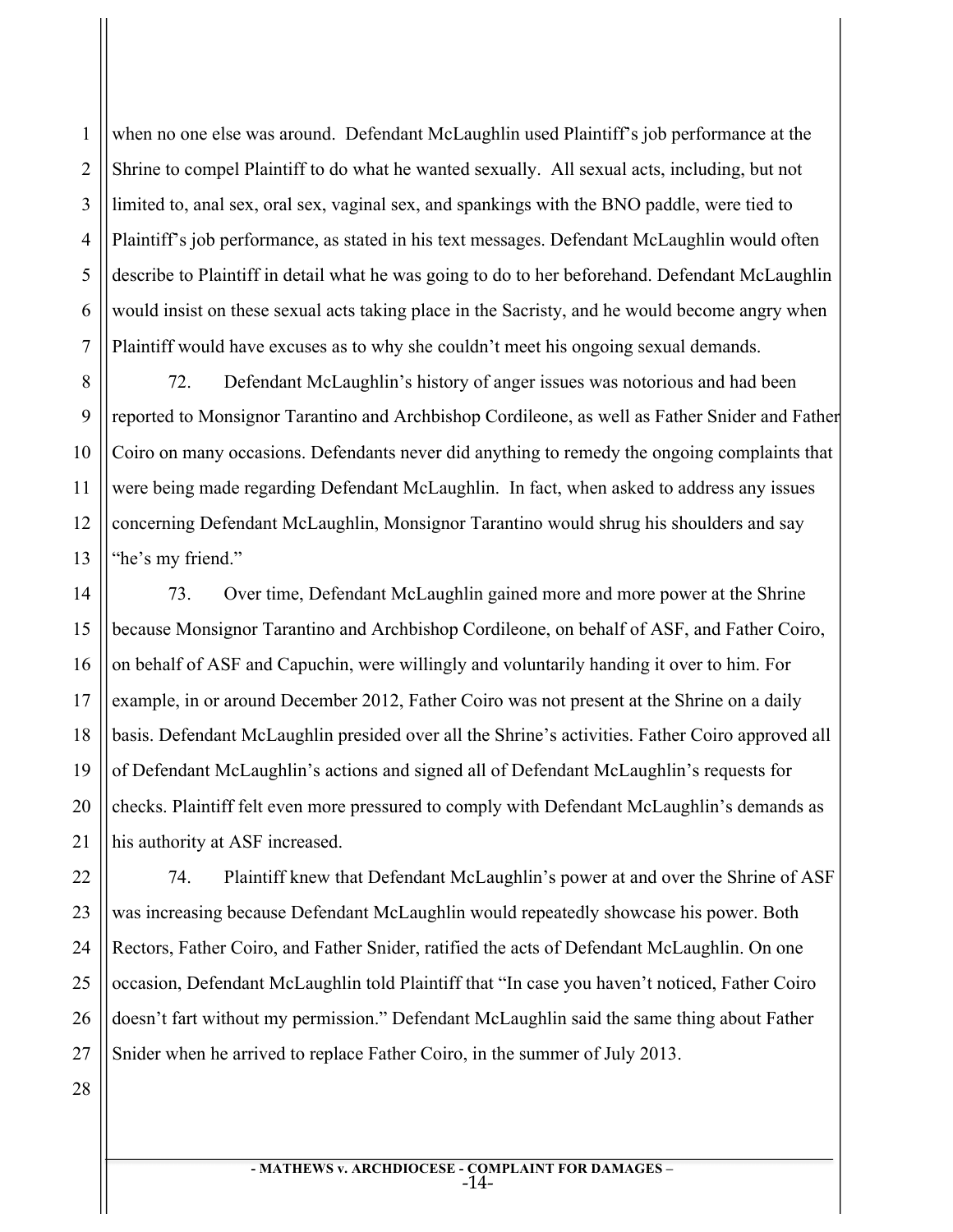75. Despite the extreme sexual harassment and hostile work environment, including, but not limited to, being forced to engage in anal sex, oral sex, vaginal sex, and spankings with the BNO paddle that Monsignor Tarantino gave Defendant McLaughlin, Plaintiff continued to work hard at the Shrine. As a result of her hard work, Father Coiro gave Plaintiff a Christmas bonus in late December 2012.

76. However, with time, Defendant McLaughlin became more and more possessive of Plaintiff. Defendant McLaughlin invited Plaintiff to a party in late 2012, but Plaintiff rejected his offer, which made Defendant McLaughlin very angry with her.

9 10 12 13 14 15 16 18 77. Defendant McLaughlin also exerted his power to control Plaintiff in other ways as well. In early January of 2013, Defendant McLaughlin attempted to get the Shrine's checkbook back from Janice Ward at ASF. The bookkeeping had not been done at the Shrine since Joyce Herbert sent it back to ASF in 2010. Defendant McLaughlin was pushing Plaintiff to get the checks back from Janice Ward in order to control the Shrine money. Defendant McLaughlin tried to use Plaintiff to accomplish this. He tried to exert his power over Plaintiff as her supervisor and demanded that she assume responsibility of the checkbook. Plaintiff did not want the responsibility of the checkbook, and told Defendant McLaughlin that. However, Defendant McLaughlin insisted that Plaintiff take over this responsibility so that he could control the money.

78. In or around February 2013, Plaintiff would go over to ASF to work with Janice Wardto on QuickBooks, which is the software that was used to manage the Shrine's accounting and finances. Plaintiff had no formal training in QuickBooks so Ms. Ward gave her lessons so that she could appease Defendant McLaughlin and do the bookkeeping of the Shrine at the Shrine. Plaintiff made it very clear to Defendant McLaughlin that she did not feel confident or comfortable using QuickBooks. Defendant McLaughlin told Plaintiff to "just do it" with regard to the Shrine's bookkeeping. Plaintiff agreed to bring the QuickBooks information on the Shrine back to the Shrine as long as Ms. Ward would oversee her, to which Ms. Ward agreed.

27 79. Defendant McLaughlin continued to attempt to exert his power over Plaintiff in order to control the Shrine's money. Defendant McLaughlin told Plaintiff that when he came to

> **- MATHEWS v. ARCHDIOCESE - COMPLAINT FOR DAMAGES –** -15-

17

1

2

3

4

5

6

7

8

11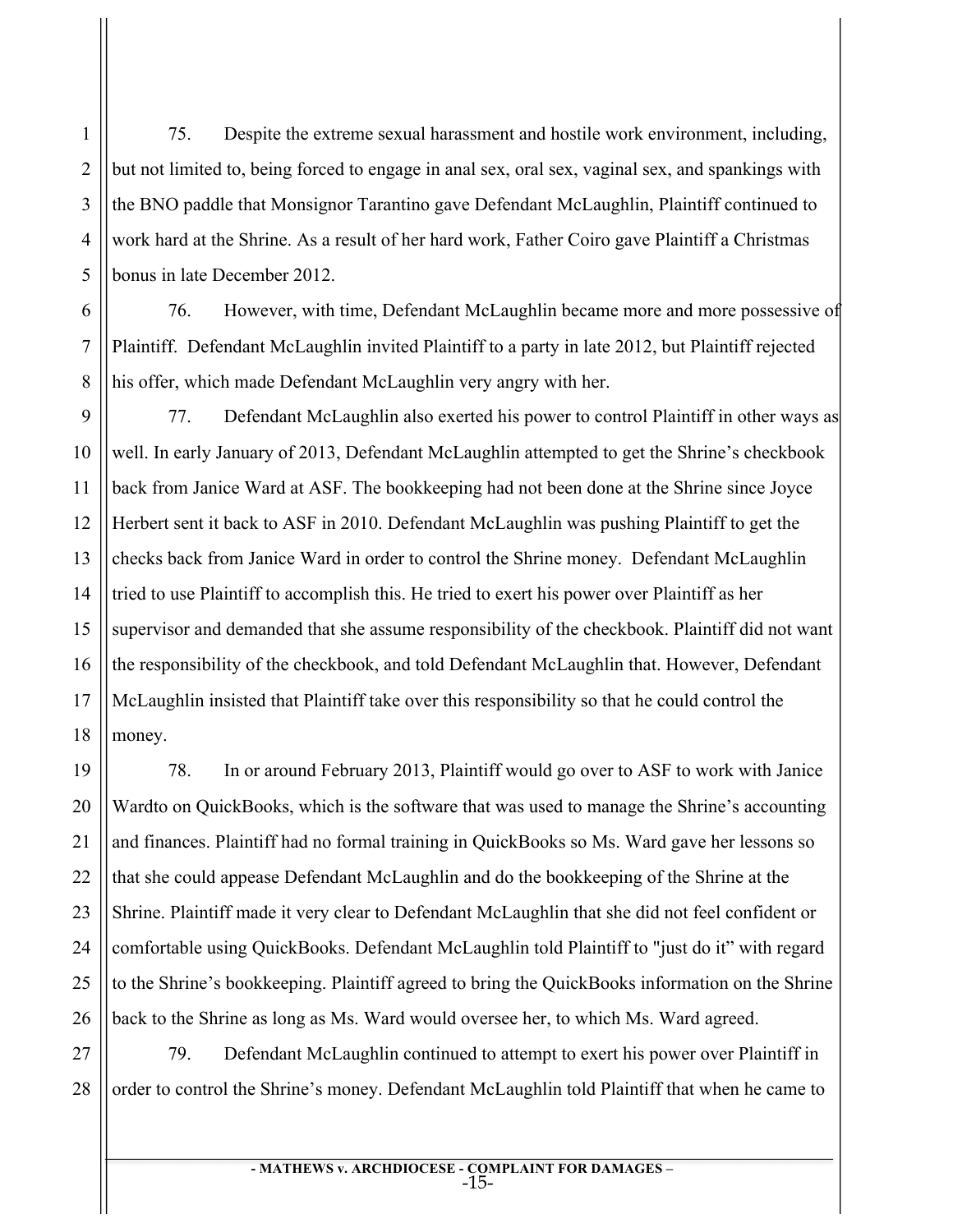1 2 3 4 her with a bill, she needed to print the checks and give them to him immediately. Plaintiff told Defendant McLaughlin that she couldn't just print them because she had to go through Ms. Ward since there was not enough money in the bank. Defendant McLaughlin was furious at Plaintiff and told her, "Just forget it. I will do it myself."

80. Notwithstanding, Plaintiff was intent on following ASF protocol regarding the bookkeeping. Defendant McLaughlin would constantly threaten Plaintiff to "get the books back" from ASF. Eventually, Plaintiff was instructed to get approvals from Father Coiro and Ms. Ward would make the money transfers. However, because Father Coiro was never around, Defendant McLaughlin would approve all of the Shrine's money transfers in Father Coiro's absence.

10 12 13 81. Defendant McLaughlin represented to Plaintiff that he had authority from ASF and Capuchin to approve the writing of checks from Shrine bank accounts, that he was given ultimate control over the Shrine's bookkeeping, and that he was permitted by ASF and Capuchin to make any and all monetary transfers from Shrine bank accounts.

82. In or around May 2013, Defendant McLaughlin again insisted on meeting Plaintiff in the Sacristy. Defendant McLaughlin grabbed Plaintiff, pushed her down to his crotch, unzipped his pants, and demanded that she perform oral sex on him. When Plaintiff refused, Defendant McLaughlin told her she had messed up on the bulletins and that she needed to be punished. Defendant McLaughlin forced Plaintiff to perform oral sex on him in the Sacristy.

83. The harassment was so severe that Plaintiff would hide in the bathroom when Defendant McLaughlin was at the workplace. Father Coiro would ask Plaintiff why she was in the bathroom for so long, and would infer that Plaintiff was shirking her job responsibilities because she wasn't interacting with Defendant McLaughlin as she had been hired to do. Other times, she would avoid getting out of her chair, even if she needed to get water, because she did not want to give Defendant McLaughlin the opportunity to isolate her.

84. Defendant McLaughlin had Plaintiff believing that all of her work was poor just so that he could exploit her sexually.

27 28 85. In or around June 2013, Father Coiro prepared to leave as Rector of the Shrine because he had become ill. Monsignor Tarantino and Father Matthew Elshoff, the provincial of

> **- MATHEWS v. ARCHDIOCESE - COMPLAINT FOR DAMAGES –** -16-

5

6

7

8

9

11

14

15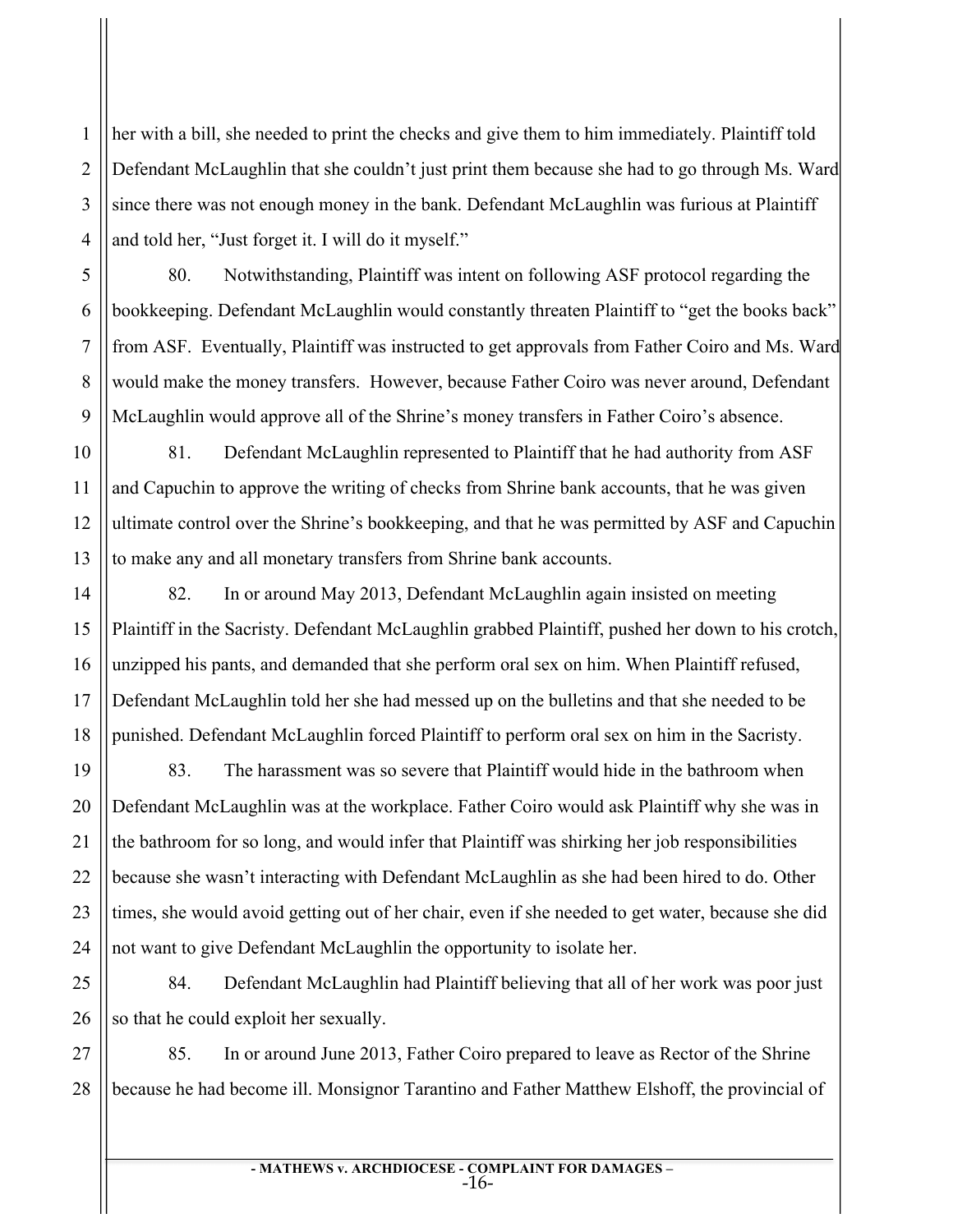2 the Capuchin and the superior to Father Coiro and Father Snider, met to discuss the job duties of any potential new Rector. The job was offered to many but they all refused it. Defendant McLaughlin, however, was secure in his position, as Monsignor Tarantino made it clear to Father Elshoff that any new Rector had to work with Defendant McLaughlin. While Defendants were trying to find a replacement for Father Coiro, Defendant McLaughlin stated that he was the "de facto Rector."

86. In or around June 2013, Monsignor Tarantino and Father Elshoff agreed to hire Father Harold Snider to replace Father Coiro as Rector at the Shrine. It was the responsibility of Father Elshoff, on behalf of Capuchin, to supervise both Father Coiro and Father Snider.

87. In or around June 2013, Father Snider, was told to take the position as Rector and start in July. Father Snider met with Plaintiff, which excited her because she believed that this new Rector could take some control away from Defendant McLaughlin. Plaintiff believed that Father Snider would be her boss and that new life would be injected into the Shrine. Instead, Father Snider, like Father Coiro, obeyed Defendant McLaughlin to the detriment of Plaintiff.

88. If Plaintiff ever tried to resist Defendant McLaughlin, he would remind her that if she did not get on board with what he wanted, she would be finished at the Shrine.

89. In June of 2013, Plaintiff was asked to do a year-end report to submit a budget to ASF. Father Snider told Plaintiff that she should just use the numbers from the previous year, as it did not really matter. Fearing that Defendants were just trying to create an excuse to terminate her, she complied. All bills for the budget needed to be reviewed by Defendant McLaughlin and Father Snider on behalf of ASF and Capuchin. Defendants would sign off and then the wire transfer to ASF would be made. ASF would then transfer the money into the account without questions. Defendant McLaughlin told Plaintiff to just write the checks without Father Snider's approval.

90. In or around June 2013, Defendant McLaughlin was in charge of Archbishop Cordileone and Monsignor Tarantino's Pet Cemetery project at the Shrine. There was much uproar about the Pet Cemetery. Defendant McLaughlin would be outwardly angry with any person who voiced a concern. His behavior was clearly in constant anger mode, but no one did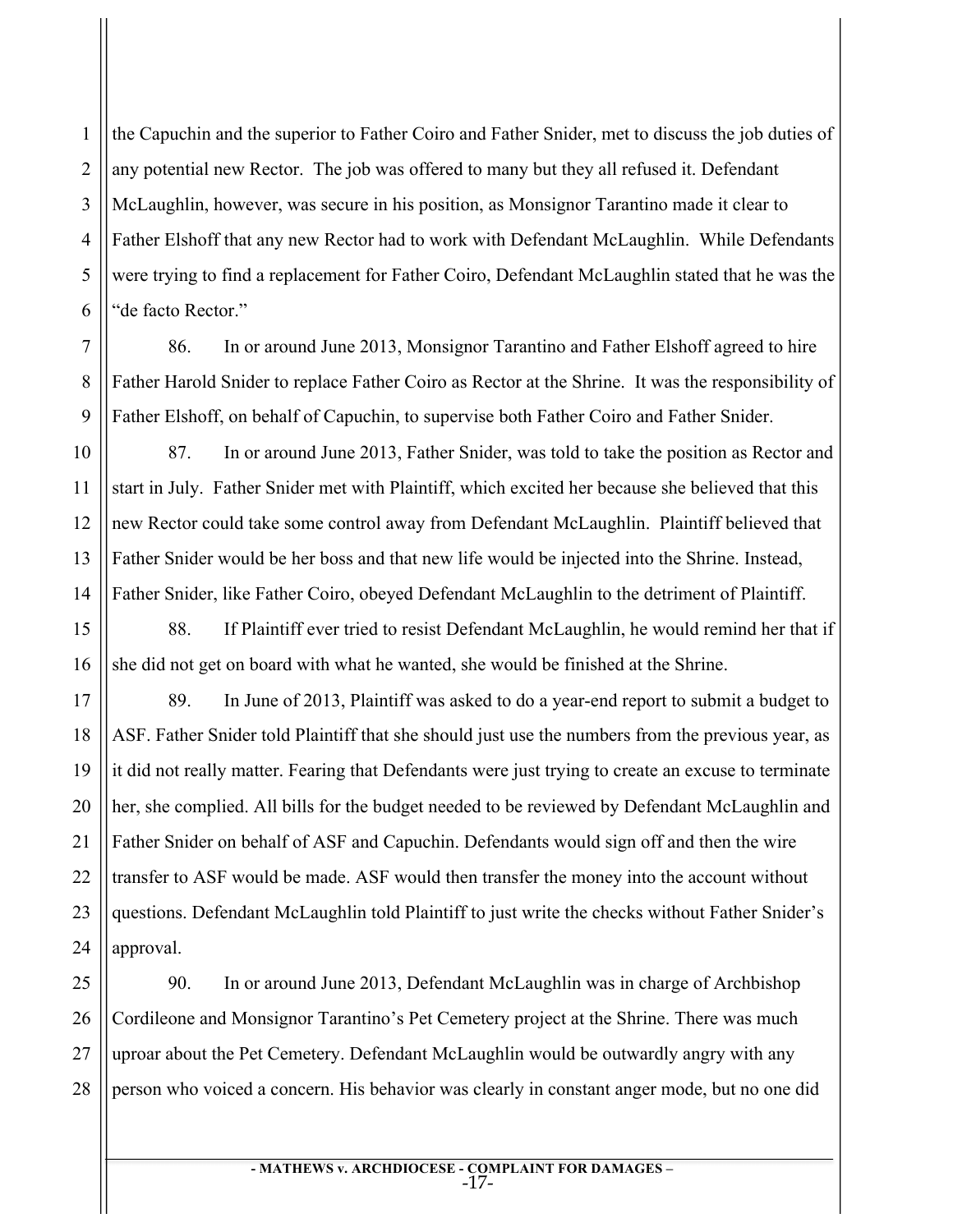2 anything about it. As a result, Defendant McLaughlin would also take out these frustrations and anger on Plaintiff.

1

3

4

5

6

7

8

17

18

21

22

23

91. In or around June 2013, Defendant McLaughlin was directed by Archbishop Cordileone and Monsignor Tarantino to write up all new Shrine statutes, to select a new Board of Trustees for the Shrine, and to oversee and operate the Pet Cemetery, as well as a new shop on the site. In essence, Archbishop Cordileone, Monsignor Tarantino, and Fathers Coiro and Snider gave total organizational power of the Shrine to Defendant McLaughlin, taking "Boys Night Out" to a whole new dimension.

9 10 11 12 13 14 15 92. In or around July 2013, ASF, by and through Archbishop Cordileone, was informed many times about both Monsignor Tarantino and Defendant McLaughlin. However, Archbishop Cordileone refused to investigate these complaints in violation of all of the new procedures proclaimed by his own Conference of Bishops. Archbishop Cordileone's position at that conference was Chair of the Families and Single Women Committee. In this position, Archbishop Cordileone, on behalf of ASF, had a duty to protect and advocate for single women, including Plaintiff.

16 19 20 93. In or around July 2013, Monsignor Tarantino and Defendant McLaughlin chose the members of the Board of Trustees so that they would have absolute loyalty on all decisions made at the Board level. Despite the fact that the Rector was supposed to control the Shrine, Defendant McLaughlin wrote all the statutes and press releases of the Shrine. Defendant McLaughlin even penned letters in the name of Father Snider as well as the Capuchin's provincial minister, Father Elshoff. Defendants knew what Defendant McLaughlin was doing and none of them spoke out against it. To the contrary, Defendants enabled it to happen by both their affirmative actions and misrepresentations to Plaintiff.

24 25 26 27 28 94. In or around July 2013, Monsignor Tarantino and Archbishop Cordileone appointed Defendant McLaughlin to be the Chair of the Board of Trustees of the Shrine. All along, Monsignor Tarantino and Archbishop Cordileone knew or should have known what Defendant McLaughlin was doing to Plaintiff physically, sexually, and mentally. Monsignor Tarantino and Archbishop Cordileone knew or should have known that Defendant McLaughlin

> **- MATHEWS v. ARCHDIOCESE - COMPLAINT FOR DAMAGES –** -18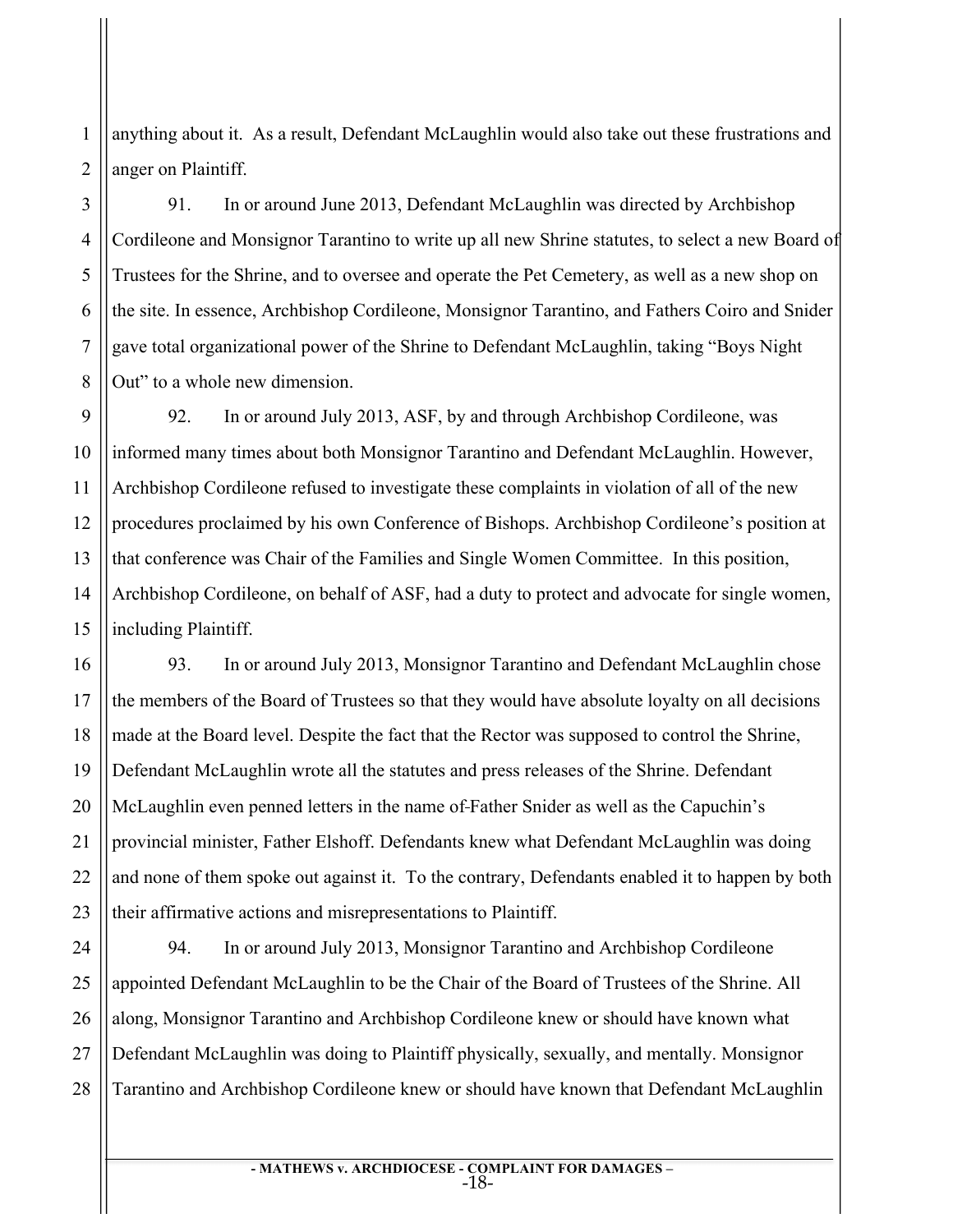2 was forcing Plaintiff to engage in anal sex, oral sex, and vaginal sex, as well as abusing Plaintiff with the BNO paddle that Monsignor Tarantino gave to Defendant McLaughlin. Monsignor Tarantino and Archbishop Cordileone directed and approved the appointment of all board members and supervised Defendant McLaughlin in his actions as supervisor of the employees and all matters of the Shrine, including the activities of the "Boys Nights Out."

95. In or around July 2013, Plaintiff was in the Rectory and was bending over to get paper from the printer when Defendant McLaughlin came up behind her. Mass had just started and Defendant McLaughlin told Plaintiff that "no one was coming up anytime soon." Defendant McLaughlin told Plaintiff that she had to "bend her over the desk now," and he proceeded to have sex with her. Plaintiff told him, "this is the stuff you go to hell for." Defendant McLaughlin was "punishing" Plaintiff because it had been clear that Plaintiff had been making excuses to not be near him.

96. On one occasion, Plaintiff told Ms. Ward about something sexually inappropriate that Defendant McLaughlin had done to her. Plaintiff was scared of losing her job, but Ms. Ward offered to go to Human Resources to make a complaint on Plaintiff's behalf.

97. In or around July 2013, Monsignor Tarantino and Archbishop Cordileone worked very closely with Defendant McLaughlin on the preparations of the inauguration of Father Snider, which occurred on July 21, 2013. Plaintiff was working overtime and was exhausted with all of the tasks Defendant McLaughlin assigned her. Defendant McLaughlin was constantly angry at Plaintiff and he would constantly intimidate and/or threaten her. Defendant McLaughlin was also unhappy with her excuses for why she could not meet with him privately. Defendant McLaughlin's anger became more and more severe. He would text her and tell her that her spanking was going to be a punishment and that she had better be ready for it. She would reply that she was "scared" or "afraid."

98. In or around August 2013, Defendant McLaughlin installed video cameras and audio devices throughout the Church so that he and Monsignor Tarantino could monitor all activities and follow the actions of the employees and staff, including Plaintiff. These camera monitors were also installed at the Chancellery so that Archbishop Cordileone and Monsignor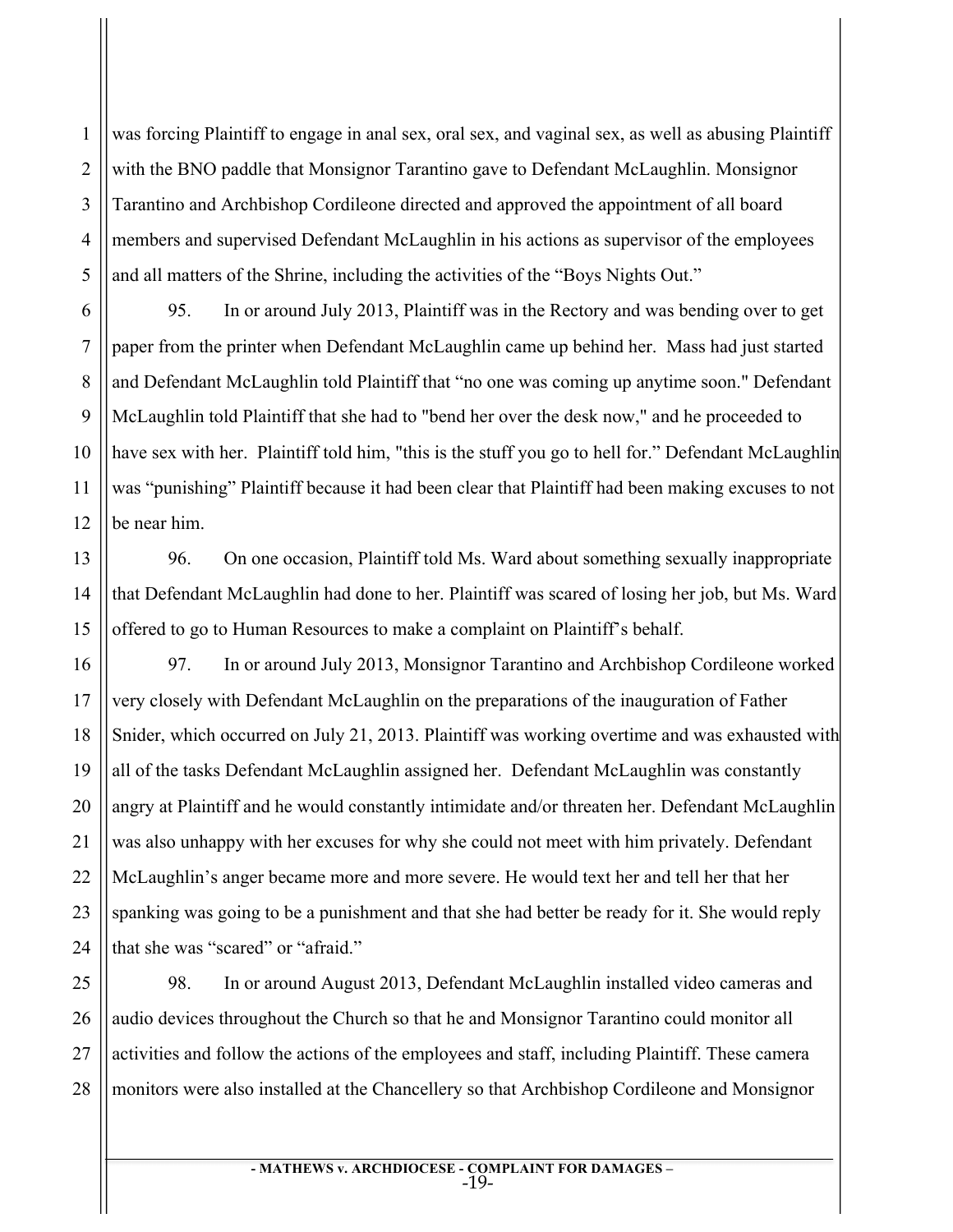1 2 3 4 5 6 7 8 Tarantino could also watch and hear all that was happening. All Defendants, including Capuchin (through its managing agent Father Snider and/or Father Coiro), had 24-hour access to the security system and its recordings. Monsignor Tarantino also had access to all video cameras recording activities throughout the Shrine. As a result, Defendants had direct and/or constructive knowledge that Defendant McLaughlin was forcing Plaintiff to engage in sexual acts on Shrine premises as well as subjecting her to spankings and other unwanted touching. The Sacristy in the Church is where Defendant McLaughlin would take Plaintiff for spankings and oral and vaginal sex.

9 10 11 12 13 14 15 16 17 18 19 99. In or around August 2013, at a party given by Defendant McLaughlin at his new home in Kentfield for ASF's new Board of Trustees of the Shrine, Monsignor Tarantino, Father Coiro, Father Snider, and Father Elshoff were all in attendance, as well as several new Board of Trustees members, Larry Kramer, James Shannon, Lawrence Januzzi, Trish Herman, Sister Maureen Sinnot and Vincent Stadlin. Defendant McLaughlin was angry at Plaintiff and it was obvious to all. Only one Board member mentioned it to her. This Board member was worried about Plaintiff's safety. The member noticed that Defendant McLaughlin had been mistreating Plaintiff publicly and she complained about it. The Board member told Plaintiff that Defendant McLaughlin was treating her like a slave and that she was going to report it to Father Snider. The Board Member told Plaintiff that she should not tolerate such abuse, and Plaintiff replied that she was afraid of losing her job.

100. In or around August 2013, Defendant McLaughlin sent many text messages to Plaintiff about her work performance and told her that she would be punished for any mistakes. Regularly and frequently, Defendant McLaughlin would find or fabricate a reason to "punish" **Plaintiff** 

101. On or about August 10, 2013, Defendant McLaughlin sent a text message to Plaintiff regarding the Bishop of Oakland and the columbarium. The Bishop was coming to endorse the columbarium and Plaintiff had not done something to Defendant McLaughlin's satisfaction, so Defendant McLaughlin told Plaintiff that that night's spanking was going to be

28

20

21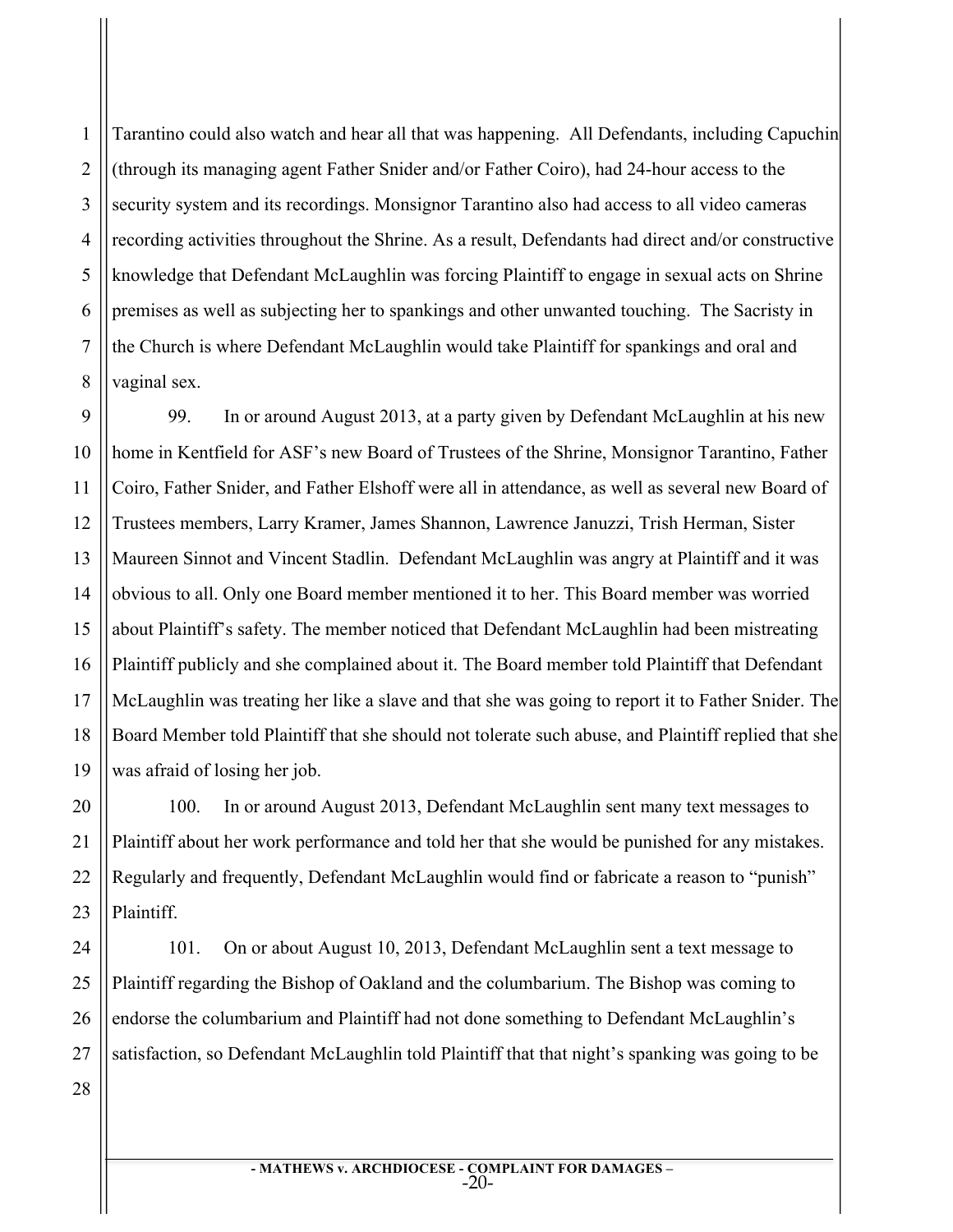SEVERE PUNISHMENT, to which Plaintiff responded that she was scared. Defendant McLaughlin replied with a photograph of his couch, and the following texts ensued:

Defendant McLaughlin: "I hope your ass is ready. Have been visualizing a serious spanking . . . I don't think you realize what I intend. Making up for everything. Setting a baseline . . . Behavioral baseline. This is a punishment spanking." Here, Defendant McLaughlin is referring to making up for Plaintiff's work performance. Plaintiff knew she couldn't handle it anymore, so she made every excuse in the world not to go.

102. On or about August 11, 2013, Plaintiff texted Defendant McLaughlin that she would not be back for another day. Defendant McLaughlin wrote back, "Ass more vulnerable . . . You have no idea."

103. As of August 13, 2013, Plaintiff had still not gone to see Defendant McLaughlin despite his multiple requests. As a result, Defendant McLaughlin was irate and threatening Plaintiff with extreme physical punishment as well as the potential loss of her job. An example of a text from Defendant McLaughlin to Plaintiff is as follows:

Defendant McLaughlin: "Good luck. Have straps for island . . . either get on board or get out of the way. You really don't get the situation you are in. You really need to get with the program."

Plaintiff: "What am I missing? Please tell me".

Defendant McLaughlin: "You are smoking and taking a break. I am the Chairman of the Board. I am really tired of your Bullshit. Checks are a priority."

Plaintiff: "It took a long time because I had to enter the funds to write ur checks and I wanted to make sure it was right."

Defendant McLaughlin: "It was already taken care of through Rick and Janice. All you had to do was write checks. I do not know who you think I am but you have definitely misjudged."

Plaintiff: "U got me scared with being on the "watch list" and me having to do it all perfect. I don't want to mess up and piss- anyone, especially U, off. The ten minute break was the only break I took"

> **- MATHEWS v. ARCHDIOCESE - COMPLAINT FOR DAMAGES –** -21-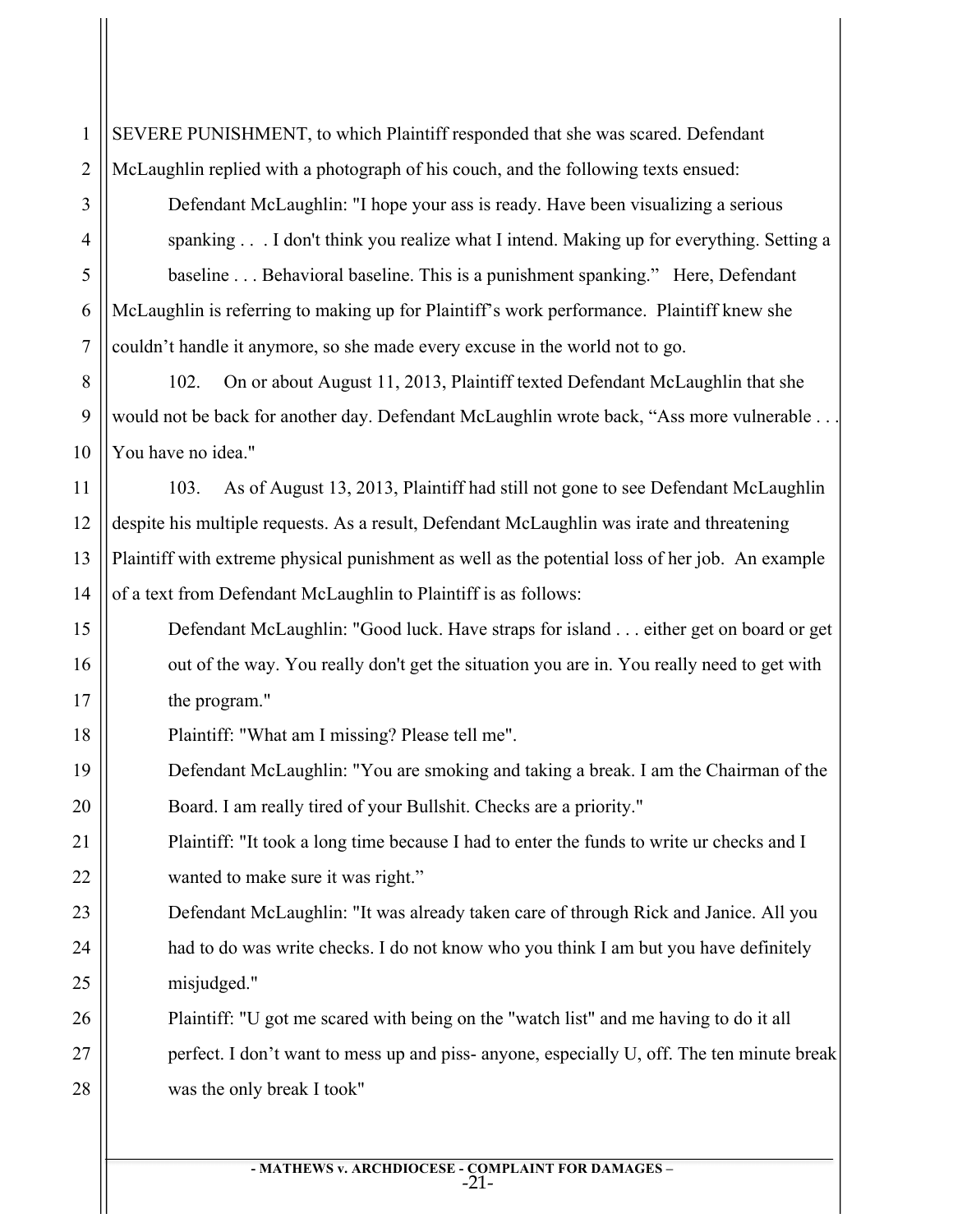Defendant McLaughlin: "and you do not get your job. Somehow I do not think that you understood that you were going to get a serious ass whooping please call or another OTK [over the knee] is in your near future. What . . . You waiting for ok invitation . . . Just need his Excellency to react normally."

This went on because Defendant McLaughlin was trying to find any excuse to subject his control over Plaintiff and punish her physically through spankings with the BNO paddle and sexually through anal, oral, and vaginal sex.

104. On or about September 17, 2013, Plaintiff sent Defendant McLaughlin an email attempting to make the relationship "professional."

105. Because Plaintiff rejected these advances by Defendant McLaughlin, he retaliated. In September of 2013, Defendant McLaughlin reported to Trish Herman, a new member of the Board of Trustees, that Plaintiff had a flash drive in Father Snider's computer. At the instruction of Defendant McLaughlin, Ms. Herman prepared to write up Plaintiff. Defendant McLaughlin then recanted and said that the flash drive didn't have any information from Father Snider's computer. Defendant McLaughlin then told Father Snider about the incident in an attempt to justify terminating Plaintiff since she was not performing sexually to his satisfaction, despite being forced to engage in anal, oral, and vaginal sex.

106. Toward the end of September 2013, Plaintiff again refused to comply with Defendant McLaughlin's sexual demands. Plaintiff begged Defendant McLaughlin to have a professional and businesslike relationship. At this point, Defendant McLaughlin knew that Plaintiff would no longer succumb to his sexual advances and, as a result, he became desperate for a reason to terminate Plaintiff.

107. During this period, Defendant McLaughlin had Shrine Board of Trustee member Ms. Herman come to the Shrine to visit Plaintiff for a mentoring session. Plaintiff asked Ms. Herman about the email regarding the flash drive. Plaintiff complained to Ms. Herman that the accusation was false and that she was being retaliated against by Defendant McLaughlin. Plaintiff also noted that none of the files had been digitized so it would not even have been possible to load them to a flash drive.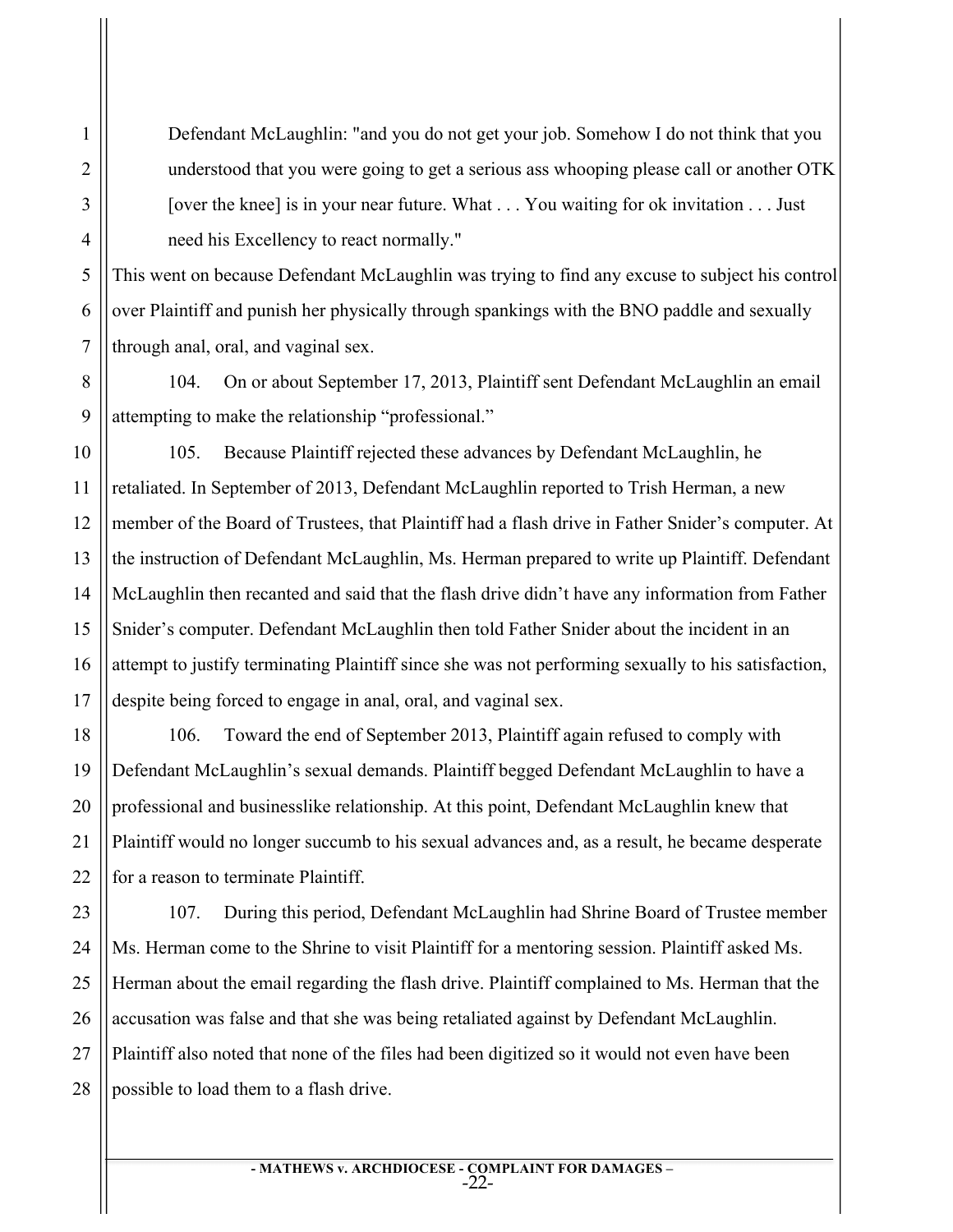108. In or around October 2013, Defendant McLaughlin assigned Plaintiff an inordinate amount of work in an attempt to punish her for her refusal to give in to his unwelcome sexual advances. On or about November 4, 2013, Plaintiff learned that ASF, by and through Defendant McLaughlin, Monsignor Tarantino, and Archbishop Cordileone, had made the decision to terminate Plaintiff's employment as early as October 30, 2013.

109. There was no reason to terminate Plaintiff, so Monsignor Tarantino wrote that he was investigating Plaintiff and that "just today" (on October  $30<sup>th</sup>$ ), he found a reason to terminate her.

110. ASF's attorney, Larry Jannuzi, wrote Plaintiff's termination letter and stated that Defendants were "concerned about absenteeism" and "also certain aspects of your performance left much to be desired." Neither of these pretexts had ever been brought up to Plaintiff, who had been literally working herself to death. Plaintiff had not received any written or oral warnings from Father Snider or Father Coiro, or any of Defendants besides Defendant McLaughlin.

111. The termination letter was sent to Defendant McLaughlin from Monsignor Tarantino, who wrote that "a situation came to light today." The latest pretext for terminating was the "situation." This referred the run-in with the law that Defendant McLaughlin and the other Defendants had known all along. The termination letter was sent to Defendant McLaughlin and not to Father Snider. The next day, November 1, 2013, Defendant McLaughlin sent the termination letter to Father Snider, the person who was supposed to be in charge.

112. On November 6, 2013, Defendants terminated Plaintiff's employment with ASF. 113. Defendants gave four different reasons for terminating Plaintiff after her refusal to continue the sexual and physical beatings: 1) the flash drive issue, 2) the absenteeism issue, 3) the bad performance issue, and 4) the recent "situation" they discovered regarding Plaintiff's background, which she had voluntarily disclosed before she had been hired.

114. The reasons that Defendants gave for Plaintiff's termination were a pretext to cover up the fact that Plaintiff would no longer submit to Defendant McLaughlin's sexual demands, including, but not limited to, anal sex, oral sex, vaginal sex, and spankings with either Defendant McLaughlin's hands or the BNO paddle that Monsignor Tarantino gave to him.

1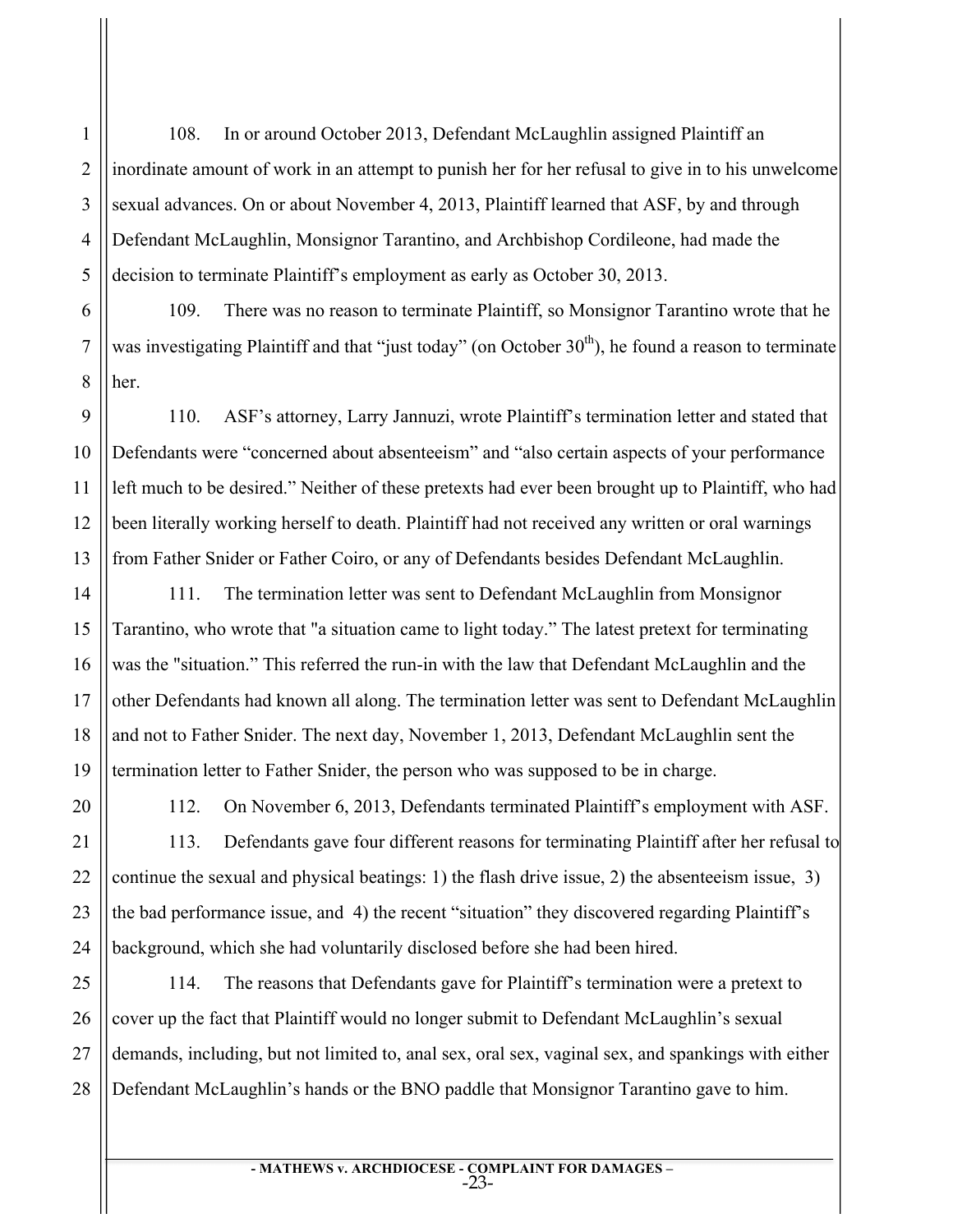Because of that, Plaintiff lost her job, her pay, as well as her healthcare for herself. Plaintiff lost her apartment and any semblance of a stable home for her daughter. Plaintiff has suffered severe mental distress and is seeing a therapist on a regular basis.

115. Following Plaintiff's wrongful termination, Defendants hired Chris Greenwalt to replace Plaintiff in the position of administrative assistant.

116. Father Coiro and Defendant McLaughlin became so close that even after the revelations in November 2013, of the sexual misconduct toward Plaintiff and the termination of Defendant McLaughlin, Father Coiro called Defendant McLaughlin and asked him to drive him down to the Shrine and spend the afternoon with him. Defendant McLaughlin, though terminated for sexual misconduct toward Plaintiff, did just that. When he arrived with Father Coiro, Defendant McLaughlin had the keys to the church reception area and retrieved documents before he left. Those at the Shrine were stunned.

117. The sexual accusations and termination of Defendant McLaughlin were publicized far and wide and yet, being above the law, Father Coiro totally ignored his fiduciary duties as the former Rector. Several staff and volunteers at both the Chancellery and the Shrine told Capuchin (by and through Father Coiro) and ASF (by and through Monsignor Tarantino) that Defendant McLaughlin was a bomb about to go off and that he should not be at the Shrine where there are so many people including school children taking tours. Neither Capuchin nor ASF nor Monsignor Tarantino paid any attention to the warnings because they knew all about Defendant McLaughlin and ratified and/or were accessories to his actions including all wrongdoing committed against Plaintiff.

# **FIRST CAUSE OF ACTION**

### **SEXUAL HARASSMENT (QUID PRO QUO) IN VIOLATION OF FEHA** (California *Government Code* §12900 et seq.) Against Defendants Bill McLaughlin, Monsignor Tarantino and DOES 1-50

118. Plaintiff realleges and incorporates by reference as though fully set forth herein, each and every allegation contained in paragraphs 1 through 117 of this Complaint.

119. At all times relevant herein, Plaintiff was hired by Defendant McLaughlin and Monsignor Tarantino to work as the administrative assistant to the Rector at the Shrine.

> **- MATHEWS v. ARCHDIOCESE - COMPLAINT FOR DAMAGES –** -24-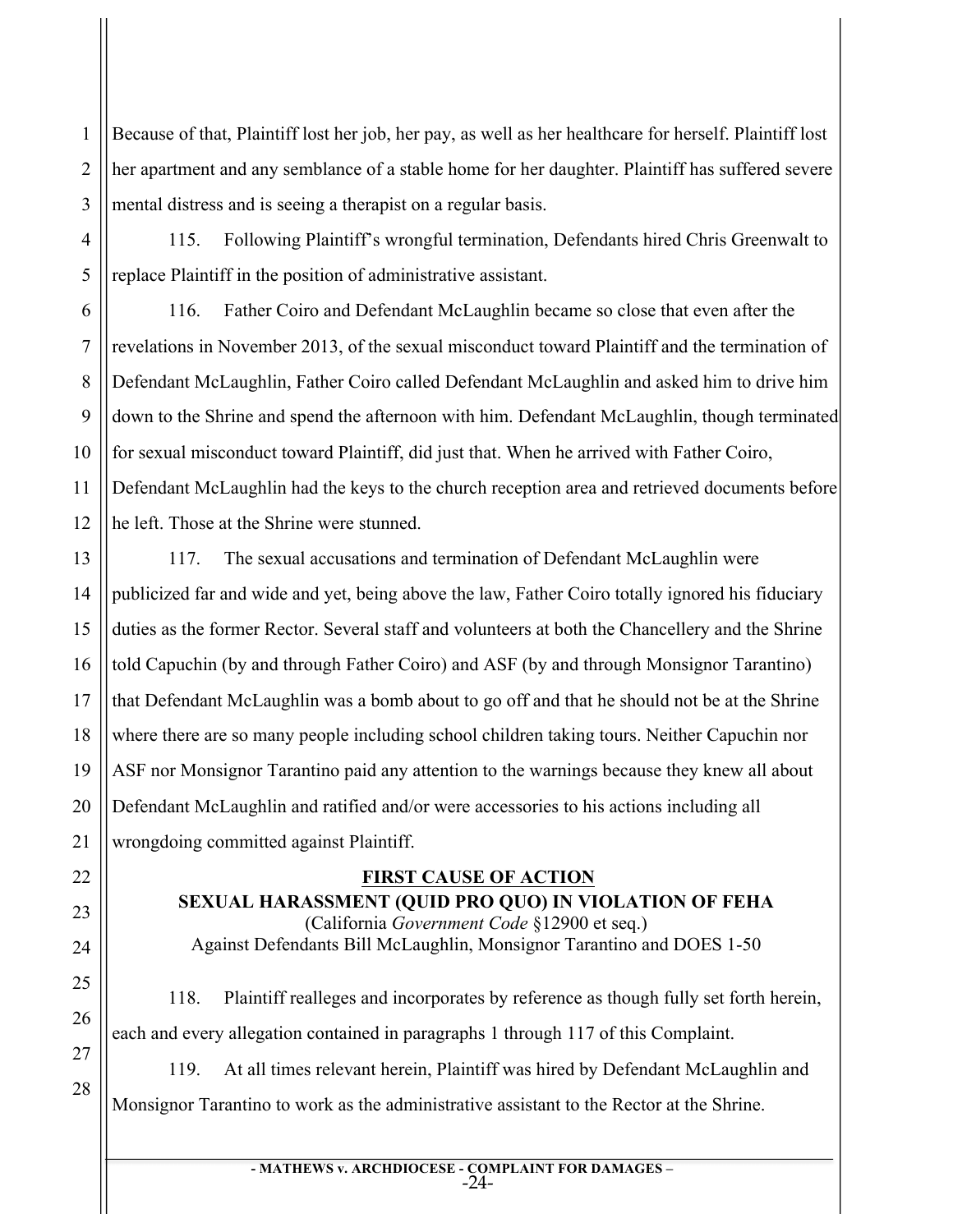2 3 120. Both Monsignor Tarantino and Defendant McLaughlin were supervisors and/or employers of Plaintiff. Monsignor Tarantino also supervised and/or employed Defendant McLaughlin.

1

15

16

17

18

21

22

4 5 6 7 8 121. At all times relevant herein, the sexual advances and conduct of Defendant McLaughlin toward Plaintiff were unwelcome and not consensual. Additionally, the sexual harassment and quid pro quo demands made by Defendant McLaughlin were so severe and/ or pervasive toward Plaintiff that they altered the conditions of Plaintiff's employment and created an abusive and hostile working environment.

9 10 122. Plaintiff's ability to remain employed by Defendants was conditioned upon her continuing to meet the sexual demands of Defendant McLaughlin.

11 12 123. Defendants terminated Plaintiff after she rejected the sexual advances of Defendant McLaughlin.

13 14 124. At the time that Defendant McLaughlin engaged in this conduct, he was a supervisor and/or agent working on behalf of Monsignor Tarantino, ASF, and/or Capuchin.

125. Plaintiff was subjected to a hostile work environment and quid pro quo sexual advances from Defendant McLaughlin while she worked at the Shrine for Defendants ASF, Capuchin and/or Monsignor Tarantino.

19 20 126. Plaintiff's employment was governed by various written and oral promises, policies, and procedures promulgated by Defendants. By said promises, policies and procedures, Defendants promised and represented that Plaintiff would be free from sexual harassment and assault by any supervisor, manager or employee, including Defendants McLaughlin and Monsignor Tarantino.

23 24 25 26 127. Upon information and belief, Plaintiff was subjected to the sexual advances and conduct of Defendant McLaughlin because she is a woman. A reasonable woman in Plaintiff's circumstances would have considered Plaintiff's work environment for Defendants at the Shrine to be hostile and abusive.

27 28 128. By virtue of the conduct alleged herein, Defendants individually and/or in their supervisory or official capacities, did sexually harass Plaintiff in violation of *Government* 

> **- MATHEWS v. ARCHDIOCESE - COMPLAINT FOR DAMAGES –** -25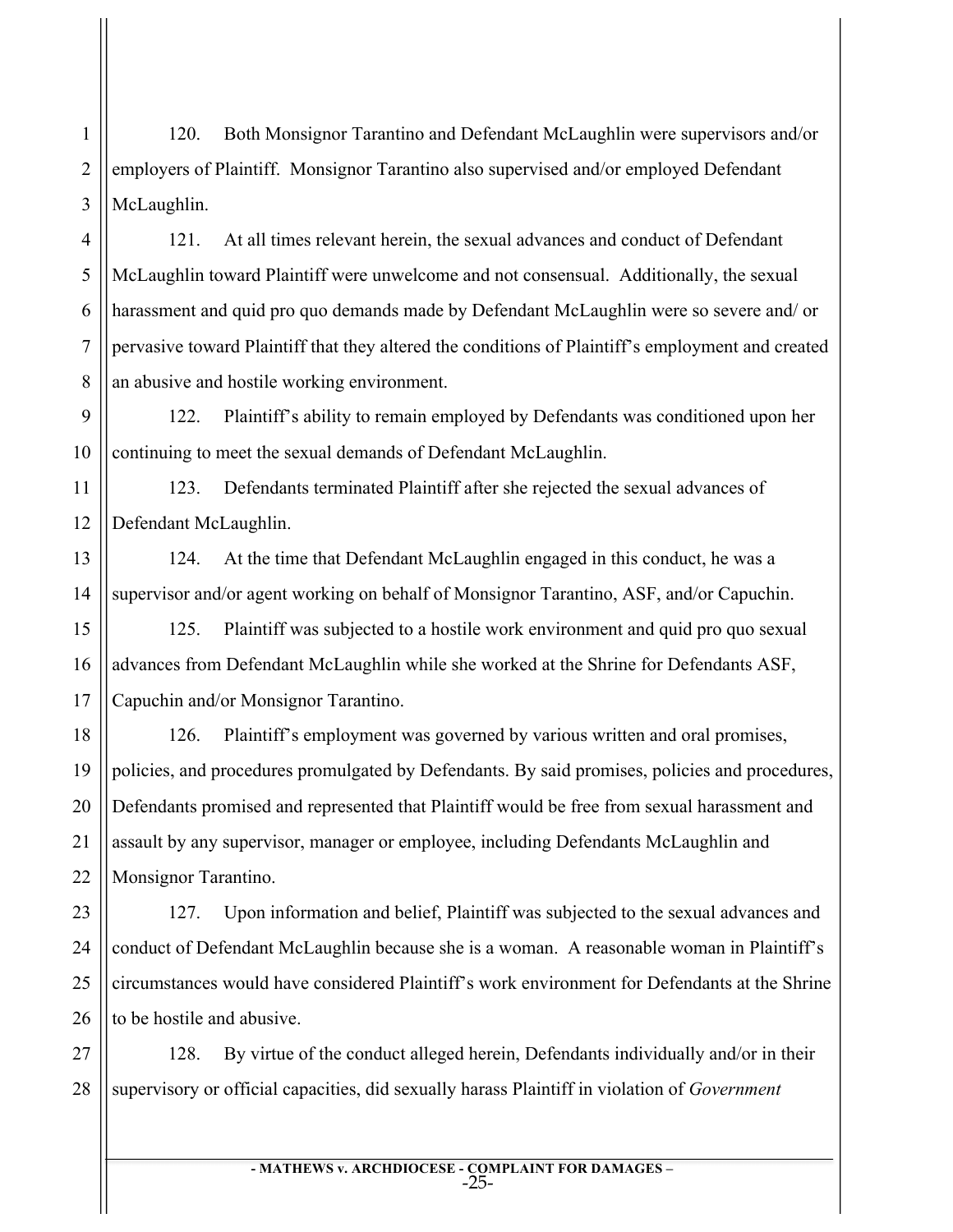*Code* §12940, and Defendants ASF, Capuchin, and/or Monsignor Tarantino each failed to fulfill its/their duties as Plaintiff's employer(s) to assure that all reasonable and necessary steps were taken to prevent sexual harassment from occurring.

129. Moreover, by failing to take immediate and appropriate action to prevent the acts and conduct of Defendant McLaughlin described herein, ASF, Capuchin, and/or Monsignor Tarantino created and allowed to exist a hostile, intimidating, abusive and offensive working environment that unreasonably interfered with Plaintiff's work performance.

130. As a direct and proximate result of the aforesaid wrongful conduct of Defendants, and each of them, Plaintiff has suffered harm, including, but not limited to, past and future lost earnings, and medical and/or psychological treatment expenses, all within the jurisdictional limits of this court. The exact amount of said losses will be stated according to proof at trial.

131. As a further direct and proximate result of the aforesaid conduct of Defendants, and each of them, Plaintiff has been held up to great derision and embarrassment with her fellow workers, friends, members of the community and family, and she has suffered has suffered severe emotional distress, including, but not limited to, anxiety, fear, humiliation, mental anguish, depression and post-traumatic stress disorder, all to her general damage, in an amount to be stated according to proof at trial.

132. The aforementioned acts were committed by Defendants and/or by officers, directors, managing agents, agents and/or representatives of ASF and Capuchin, including but not limited to, Defendant McLaughlin, Monsignor Tarantino, Archbishop Cordileone, Father Coiro, Father Snider, and Father Elshoff and/or were known to, aided, abetted, authorized by, ratified by and/or otherwise approved by ASF and Capuchin and/or by the officers, directors, managing agents, agents and/or representatives of ASF and Capuchin, including but not limited to, Monsignor Tarantino, Archbishop Cordileone, Father Coiro, Father Snider, and Father Elshoff . The above acts of Defendants, and each of them, were despicable and committed knowingly, willfully and maliciously, with the intent to harm, injure, vex, annoy and oppress Plaintiff and with a conscious disregard of her rights. By reason thereof, Plaintiff seeks punitive and exemplary damages in an amount to be proved at trial.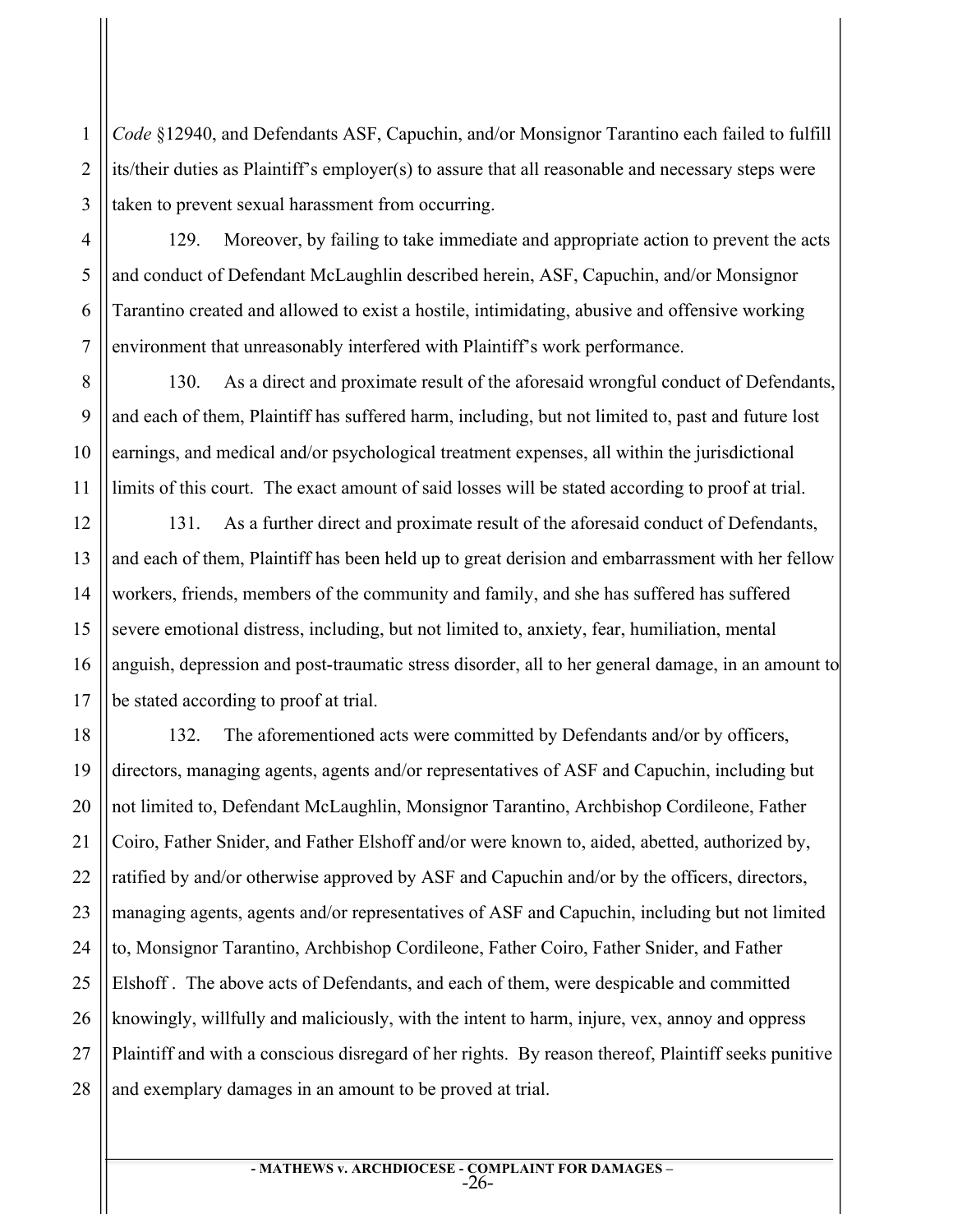| $\mathbf{1}$   | As a further direct and proximate result of the aforesaid conduct of Defendants,<br>133.          |  |
|----------------|---------------------------------------------------------------------------------------------------|--|
| $\overline{2}$ | and each of them, Plaintiff was compelled to engage legal counsel to bring the current action and |  |
| 3              | has incurred and will continue to incur attorney's fees and costs in an amount within the         |  |
| 4              | jurisdictional limits of this Court, which amount will be stated according to proof at trial.     |  |
| 5              | <b>SECOND CAUSE OF ACTION</b>                                                                     |  |
| 6              | GENDER DISCRIMINATION AND SEXUAL HARASSMENT IN VIOLATION<br>OF TITLE VII OF THE CIVIL RIGHTS ACT  |  |
| 7              | (42 U.S.C. §2000e et seq.)                                                                        |  |
| 8              | Against Defendants ASF, Capuchin, and DOES 1-50                                                   |  |
| 9              | Plaintiff realleges and incorporates by reference as though fully set forth herein,<br>134.       |  |
| 10             | each and every allegation contained in paragraphs 1 through 133 of this Complaint.                |  |
| 11             | The Constitution of the State of California, Article 1, section 8, Title VII of the<br>135.       |  |
| 12             | Civil Rights Act, 42 U.S.C. §2000e, et seq., prohibit, among other things, sexually harassing and |  |
| 13             | discriminating against a member of a protected class.                                             |  |
| 14             | As a female, Plaintiff belongs to a protected group under Title VII.<br>136.                      |  |
| 15             | At all times relevant herein, ASF and Capuchin were Plaintiff's "employers" as<br>137.            |  |
| 16             | defined under Title VII.                                                                          |  |
| 17             | At all times relevant herein, the sexual advances and conduct of Defendant<br>138.                |  |
| 18             | McLaughlin toward Plaintiff were unwelcome and not consensual. Additionally, the sexual           |  |
| 19             | harassment and quid pro quo demands made by Defendant McLaughlin were so severe and/ or           |  |
| 20             | pervasive toward Plaintiff that they altered the conditions of Plaintiff's employment and created |  |
| 21             | an abusive and hostile working environment.                                                       |  |
| 22             | Plaintiff's ability to remain employed by Defendants was conditioned upon her<br>139.             |  |
| 23             | continuing to meet the sexual demands of Defendant McLaughlin.                                    |  |
| 24             | Defendants terminated Plaintiff after she rejected the sexual advances of<br>140.                 |  |
| 25             | Defendant McLaughlin.                                                                             |  |
| 26             | At the time that Defendant McLaughlin engaged in this conduct, he was a<br>141.                   |  |
| 27             | supervisor and/or agent working on behalf of Monsignor Tarantino, ASF, and/or Capuchin.           |  |
| 28             |                                                                                                   |  |
|                |                                                                                                   |  |
|                |                                                                                                   |  |

**- MATHEWS v. ARCHDIOCESE - COMPLAINT FOR DAMAGES –** -27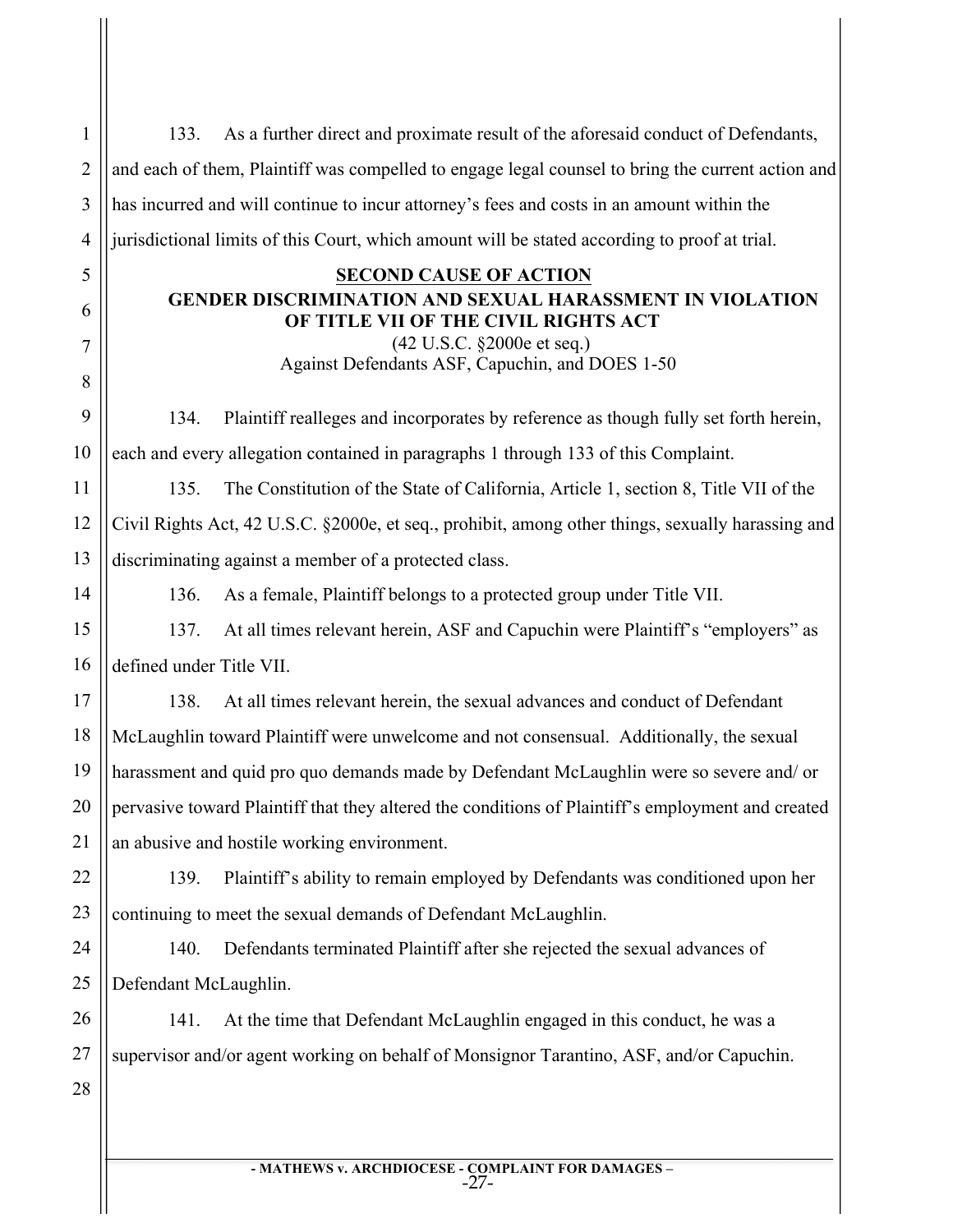2 3 142. Plaintiff was subjected to a hostile work environment and quid pro quo sexual advances from Defendant McLaughlin while she worked at the Shrine for Defendants ASF, Capuchin and/or Monsignor Tarantino.

4 143. Plaintiff's employment was governed by various written and oral promises, policies, and procedures promulgated by Defendants. By said promises, policies and procedures, Defendants promised and represented that Plaintiff would be free from sexual harassment and assault by any supervisor, manager or employee, including Defendants McLaughlin and Monsignor Tarantino.

144. Upon information and belief, Plaintiff was subjected to the sexual advances and conduct of Defendant McLaughlin because she is a woman. A reasonable woman in Plaintiff's circumstances would have considered Plaintiff's work environment for Defendants at the Shrine to be hostile and abusive.

145. By virtue of the conduct alleged herein, Defendants individually and/or in their supervisory or official capacities, did sexually harass Plaintiff and Defendants ASF, Capuchin, and/or Monsignor Tarantino each failed to fulfill its/their duties as Plaintiff's employer(s) to assure that all reasonable and necessary steps were taken to prevent sexual harassment from occurring.

146. Moreover, by failing to take immediate and appropriate action to prevent the acts and conduct of Defendant McLaughlin described herein, ASF, Capuchin, and/or Monsignor Tarantino created and allowed to exist a hostile, intimidating, abusive and offensive working environment that unreasonably interfered with Plaintiff's work performance.

147. As a direct and proximate result of the aforesaid wrongful conduct of Defendants, and each of them, Plaintiff has suffered harm, including, but not limited to, past and future lost earnings, and medical and/or psychological treatment expenses, all within the jurisdictional limits of this court. The exact amount of said losses will be stated according to proof at trial.

148. As a further direct and proximate result of the aforesaid conduct of Defendants, and each of them, Plaintiff has been held up to great derision and embarrassment with her fellow workers, friends, members of the community and family, and she has suffered has suffered

> **- MATHEWS v. ARCHDIOCESE - COMPLAINT FOR DAMAGES –** -28-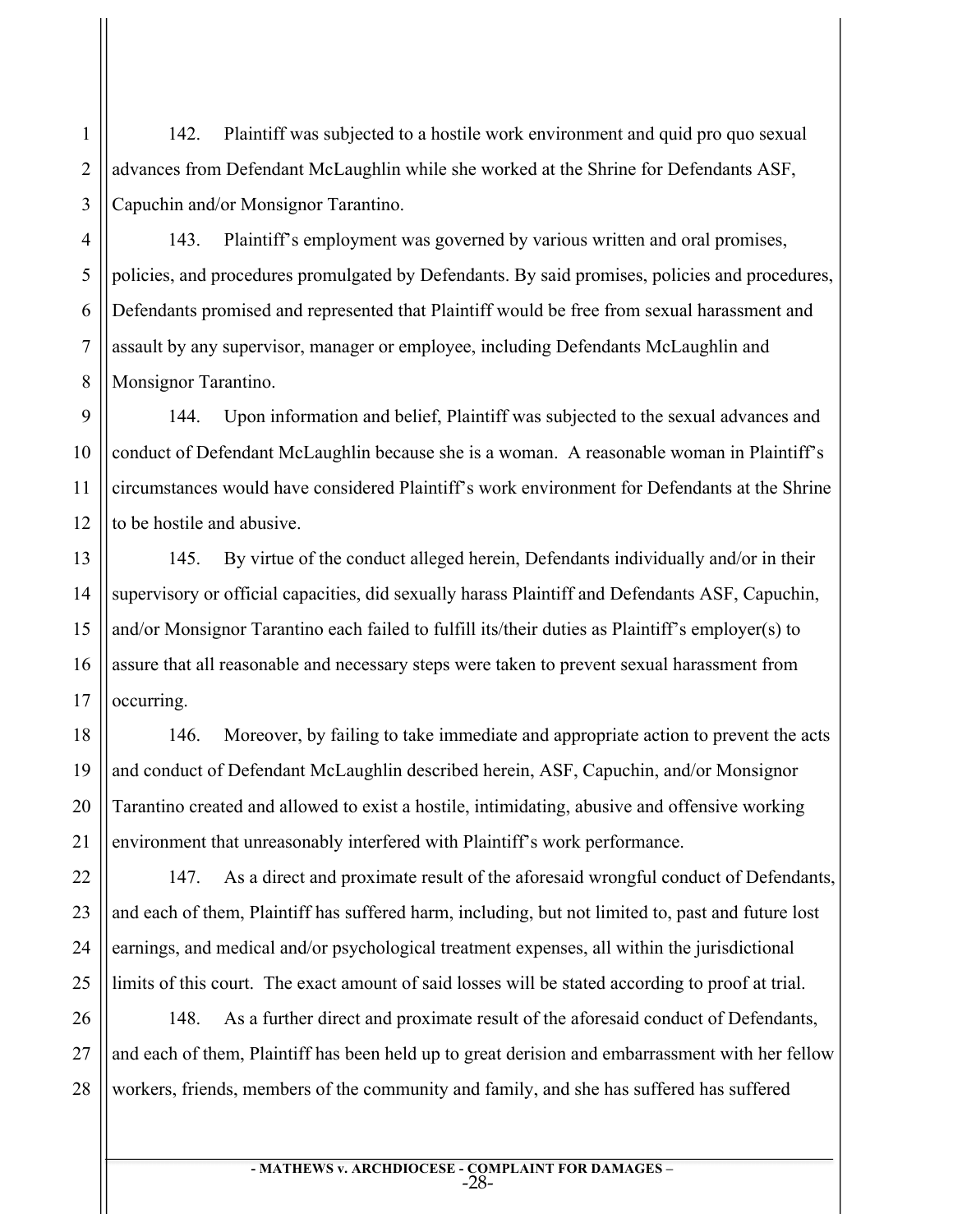2 3 severe emotional distress, including, but not limited to, anxiety, fear, humiliation, mental anguish, depression and post-traumatic stress disorder, all to her general damage, in an amount to be stated according to proof at trial.

4 6 7 8 9 10 12 13 14 149. The aforementioned acts were committed by Defendants and/or by officers, directors, managing agents, agents and/or representatives of ASF and Capuchin, including but not limited to, Defendant McLaughlin, Monsignor Tarantino, Archbishop Cordileone, Father Coiro, Father Snider, and Father Elshoff and/or were known to, aided, abetted, authorized by, ratified by and/or otherwise approved by ASF and Capuchin and/or by the officers, directors, managing agents, agents and/or representatives of ASF and Capuchin, including but not limited to, Monsignor Tarantino, Archbishop Cordileone, Father Coiro, Father Snider, and Father Elshoff . The above acts of Defendants, and each of them, were despicable and committed knowingly, willfully and maliciously, with the intent to harm, injure, vex, annoy and oppress Plaintiff and with a conscious disregard of her rights. By reason thereof, Plaintiff seeks punitive and exemplary damages in an amount to be proved at trial.

150. As a further direct and proximate result of the aforesaid conduct of Defendants, and each of them, Plaintiff was compelled to engage legal counsel to bring the current action and has incurred and will continue to incur attorney's fees and costs in an amount within the jurisdictional limits of this Court, which amount will be stated according to proof at trial.

### **THIRD CAUSE OF ACTION SEXUAL HARASSMENT IN VIOLATION CALIFORNIA** *CIVIL CODE* **§51.9** Against All Defendants and DOES 1-50

151. Plaintiff realleges and incorporates by reference as though fully set forth herein, each and every allegation contained in paragraphs 1 through 150 of this Complaint.

152. Defendant McLaughlin supervised Plaintiff's daily job performance during her employment with ASF, Capuchin, and/or Monsignor Tarantino. Thus, a professional relationship existed between Plaintiff and Defendant McLaughlin as required by Cal. *Civ. Code*  $§51.9(a)(1)$ .

1

5

11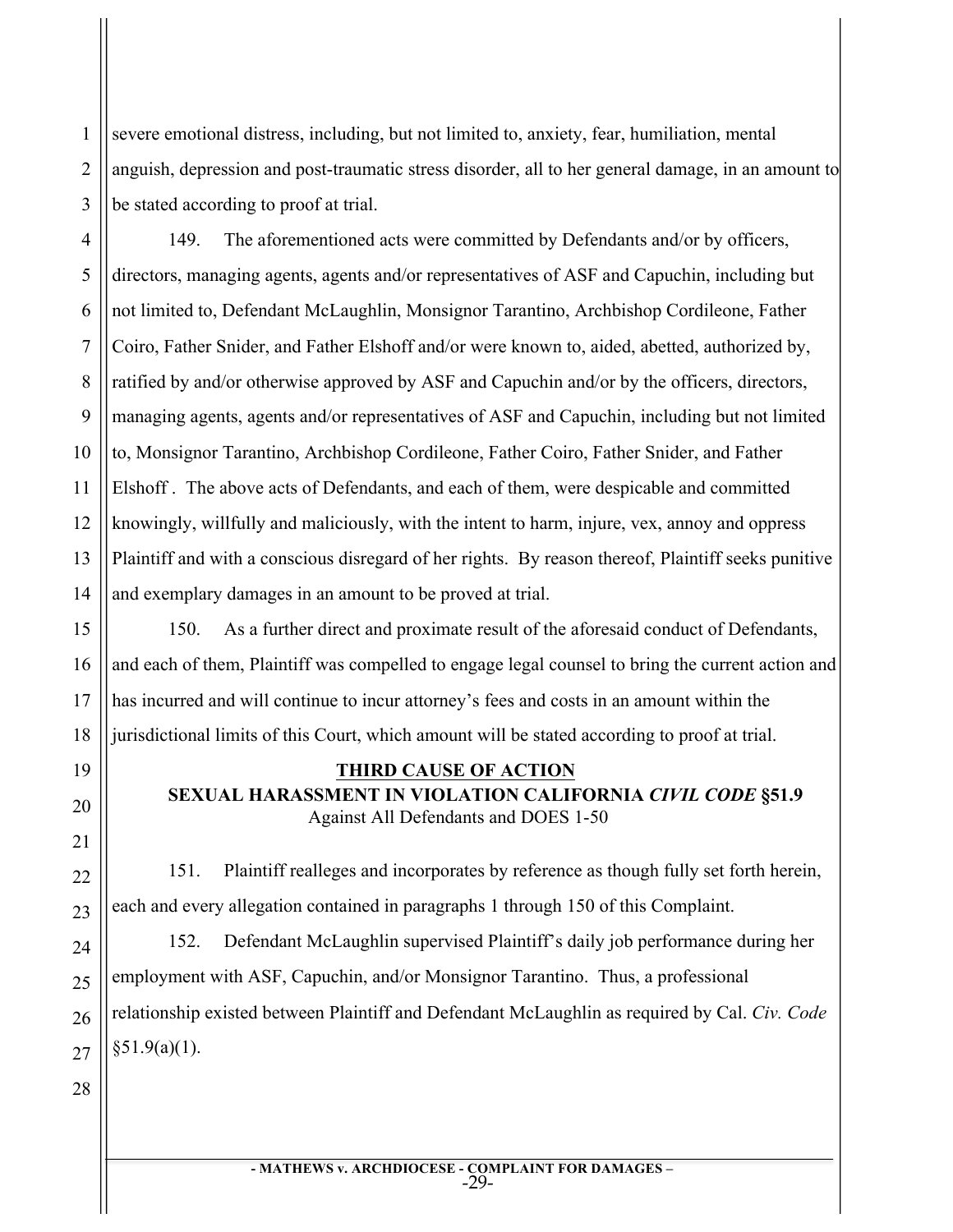153. Further, because ASF, Capuchin, and Monsignor Tarantino are considered "persons" under California law, they may each be held liable for Defendant McLaughlin's actions through the ratification of his conduct.

154. As outlined throughout this Complaint, Defendant McLaughlin repeatedly engaged in sexual harassment of the Plaintiff during the course of her employment with Defendants. Said harassment was of a sexual and hostile nature based on Plaintiff's gender. Defendant McLaughlin's advances were unwelcome, pervasive, and severe.

155. There was an inability for Plaintiff to terminate her relationship with Defendant McLaughlin because Plaintiff's employment provided her livelihood, her employment required her to work with Defendant McLaughlin, and ASF, Capuchin, and Monsignor Tarantino did nothing to stop Defendant McLaughlin from harassing Plaintiff while she worked with him.

156. Defendants' conduct was a substantial factor in causing damage and injury to Plaintiff as alleged herein.

157. As a direct and proximate result of the aforesaid wrongful conduct of Defendants, and each of them, Plaintiff has suffered harm, including, but not limited to, past and future lost earnings, and medical and/or psychological treatment expenses, all within the jurisdictional limits of this court. The exact amount of said losses will be stated according to proof at trial.

158. As a further direct and proximate result of the aforesaid conduct of Defendants, and each of them, Plaintiff has been held up to great derision and embarrassment with her fellow workers, friends, members of the community and family, and she has suffered has suffered severe emotional distress, including, but not limited to, anxiety, fear, humiliation, mental anguish, depression and post-traumatic stress disorder, all to her general damage, in an amount to be stated according to proof at trial.

159. The aforementioned acts were committed by Defendants and/or by officers, directors, managing agents, agents and/or representatives of ASF and Capuchin, including but not limited to, Defendant McLaughlin, Monsignor Tarantino, Archbishop Cordileone, Father Coiro, Father Snider, and Father Elshoff and/or were known to, aided, abetted, authorized by, ratified by and/or otherwise approved by ASF and Capuchin and/or by the officers, directors,

> **- MATHEWS v. ARCHDIOCESE - COMPLAINT FOR DAMAGES –** -30-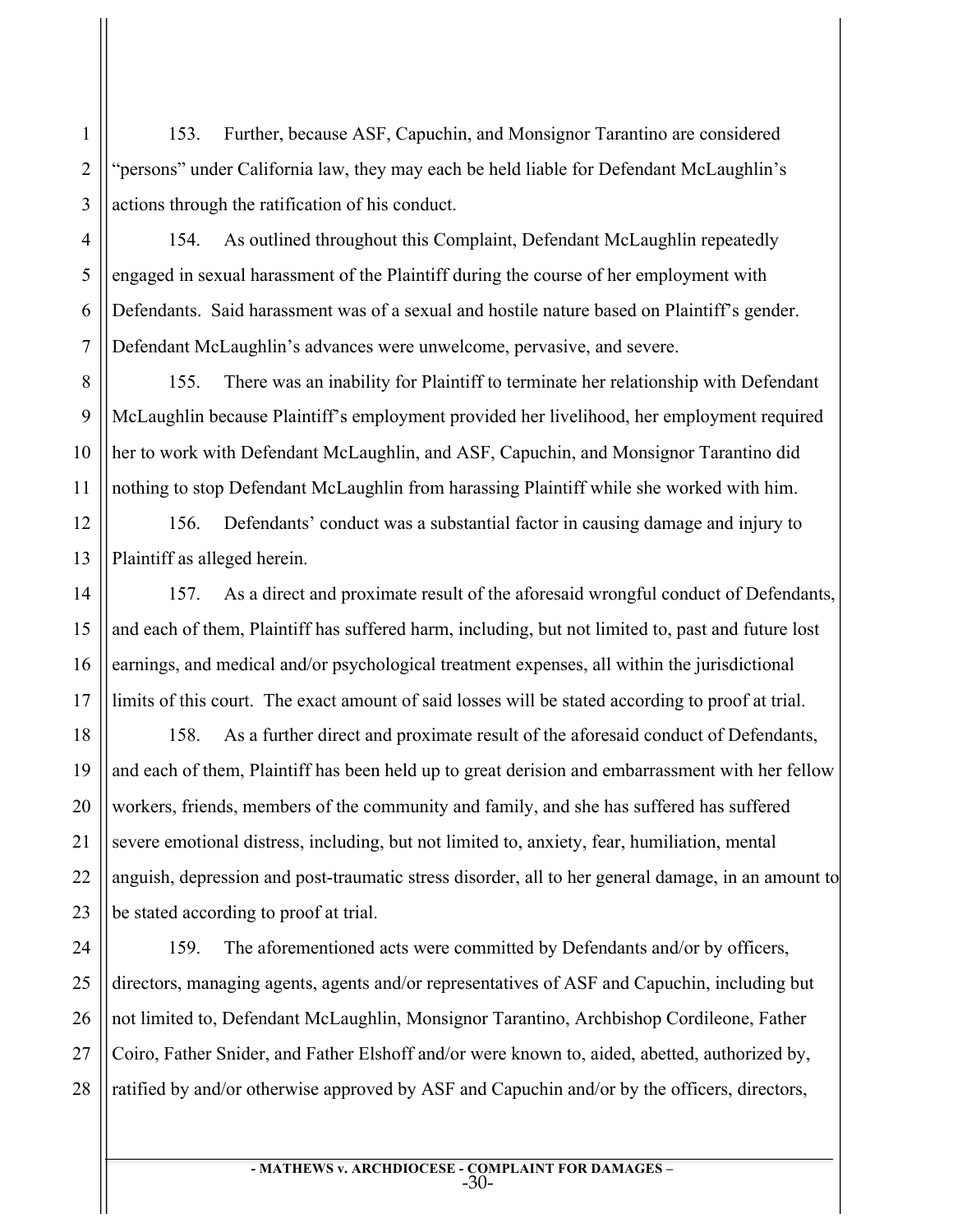managing agents, agents and/or representatives of ASF and Capuchin, including but not limited to, Monsignor Tarantino, Archbishop Cordileone, Father Coiro, Father Snider, and Father Elshoff. The above acts of Defendants, and each of them, were despicable and committed knowingly, willfully and maliciously, with the intent to harm, injure, vex, annoy and oppress Plaintiff and with a conscious disregard of her rights. By reason thereof, Plaintiff seeks punitive and exemplary damages in an amount to be proved at trial.

160. As a further direct and proximate result of the aforesaid conduct of Defendants, and each of them, Plaintiff was compelled to engage legal counsel to bring the current action and has incurred and will continue to incur attorney's fees and costs in an amount within the jurisdictional limits of this Court, which amount will be stated according to proof at trial.

### **FOURTH CAUSE OF ACTION**

**RETALIATION IN VIOLATION OF TITLE VII OF THE CIVIL RIGHTS ACT**

(42 U.S.C. §2000e et seq.) Against Defendants ASF, Capuchin, and DOES 1-50

161. Plaintiff realleges and incorporates by reference as though fully set forth herein, each and every allegation contained in paragraphs 1 through 160 of this Complaint.

162. The Constitution of the State of California, Article 1, section 8, Title VII of the Civil Rights Act, 42 U.S.C. §2000e, et seq., prohibit, among other things, retaliating against a member of a protected class who opposes employment practices that are forbidden under Title VII, i.e., sexual harassment and discrimination.

163. As a female, Plaintiff belongs to a protected group under Title VII.

164. At all times relevant herein, ASF and Capuchin were Plaintiff's "employers" as defined under Title VII.

165. Plaintiff is a woman who opposed employment practices forbidden under Title VII, i.e., sexual harassment, discrimination, and retaliation. Plaintiff resisted unwelcome sexual harassment from Defendant McLaughlin. Plaintiff further resisted the sexually hostile environment that ASF (by and through the acts of Defendant McLaughlin, Monsignor Tarantino, and Archbishop Cordileone) and Capuchin (by and through the acts of its Friars, Father Elshoff, Father Snider, and Father Coiro) accepted, condoned, and perpetuated.

> **- MATHEWS v. ARCHDIOCESE - COMPLAINT FOR DAMAGES –** -31-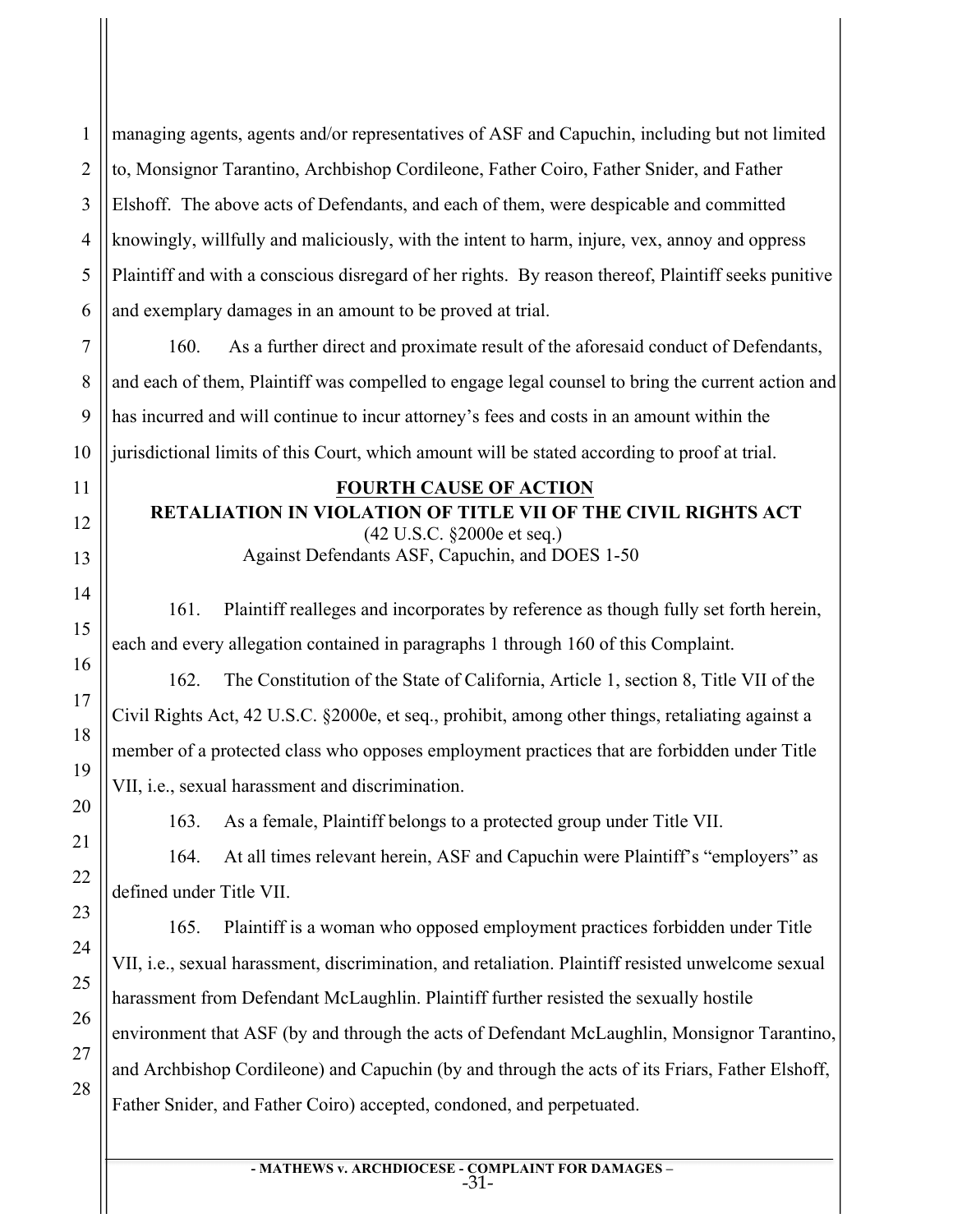166. On or about September 17, 2013, Plaintiff sent Defendant McLaughlin an email demanding that their relationship be "professional."

167. In response to Plaintiff resisting Defendant McLaughlin's sexual demands, Defendants took adverse employment actions against Plaintiff. For example, Defendants turned a blind eye to Plaintiff's abuse. They accepted, condoned, and perpetuated a sexually hostile environment. Moreover, Defendants terminated Plaintiff's employment after she informed Defendant McLaughlin that she wanted to keep their relationship professional and refused to meet his ongoing sexual demands.

168. At all times herein relevant, Plaintiff's job performance was always at least satisfactory and was usually excellent.

169. Defendants' retaliation was motivated by Plaintiff's gender and her refusal to give in to Defendant McLaughlin's sexual advances, which resulted in a wrongful and unlawful termination.

170. Defendants' retaliation was a substantial factor in causing damage and injury to Plaintiff as alleged herein.

171. As a direct and proximate result of the aforesaid wrongful conduct of Defendants, and each of them, Plaintiff has suffered harm, including, but not limited to, past and future lost earnings, and medical and/or psychological treatment expenses, all within the jurisdictional limits of this court. The exact amount of said losses will be stated according to proof at trial.

172. As a further direct and proximate result of the aforesaid conduct of Defendants, and each of them, Plaintiff has been held up to great derision and embarrassment with her fellow workers, friends, members of the community and family, and she has suffered has suffered severe emotional distress, including, but not limited to, anxiety, fear, humiliation, mental anguish, depression and post-traumatic stress disorder, all to her general damage, in an amount to be stated according to proof at trial.

173. The aforementioned acts were committed by Defendants and/or by officers, directors, managing agents, agents and/or representatives of ASF and Capuchin, including but not limited to, Defendant McLaughlin, Monsignor Tarantino, Archbishop Cordileone, Father

> **- MATHEWS v. ARCHDIOCESE - COMPLAINT FOR DAMAGES –** -32-

1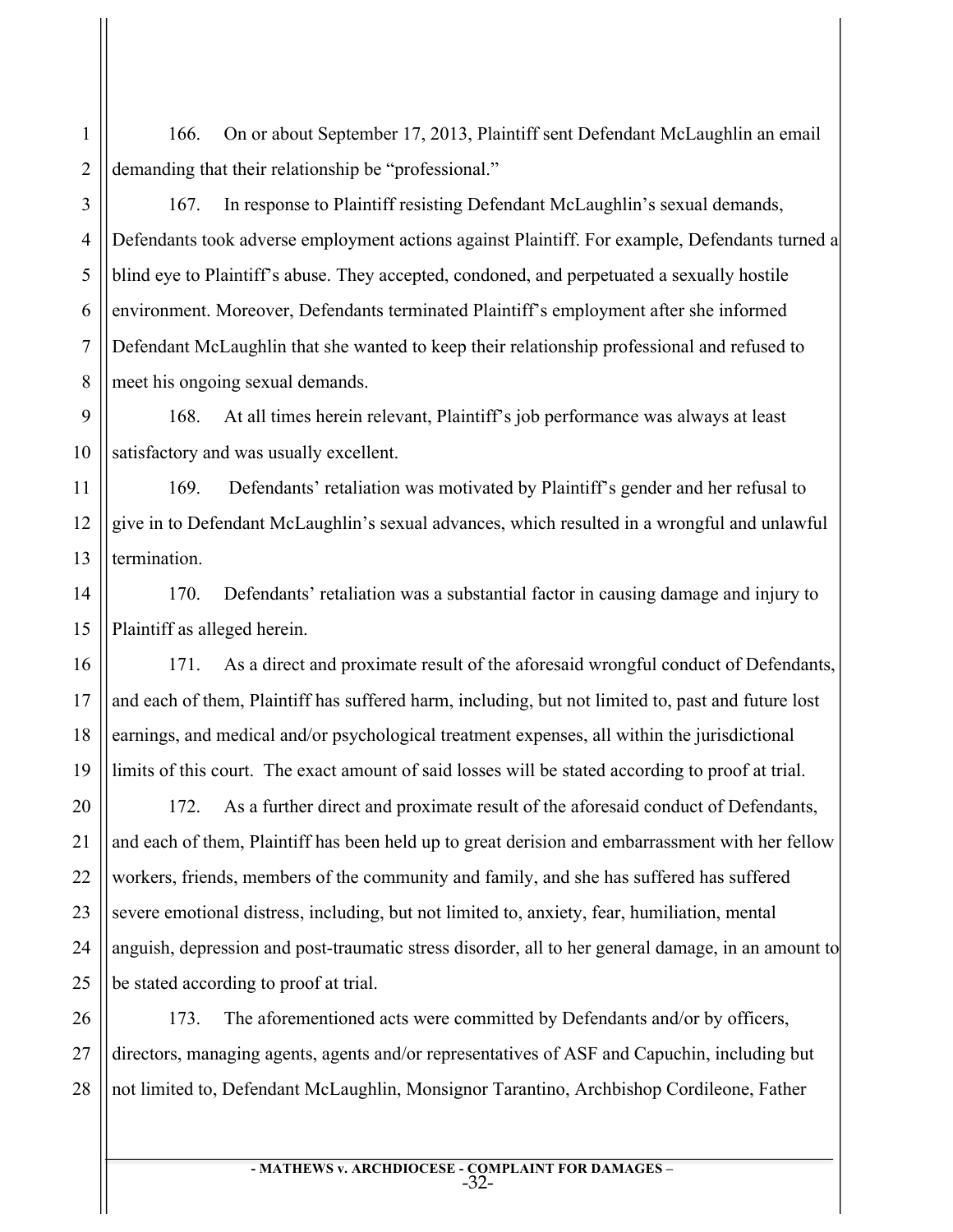2 3 4 Coiro, Father Snider, and Father Elshoff and/or were known to, aided, abetted, authorized by, ratified by and/or otherwise approved by ASF and Capuchin and/or by the officers, directors, managing agents, agents and/or representatives of ASF and Capuchin, including but not limited to, Monsignor Tarantino, Archbishop Cordileone, Father Coiro, Father Snider, and Father Elshoff. The above acts of Defendants, and each of them, were despicable and committed knowingly, willfully and maliciously, with the intent to harm, injure, vex, annoy and oppress Plaintiff and with a conscious disregard of her rights. By reason thereof, Plaintiff seeks punitive and exemplary damages in an amount to be proved at trial.

174. As a further direct and proximate result of the aforesaid conduct of Defendants, and each of them, Plaintiff was compelled to engage legal counsel to bring the current action and has incurred and will continue to incur attorney's fees and costs in an amount within the jurisdictional limits of this Court, which amount will be stated according to proof at trial.

### **FIFTH CAUSE OF ACTION**

### **BREACH OF THE IMPLIED COVENANT OF GOOD FAITH AND FAIR DEALING** Against Defendants ASF, Capuchin, and DOES 1-50

175. Plaintiff realleges and incorporates by reference as though fully set forth herein, each and every allegation contained in paragraphs 1 through 174 of this Complaint.

176. Plaintiff entered into an employment agreement with Father Coiro on behalf of Defendants ASF and Capuchin.

177. Plaintiff did all, or substantially all, of the significant things that the contract required her to do. Specifically, at all times herein relevant, Plaintiff's job performance was satisfactory or better. Plaintiff' substantially performed her job duties until her performance was prevented by Defendants.

178. In the employment agreement between the parties there was an implied promise of good faith and fair dealing. This implied promise meant that each party would not do anything to unfairly interfere with the right of the other party to receive the benefits of the contract. This requires, among other things, that: (a) each party in the relationship must act with good faith toward the other concerning all matters related to the employment; (b) each party in

> **- MATHEWS v. ARCHDIOCESE - COMPLAINT FOR DAMAGES –** -33-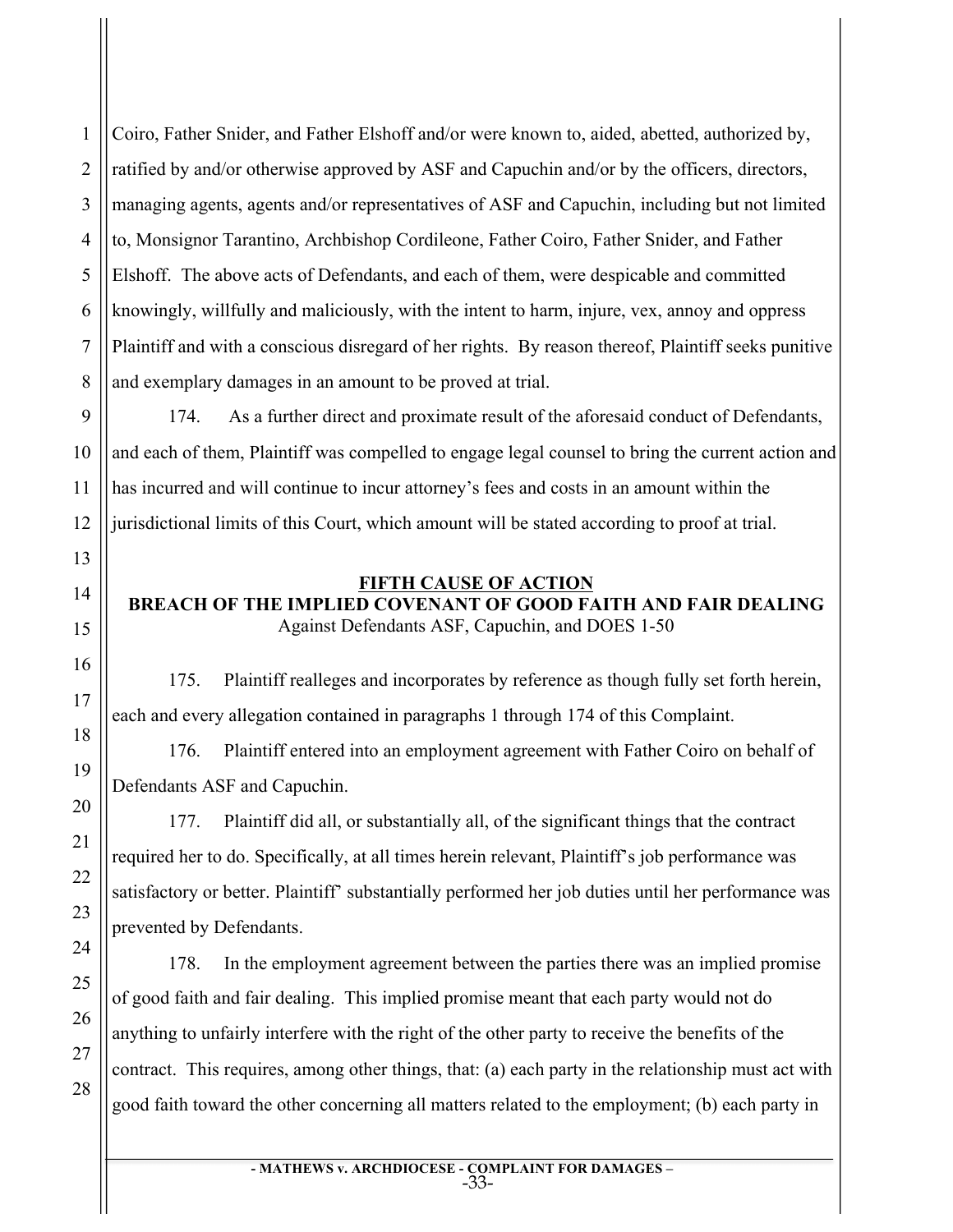1 2 3 4 5 6 7 8 9 the relationship must act with fairness toward the other concerning all matters related to the employment; (c) neither party would take any action to unfairly prevent the other from obtaining the benefits of the employment relationship; (d) defendant employer would similarly treat employees who are similarly situated; (e) defendant employer would comply with its own representations, rules, policies, and procedures in dealing with plaintiff; (f) defendant employer would not terminate plaintiff without a fair and honest cause, regulated by good faith on defendant employer's part; (g) defendant employer would not terminate plaintiff in an unfair manner; and (h) defendant employer would give plaintiff's interests as much consideration as it gave its own interests.

10 12 13 14 15 16 179. Defendants failed to act fairly and in good faith when Father Coiro (on behalf of ASF and Capuchin) and Monsignor Tarantino (on behalf of ASF) told Plaintiff that her boss and supervisor was going to be the current Rector presiding over the Shrine. All Defendants failed to act fairly and in good faith when they did not disclose to Plaintiff that Defendant McLaughlin would have the authority over her as a supervisor and as her supervisor. Plaintiff reasonably believed that the current and presiding Rector over the Shrine was going to be her boss and supervisor. Plaintiff relied upon Defendant's statement in accepting the offer to work for ASF and in continuing to work for ASF.

180. Despite being told that the Rector would be her boss, Defendant McLaughlin treated Plaintiff like he was her supervisor and everyone else's supervisor. Plaintiff quickly learned that Defendant McLaughlin had a lot of control at ASF and a lot of control over her job security.

181. ASF (by and through the actions of Father Elshoff, Father Coiro, Father Snider, Monsignor Tarantino, and Archbishop Cordileone), as well as Capuchin (by and through the actions of Father Elshoff, Father Coiro, and Father Snider) failed to act fairly and in good faith when they allowed Defendant McLaughlin to sexually, physically, mentally, and emotionally harass, discriminate, and abuse Plaintiff. Such harassment, discrimination, and abuse included but was not limited to, Defendant McLaughlin forcing Plaintiff to engage in anal sex, oral sex,

27 28

11

17

18

19

20

21

22

23

24

25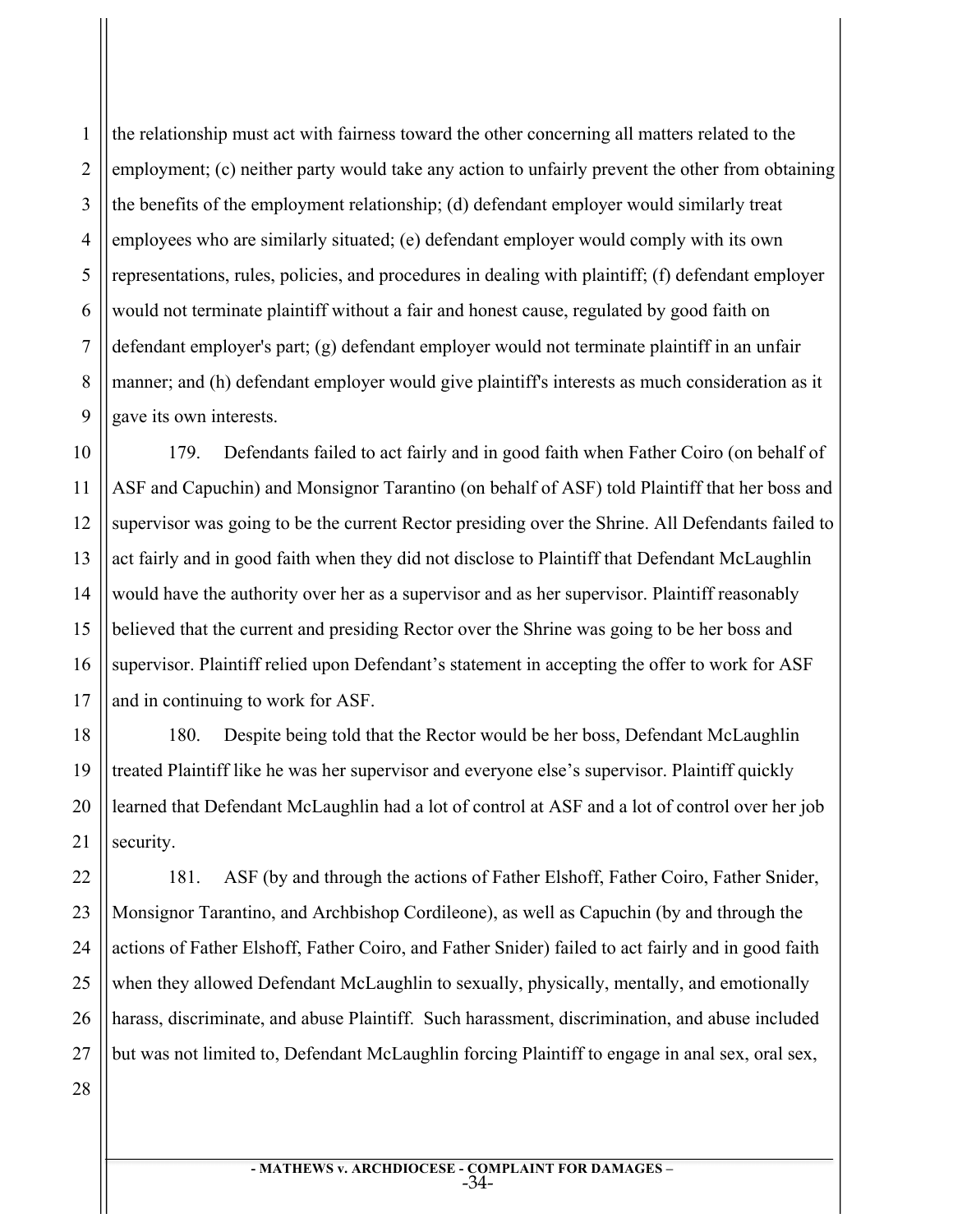1 2 3 4 5 6 7 8 9 10 11 12 13 14 15 16 17 18 19 20 21 22 23 24 25 26 27 28 and vaginal sex, as well as subjecting her to painful spankings with his hand and/or the BNO paddle given to him by Monsignor Tarantino on behalf of ASF. 182. Plaintiff further alleges that ASF (by and through the actions of Father Elshoff, Father Coiro, Father Snider, Monsignor Tarantino, and Archbishop Cordileone), as well as Capuchin (by and through the actions of Father Elshoff, Father Coiro, and Father Snider) breached the covenant of good faith and fair dealing when they: a. repeatedly refused to abide by its own policies when dealing with Plaintiff; b. repeatedly denied the existence of the contract and the agreements made with Plaintiff; c. unfairly prevented Plaintiff from obtaining the benefits of her employment relationship; d. terminated Plaintiff's employment for expressing legitimate concerns about sexual discrimination, harassment, and retaliation, among other things, in the workplace; and e. terminated Plaintiff's employment for false reasons and in a manner that was inconsistent with ASF's stated policies and practices. 183. Plaintiff relied upon Defendants' representations to her detriment. 184. Defendant's violations of the duty of good faith and fair dealing in Plaintiff's employment contract was a substantial factor in causing damage and injury to Plaintiff as alleged herein. 185. As a direct and proximate result of the aforesaid wrongful conduct of Defendants, and each of them, Plaintiff has suffered harm, including, but not limited to, past and future lost earnings, and medical and/or psychological treatment expenses, all within the jurisdictional limits of this court. The exact amount of said losses will be stated according to proof at trial. 186. As a further direct and proximate result of the aforesaid conduct of Defendants, and each of them, Plaintiff has been held up to great derision and embarrassment with her fellow workers, friends, members of the community and family, and she has suffered has suffered

> **- MATHEWS v. ARCHDIOCESE - COMPLAINT FOR DAMAGES –** -35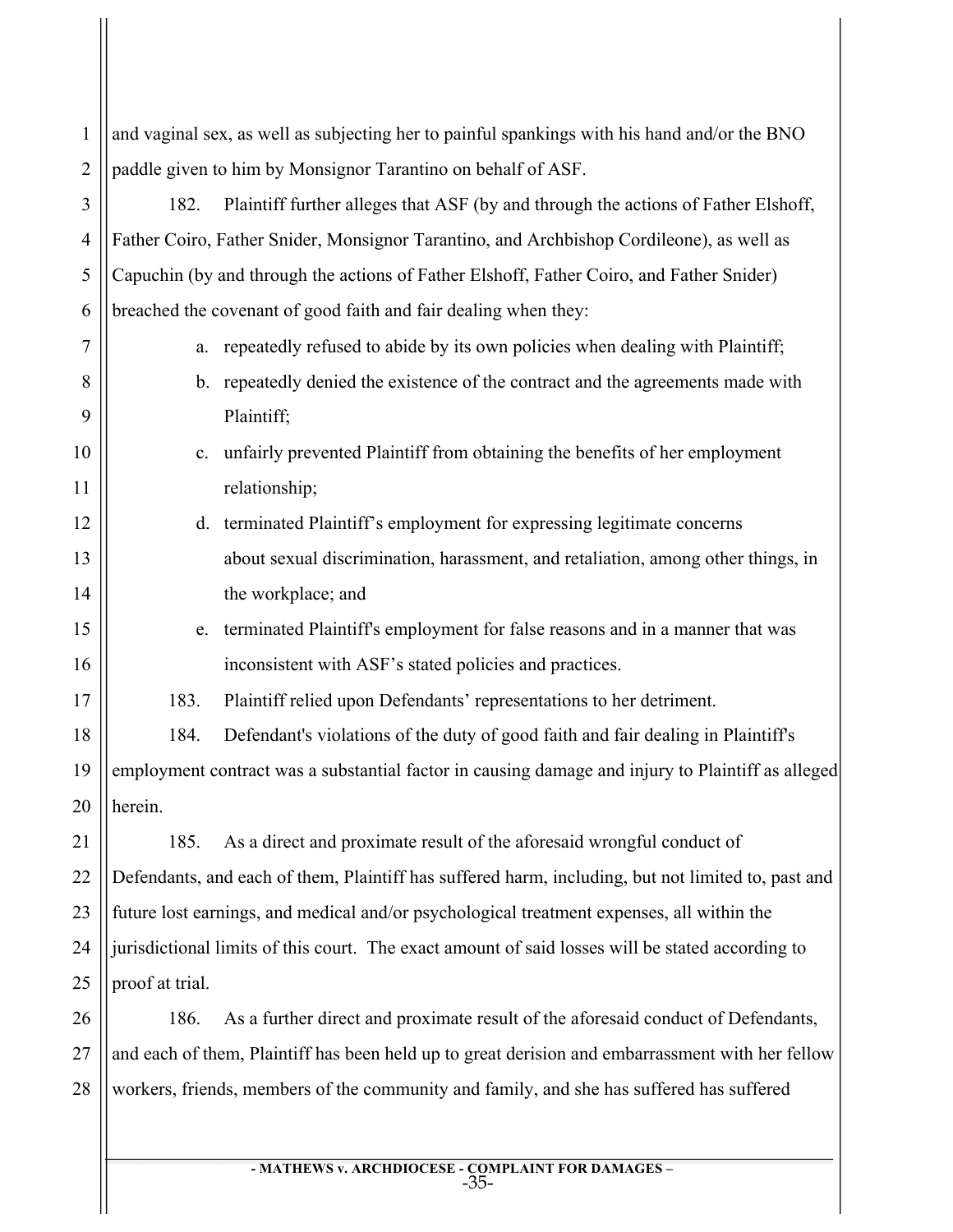severe emotional distress, including, but not limited to, anxiety, fear, humiliation, mental anguish, depression and post-traumatic stress disorder, all to her general damage, in an amount to be stated according to proof at trial.

187. As a further direct and proximate result of the aforesaid conduct of Defendants, and each of them, Plaintiff was compelled to engage legal counsel to bring the current action and has incurred and will continue to incur attorney's fees and costs in an amount within the jurisdictional limits of this Court, which amount will be stated according to proof at trial.

# **SIXTH CAUSE OF ACTION NEGLIGENT SUPERVISION**

Against Defendants ASF, Capuchin, Monsignor Tarantino and DOES 1-50

188. Plaintiff realleges and incorporates by reference as though fully set forth herein, each and every allegation contained in paragraphs 1 through 187 of this Complaint.

189. Defendants ASF (by and through its managing agents Monsignor Tarantino, Archbishop Cordileone, Father Coiro, Father Snider, and Father Elshoff), Capuchin (by and through its managing agents Father Coiro, Father Snider, and Father Elshoff), and/or Monsignor Tarantino owed Plaintiff a duty to provide reasonable supervision to their employees, agents, and/or contractors, including but not limited to Defendant McLaughlin and Monsignor Tarantino, working at the Shrine.

190. Defendants ASF (by and through its managing agents Monsignor Tarantino, Archbishop Cordileone, Father Coiro, Father Snider, and Father Elshoff), Capuchin (by and through its managing agents Father Coiro, Father Snider, and Father Elshoff), and/or Monsignor Tarantino had a duty to ensure that their employees, agents, and/or contractors, including but not limited to Defendant McLaughlin and Monsignor Tarantino, would properly execute their functions, duties, and obligations in a lawful manner.

191. Defendant ASF (by and through its managing agents, Monsignor Tarantino, Archbishop Cordileone, Father Coiro, Father Snider, and Father Elshoff), Defendant Capuchin (by and through its managing agents, Father Coiro, Father Snider, and Father Elshoff), and/or Monsignor Tarantino knew or should have known that both Defendant McLaughlin and

> **- MATHEWS v. ARCHDIOCESE - COMPLAINT FOR DAMAGES –** -36-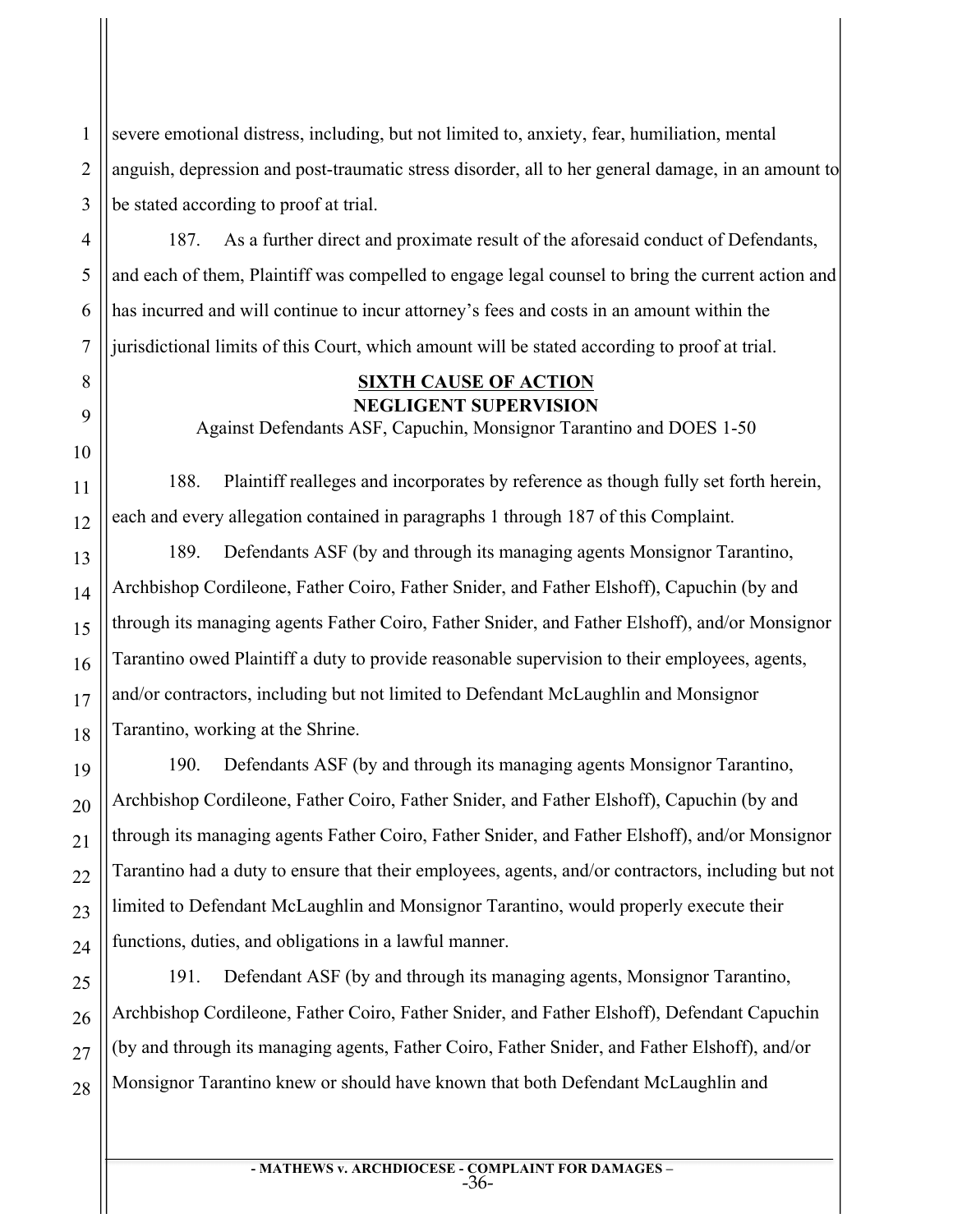2 Monsignor Tarantino were unfit for their positions and that this unfitness created a particular risk to others, including Plaintiff.

3 4 5 192. Defendant ASF (by and through its managing agents, Monsignor Tarantino, Archbishop Cordileone, Father Coiro, Father Snider, and Father Elshoff), Defendant Capuchin (by and through its managing agents, Father Coiro, Father Snider, and Father Elshoff), and/or Monsignor Tarantino failed to supervise Defendant McLaughlin, and rather, provided him with unwarranted and inordinate amounts of discretion and authority that allowed Defendant McLaughlin the opportunity and encouraged his desire to subject Plaintiff to his unwelcome sexual advances and demands. Defendants' failure to supervise Monsignor Tarantino and McLaughlin further allowed Defendant McLaughlin the opportunity and encouraged his desire to intentionally make misrepresentations to Plaintiff as a means to induce Plaintiff to unknowingly assist Defendant McLaughlin in his attempts to embezzle monies from the Shrine. Moreover, Defendants failed to investigate Defendant McLaughlin's background (which was known to Monsignor Tarantino and would have demonstrated Defendant McLaughlin's proclivities for sexual harassing work colleagues as well as committing embezzlement) or whether he had the proper training to perform his duties.

193. By failing to carry out their duty of supervision relating to Defendant McLaughlin and Monsignor Tarantino, Defendants ASF, Capuchin, and/or Monsignor Tarantino breached their duty of care to Plaintiff.

194. Archbishop Cordileone, Monsignor Tarantino, Father Snider, Father Coiro, and Father Elshoff condoned and approved the unlawful conduct of Defendant McLaughlin. As a result, ASF negligently supervised Archbishop Cordileone, Monsignor Tarantino and its Rectors of the Shrine, Father Snider and Father Coiro. Capuchin also negligently supervised its Friars, Father Snider, Father Coiro, and Father Elshoff. In failing to supervise Archbishop Cordileone, Monsignor Tarantino, Father Snider, Father Coiro, and Father Elshoff, in light of the facts contained herein and incorporated by reference, Defendants ASF and Capuchin did not act reasonably and breached their duty of care to Plaintiff as a result.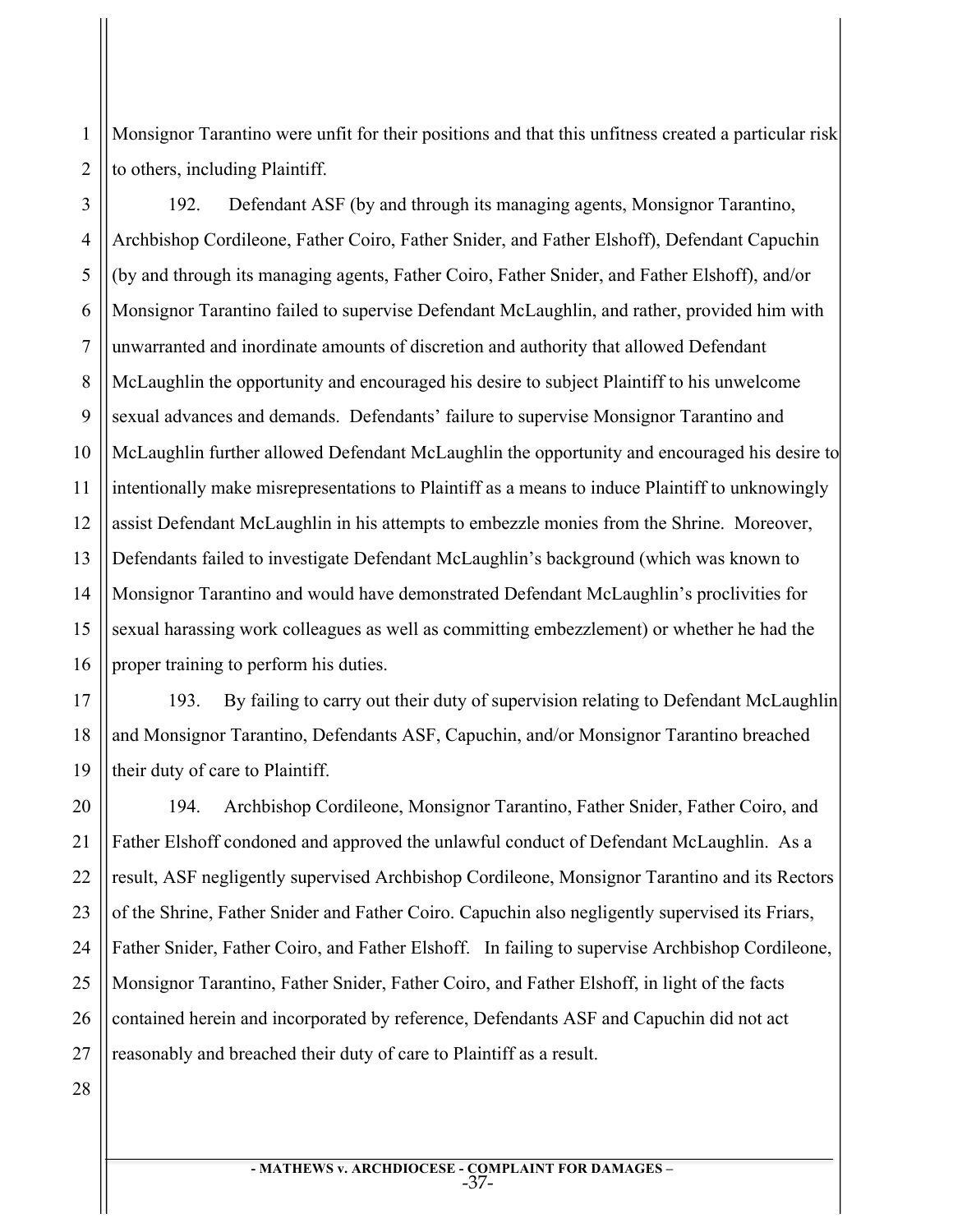1 195. Defendants' negligent supervision of Defendant McLaughlin, Archbishop Cordileone, Monsignor Tarantino, Father Snider, Father Coiro, and Father Elshoff was a substantial factor in causing damage and injury to Plaintiff, including, but not limited to, past and future lost earnings and medical and/or psychological treatment expenses, all within the jurisdictional limits of this court. The exact amount of said losses will be stated according to proof at trial.

196. As a further direct and proximate result of the aforesaid conduct of Defendants, and each of them, Plaintiff has been held up to great derision and embarrassment with her fellow workers, friends, members of the community and family, and she has suffered has suffered severe emotional distress, including, but not limited to, anxiety, fear, humiliation, mental anguish, depression, post-traumatic stress disorder, as well as exposure to potential and unforeseen civil and/or criminal liability, all to her general damage, in an amount to be stated according to proof at trial.

# **SEVENTH CAUSE OF ACTION NEGLIGENT HIRING AND/OR RETENTION**

Against Defendants ASF, Capuchin, Monsignor Tarantino and DOES 1-50

197. Plaintiff realleges and incorporates by reference as though fully set forth herein, each and every allegation contained in paragraphs 1 through 196 of this Complaint.

198. Defendants ASF (by and through its managing agents Monsignor Tarantino, Archbishop Cordileone, Father Coiro, Father Snider, and Father Elshoff), Capuchin (by and through its managing agents Father Coiro, Father Snider, and Father Elshoff), and/or Monsignor Tarantino negligently hired and/or retained Defendant McLaughlin.

199. Defendant McLaughlin was unfit to perform the work for which he was hired and/or retained at the Shrine by Defendants, including work relating to his responsibilities as de facto Rector of the Shrine. For all of Plaintiff's tenure at the Shrine, Defendant McLaughlin made lascivious, inappropriate sexual comments to Plaintiff in addition to forcing her to succumb to his sexual demands and physical beatings, which included but were not limited to Defendant McLaughlin forcing Plaintiff to engage in anal sex, oral sex, and vaginal sex, as well

> **- MATHEWS v. ARCHDIOCESE - COMPLAINT FOR DAMAGES –** -38-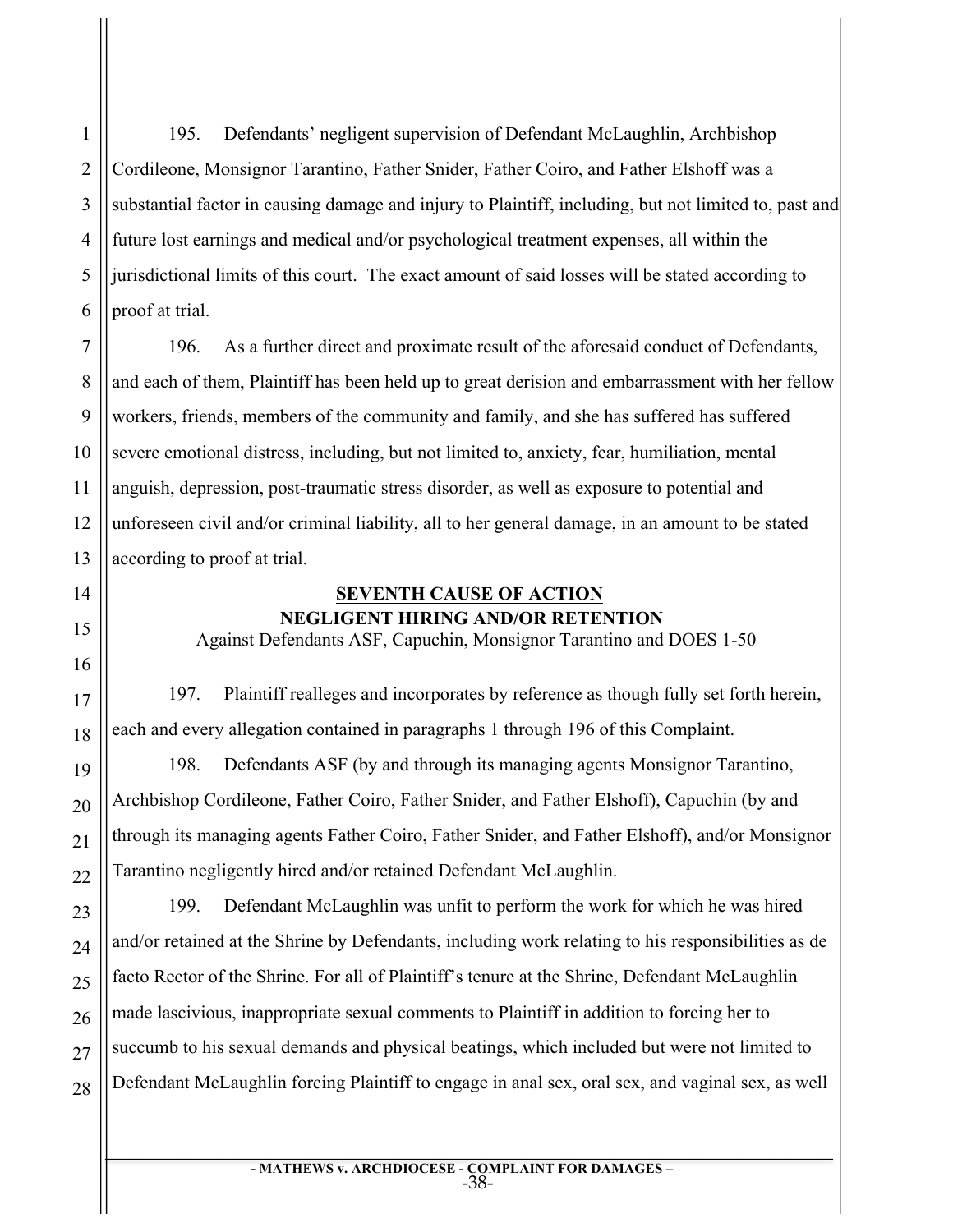1 2 3 4 5 6 7 8 9 10 11 12 13 14 as subjecting her to painful spankings with his hand and/or the BNO paddle given to him by Monsignor Tarantino on behalf of ASF. Moreover, in hiring and/or retaining Defendant McLaughlin in the position of de facto Rector of the Shrine, Defendants failed to investigate Defendant McLaughlin's background (which was known to Monsignor Tarantino and would have demonstrated Defendant McLaughlin's proclivities for sexual harassing work colleagues as well as committing embezzlement) or whether he had the proper training to perform his duties. Defendant only had a background in construction. However, Defendant McLaughlin acted and was given the job responsibilities of Rector of the Shrine by Defendants ASF, Capuchin, and/or Monsignor Tarantino. Defendant McLaughlin was not a priest, nor was he a Rector. Defendant McLaughlin did not have any training to supervise Plaintiff, yet Defendants ASF, Capuchin, and/or Monsignor Tarantino provided him with such authority to supervise Plaintiff. Defendant McLaughlin did not have any training to handle the finances and decisionmaking at the Shrine, yet Defendants ASF, Capuchin, and/or Monsignor Tarantino provided him with such authority.

200. Defendant ASF (by and through its managing agents, Monsignor Tarantino, Archbishop Cordileone, Father Coiro, Father Snider, and Father Elshoff), Defendant Capuchin (by and through its managing agents, Father Coiro, Father Snider, and Father Elshoff), and/or Monsignor Tarantino knew or should have known that Defendant McLaughlin was unfit for his position and that this unfitness created a particular risk to others, including Plaintiff.

15

16

17

18

19

21

22

23

24

25

26

27

28

20 201. Defendants ASF, Capuchin, and/or Monsignor Tarnatino's negligent hiring and/or retention of Defendant McLaughlin allowed Defendant McLaughlin to abuse his power by making quid pro quo demands, threatening retaliation if Plaintiff did not succumb to his sexual demands, as well as intentionally making misrepresentations to Plaintiff as a means to induce Plaintiff to unknowingly assist Defendant McLaughlin in his attempts to embezzle monies from the Shrine. Because of this, Defendants ASF, Capuchin, and/or Monsignor Tarantino placed Plaintiff in a hostile work environment. In choosing to hire and/or retain Defendant McLaughlin in light of the facts contained herein and incorporated by reference, Defendants ASF, Capuchin, and/or Monsignor Tarantino did not act reasonably and breached their duty of care as a result.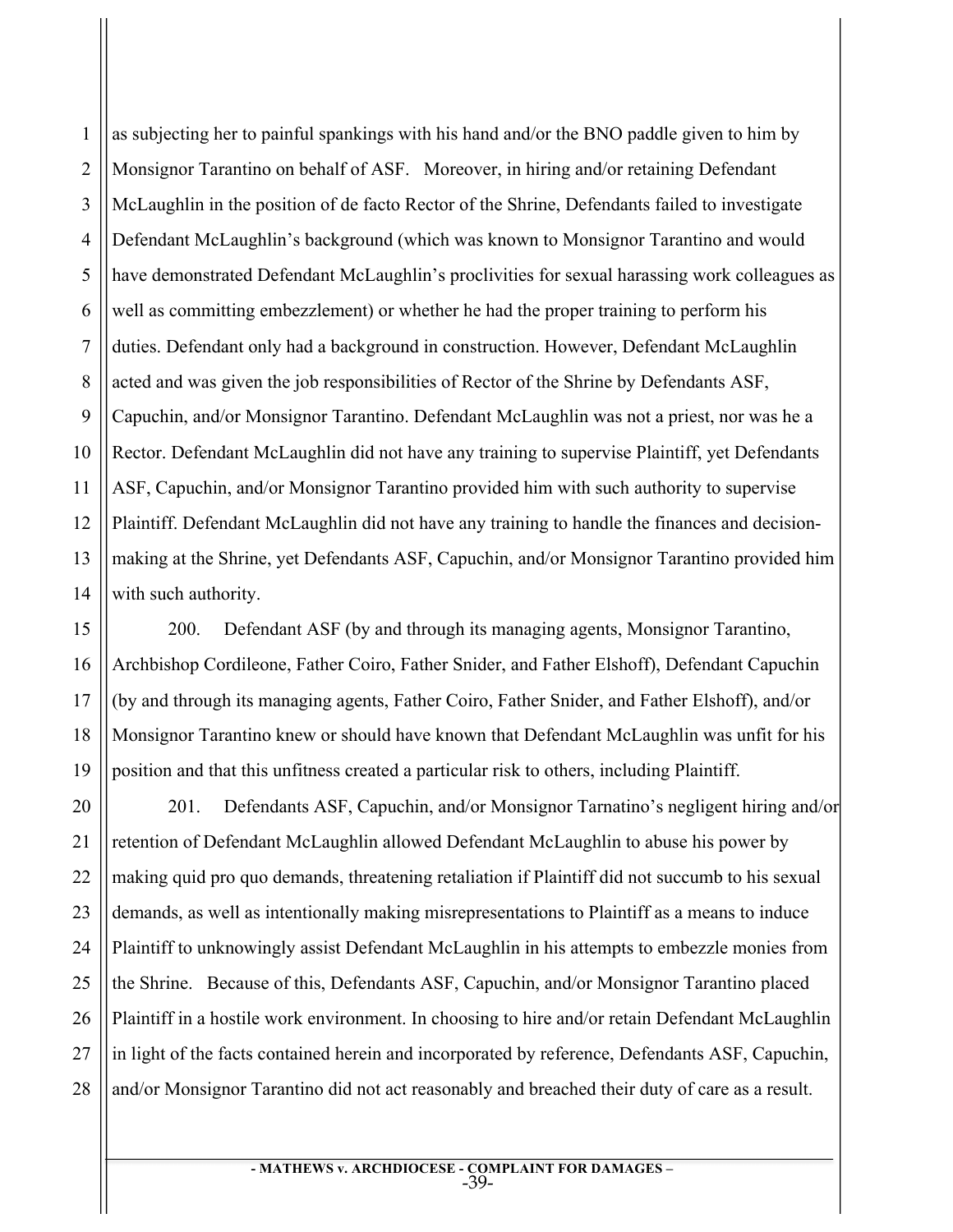1

2

3

4

5

6

202. Defendants ASF negligently hired and/ or retained Archbishop Cordileone, Monsignor Tarantino and its Rectors of the Shrine, Father Snider and Father Coiro. Defendant Capuchin negligently hired and/or retained its Friars, Father Snider, Father Coiro, and Father Elshoff. Archbishop Cordileone, Monsignor Tarantino, Father Snider, Father Coiro, and Father Elshoff condoned and approved the unlawful conduct of Defendant McLaughlin. In negligently hiring and/or retaining Archbishop Cordileone, Monsignor Tarantino, Father Snider, Father Coiro, and Father Elshoff, in light of the facts contained herein and incorporated by reference, Defendants ASF and Capuchin did not act reasonably and breached their duty of care as a result.

203. Defendants' negligent hiring and/or retention of Defendant McLaughlin, Archbishop Cordileone, Monsignor Tarantino, Father Snider, Father Coiro, and Father Elshoff was a substantial factor in causing damage and injury to Plaintiff, including, but not limited to, past and future lost earnings and medical and/or psychological treatment expenses, all within the jurisdictional limits of this court. The exact amount of said losses will be stated according to proof at trial.

204. As a further direct and proximate result of the aforesaid conduct of Defendants, and each of them, Plaintiff has been held up to great derision and embarrassment with her fellow workers, friends, members of the community and family, and she has suffered has suffered severe emotional distress, including, but not limited to, anxiety, fear, humiliation, mental anguish, depression, post-traumatic stress disorder, as well as exposure to potential and unforeseen civil and/or criminal liability, all to her general damage, in an amount to be stated according to proof at trial.

# **EIGHTH CAUSE OF ACTION**

**GENDER VIOLENCE IN VIOLATION OF CALIFORNIA** *CIVIL CODE* **§52.4** Against Defendant McLaughlin and DOES 1-50

205. Plaintiff realleges and incorporates by reference as though fully set forth herein, each and every allegation contained in paragraphs 1 through 204 of this Complaint.

206. Defendant McLaughlin used his position of power over Plaintiff to subject her gender violence in the form of severe and pervasive sexual harassment and quid pro quo

> **- MATHEWS v. ARCHDIOCESE - COMPLAINT FOR DAMAGES –** -40-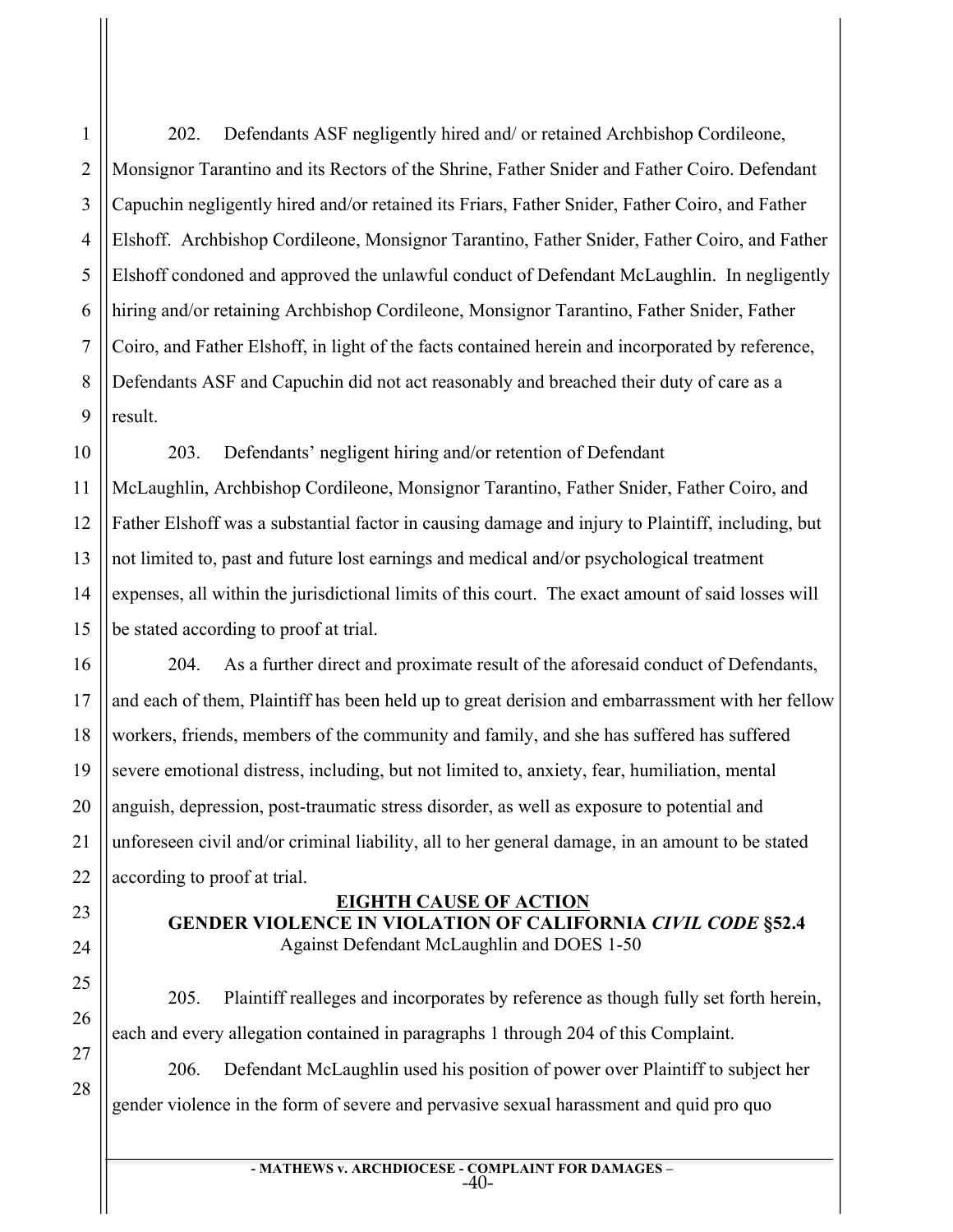demands. Defendant McLaughlin also physically harassed Plaintiff because she was female by forcing her to engage in anal sex, oral sex, and vaginal sex, as well as subjecting her to painful spankings with his hand and/or the BNO paddle given to him by Monsignor Tarantino on behalf of ASF. These advances were unwelcomed, and solely for Defendant McLaughlin's own sexual gratification.

207. Defendant McLaughlin's gender violence on Plaintiff was a substantial factor in causing damage and injury to Plaintiff as alleged herein.

208. As a direct and proximate result of the aforesaid wrongful conduct of Defendant McLaughlin, Plaintiff has suffered harm, including, but not limited to, past and future lost earnings, and medical and/or psychological treatment expenses, all within the jurisdictional limits of this court. The exact amount of said losses will be stated according to proof at trial.

209. As a direct and proximate result of the aforesaid wrongful conduct of Defendant McLaughlin, Plaintiff has suffered harm, including, but not limited to, past and future lost earnings, and medical and/or psychological treatment expenses, all within the jurisdictional limits of this court. The exact amount of said losses will be stated according to proof at trial.

210. As a further direct and proximate result of the aforesaid conduct of Defendant McLaughlin, Plaintiff has been held up to great derision and embarrassment with her fellow workers, friends, members of the community and family, and she has suffered severe emotional distress, including, but not limited to, anxiety, fear, humiliation, mental anguish, depression and post-traumatic stress disorder, all to her general damage, in an amount to be stated according to proof at trial.

211. The acts of Defendant McLaughlin were despicable and committed knowingly, willfully and maliciously, with the intent to harm, injure, vex, annoy and oppress Plaintiff and with a conscious disregard of her rights. By reason thereof, Plaintiff seeks punitive and exemplary damages in an amount to be proved at trial.

**NINTH CAUSE OF ACTION SEXUAL BATTERY IN VIOLATION OF CALIFORNIA** *CIVIL CODE* **§1708.5**  Against Defendant McLaughlin and DOES 1-50

212. Plaintiff realleges and incorporates by reference as though fully set forth herein,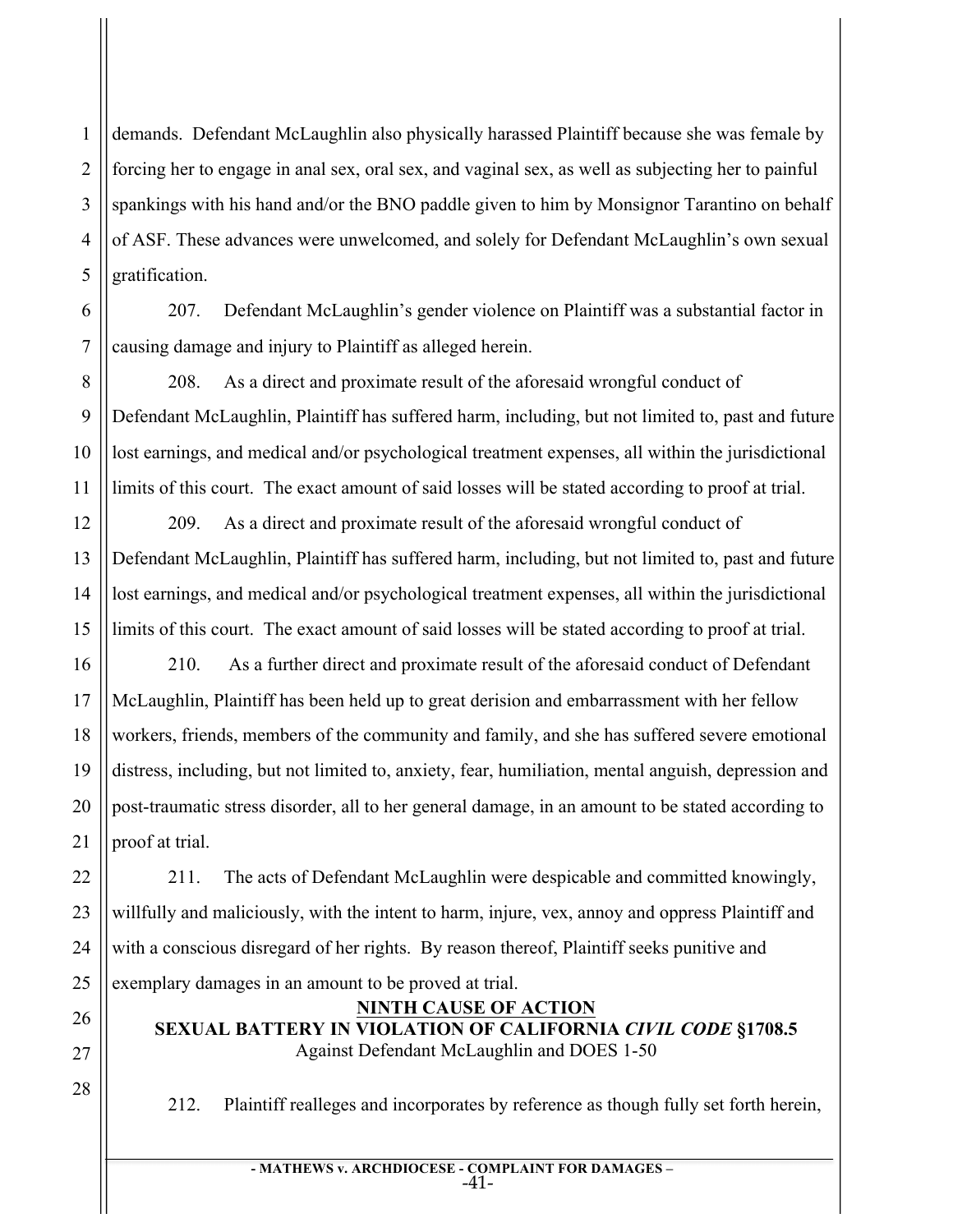each and every allegation contained in paragraphs 1 through 211 of this Complaint.

213. Defendant McLaughlin used his position of power over Plaintiff to subject her to sexual battery in the form of severe and pervasive sexual harassment and quid pro quo demands. Defendant McLaughlin also physically harassed Plaintiff because she was female by forcing her to engage in anal sex, oral sex, and vaginal sex, as well as subjecting her to painful spankings with his hand and/or the BNO paddle given to him by Monsignor Tarantino on behalf of ASF.

214. These advances were unwelcomed, and solely for Defendant McLaughlin's own sexual gratification.

9 215. Defendant McLaughlin acted with the intent to cause harmful or offensive contact to Plaintiff.

216. The conduct by Defendant McLaughlin offended Plaintiff's sense of personal dignity. The conduct by Defendant McLaughlin would have offended a reasonable person's reasonable sense of personal dignity.

217. Defendant McLaughlin's sexual battery of Plaintiff was a substantial factor in causing damage and injury to Plaintiff as alleged herein.

218. As a direct and proximate result of the aforesaid wrongful conduct of Defendant McLaughlin, Plaintiff has suffered harm, including, but not limited to, past and future lost earnings, and medical and/or psychological treatment expenses, all within the jurisdictional limits of this court. The exact amount of said losses will be stated according to proof at trial.

219. As a further direct and proximate result of the aforesaid conduct of Defendant McLaughlin, Plaintiff has been held up to great derision and embarrassment with her fellow workers, friends, members of the community and family, and she has suffered has suffered severe emotional distress, including, but not limited to, anxiety, fear, humiliation, mental anguish, depression and post-traumatic stress disorder, all to her general damage, in an amount to be stated according to proof at trial.

26 27 220. The above acts of Defendant McLaughlin were despicable and committed knowingly, willfully and maliciously, with the intent to harm, injure, vex, annoy and oppress

28

1

2

3

4

5

6

7

8

10

11

12

13

14

15

16

17

18

19

20

21

22

23

24

25

**- MATHEWS v. ARCHDIOCESE - COMPLAINT FOR DAMAGES –** -42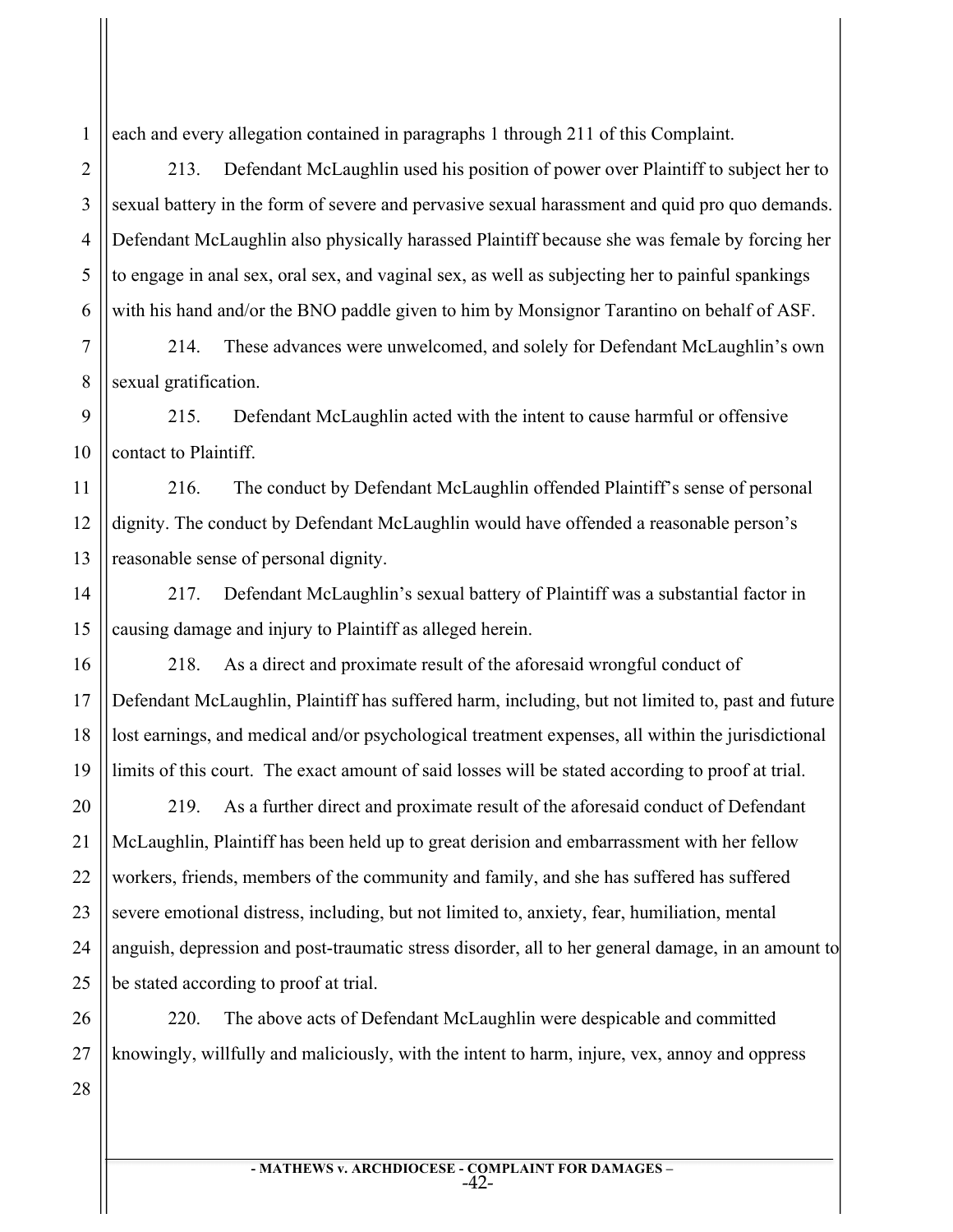2 Plaintiff and with a conscious disregard of her rights. By reason thereof, Plaintiff seeks punitive and exemplary damages in an amount to be proved at trial.

#### **TENTH CAUSE OF ACTION CIVIL CONSPIRACY TO COMMIT SEXUAL HARASSMENT** Against All Defendants and DOES 1-50

221. Plaintiff realleges and incorporates by reference as though fully set forth herein, each and every allegation contained in paragraphs 1 through 220 of this Complaint.

222. Defendants Monsignor Tarantino, ASF (by and through its managing agents Monsignor Tarantino and/or Archbishop Cordileone), and Capuchin (by and through its managing agents Father Snider and/or Father Coiro) agreed with Defendant McLaughlin to videotape and monitor Plaintiff's actions. Defendants ASF, Capuchin, and Monsignor Tarantino agreed with Defendant McLaughlin to record Defendant McLaughlin's sexual harassment of Plaintiff.

223. All Defendants agreed to engage in a conspiracy to subject Plaintiff to sexual harassment.

224. All Defendants agreed to engage in a scheme, which was intended to violate Plaintiff's rights. All Defendants knowingly and willfully agreed amongst themselves to subject Plaintiff to sexual harassment.

225. All Defendants combined to inflict wrongs against and/or injury on Plaintiff as described in this Complaint. All Defendants understood, accepted, and/or explicitly and/or implicitly agreed to the general objectives of their scheme to subject Plaintiff to sexual harassment.

226. All Defendants acquired, possessed, and maintained a general knowledge of the conspiracy's objectives to inflict wrongs against and/or injury on Plaintiff as described in this Complaint.

227. Defendants' conspiracy to commit sexual harassment upon Plaintiff was a substantial factor in causing damage and injury to Plaintiff as alleged herein.

27 28

1

3

4

5

6

7

8

9

10

11

12

13

14

15

16

17

18

19

20

21

22

23

24

25

26

228. As a direct and proximate result of the aforesaid wrongful conduct of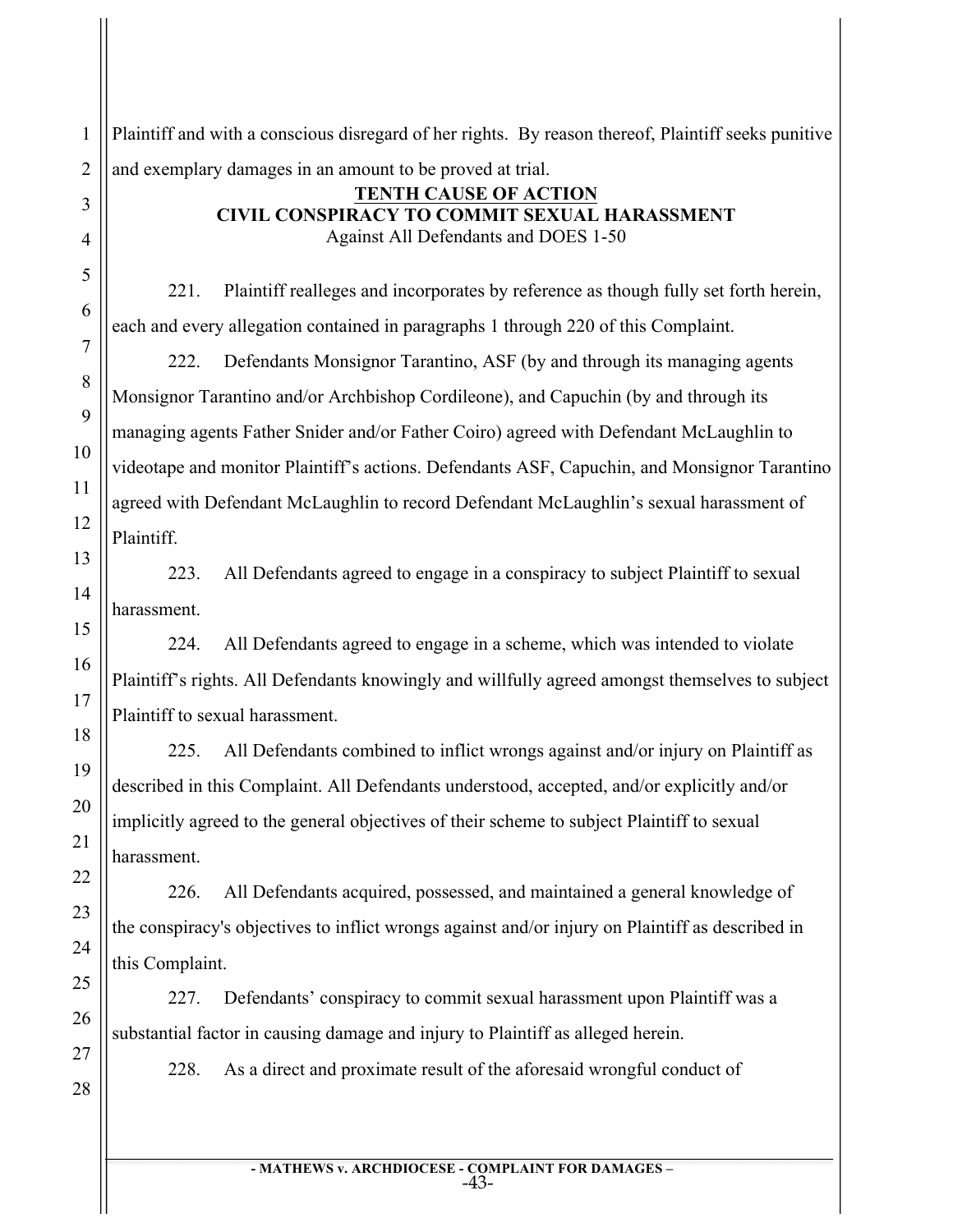1 2 3 4 Defendants, and each of them, Plaintiff has suffered harm, including, but not limited to, past and future lost earnings, and medical and/or psychological treatment expenses, all within the jurisdictional limits of this court. The exact amount of said losses will be stated according to proof at trial.

229. As a further direct and proximate result of the aforesaid conduct of Defendants, and each of them, Plaintiff has been held up to great derision and embarrassment with her fellow workers, friends, members of the community and family, and she has suffered has suffered severe emotional distress, including, but not limited to, anxiety, fear, humiliation, mental anguish, depression and post-traumatic stress disorder, all to her general damage, in an amount to be stated according to proof at trial.

230. The aforementioned acts were committed by Defendant McLaughlin, ASF, Capuchin, and Monsignor Tarantino and/or by officers, directors, managing agents, agents and/or representatives of ASF and Capuchin, including but not limited to, Defendant McLaughlin, Monsignor Tarantino, Archbishop Cordileone, Father Coiro, Father Snider, and Father Elshoff and/or were known to, aided, abetted, authorized by, ratified by and/or otherwise approved by Defendant McLaughlin, ASF, Capuchin, and Monsignor Tarantino and/or by the officers, directors, managing agents, agents and/or representatives of ASF and Capuchin, including but not limited to, Defendant McLaughlin, Monsignor Tarantino, Archbishop Cordileone, Father Coiro, Father Snider, and Father Elshoff. The above acts of Defendants, and each of them, were despicable and committed knowingly, willfully and maliciously, with the intent to harm, injure, vex, annoy and oppress Plaintiff and with a conscious disregard of her rights. By reason thereof, Plaintiff seeks punitive and exemplary damages in an amount to be proved at trial.

### **ELEVENTH CAUSE OF ACTION INTENTIONAL MISREPRESENTATION (FRAUD)** Against Defendant Bill McLaughlin and DOES 1-50

231. Plaintiff realleges and incorporates by reference as though fully set forth herein, each and every allegation contained in paragraphs 1 through 230 of this Complaint.

232. Defendant Bill McLauglin represented to Plaintiff that important facts were true.

**- MATHEWS v. ARCHDIOCESE - COMPLAINT FOR DAMAGES –** -44-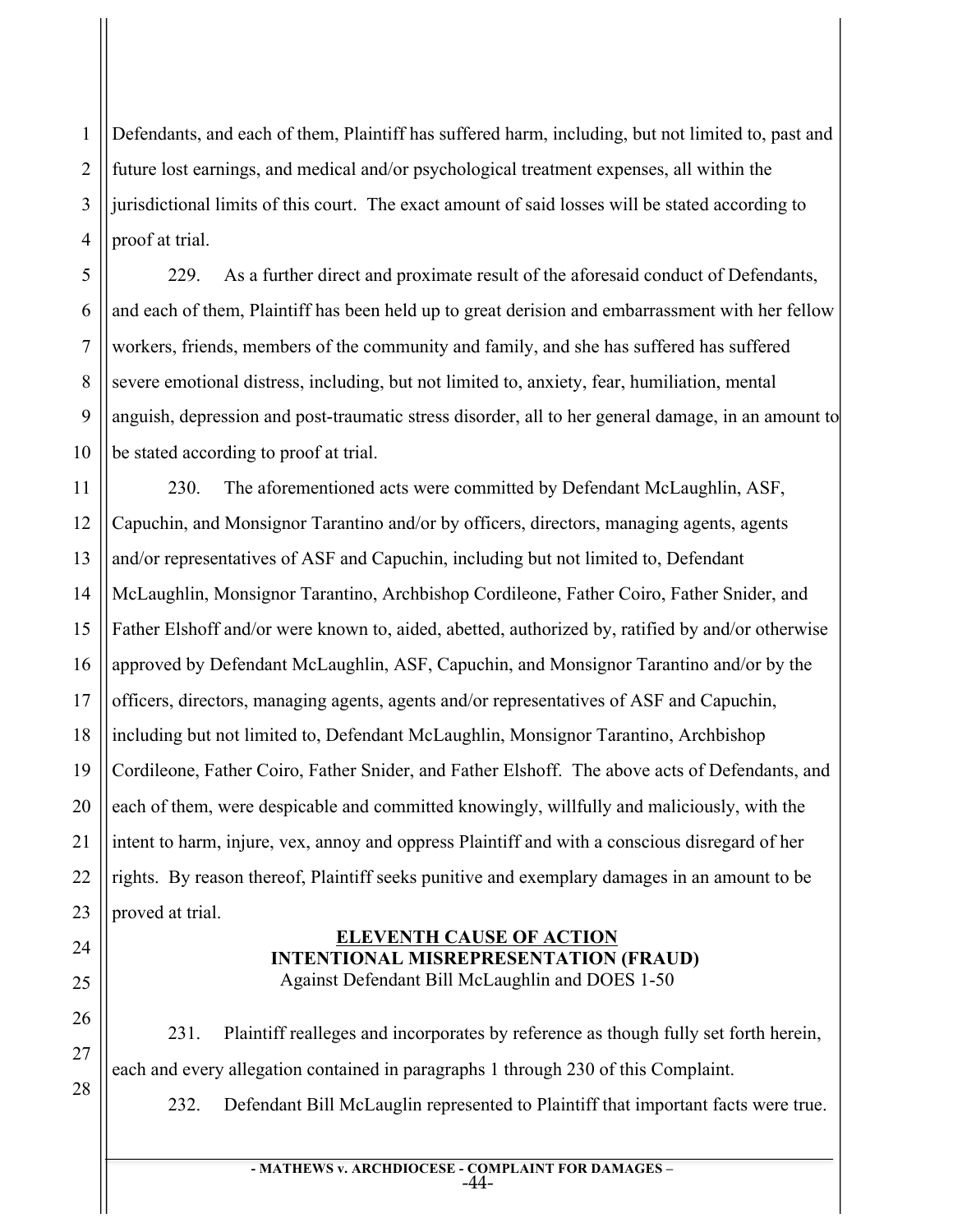1 2 3 4 5 These important alleged facts, include but are not limited to, the following: Defendant McLaughlin represented to Plaintiff that he had authority from ASF and Capuchin to approve the writing of checks from Shrine bank accounts, that he was given ultimate control over the Shrine's bookkeeping, and that Defendant McLaughlin was permitted by ASF and Capuchin to make any and all monetary transfers from Shrine bank accounts.

6 7 233. On information and belief, these representations that were made by Defendant McLaughlin to Plaintiff were false.

8 9 10 234. Defendant McLaughlin knew that the representations were false when made, and/or that Defendant McLaughlin made the representations recklessly and without regard for their truth.

235. Defendant McLaughlin intended that Plaintiff would rely on the representations. 236. Defendant McLaughlin's intentional misrepresentations to Plaintiff, and Plaintiff's reliance on said misrepresentations, were substantial factors in causing damage and injury to Plaintiff as alleged herein.

237. As a direct and proximate result of the aforesaid wrongful conduct of Defendant McLaughlin, Plaintiff has suffered harm, including, but not limited to, past and future lost earnings, and medical and/or psychological treatment expenses, all within the jurisdictional limits of this court. The exact amount of said losses will be stated according to proof at trial.

19 20 21 22 23 24 25 238. As a further direct and proximate result of the aforesaid conduct of Defendant McLaughlin, Plaintiff has been held up to great derision and embarrassment with her fellow workers, friends, members of the community and family, and she has suffered has suffered severe emotional distress, including, but not limited to, anxiety, fear, humiliation, mental anguish, depression, post-traumatic stress disorder, as well as exposure to potential and unforeseen civil and/or criminal liability, all to her general damage, in an amount to be stated according to proof at trial.

26 27 239. The above acts of Defendant McLaughlin were despicable and committed knowingly, willfully and maliciously, with the intent to harm, injure, vex, annoy and oppress

28

11

12

13

14

15

16

17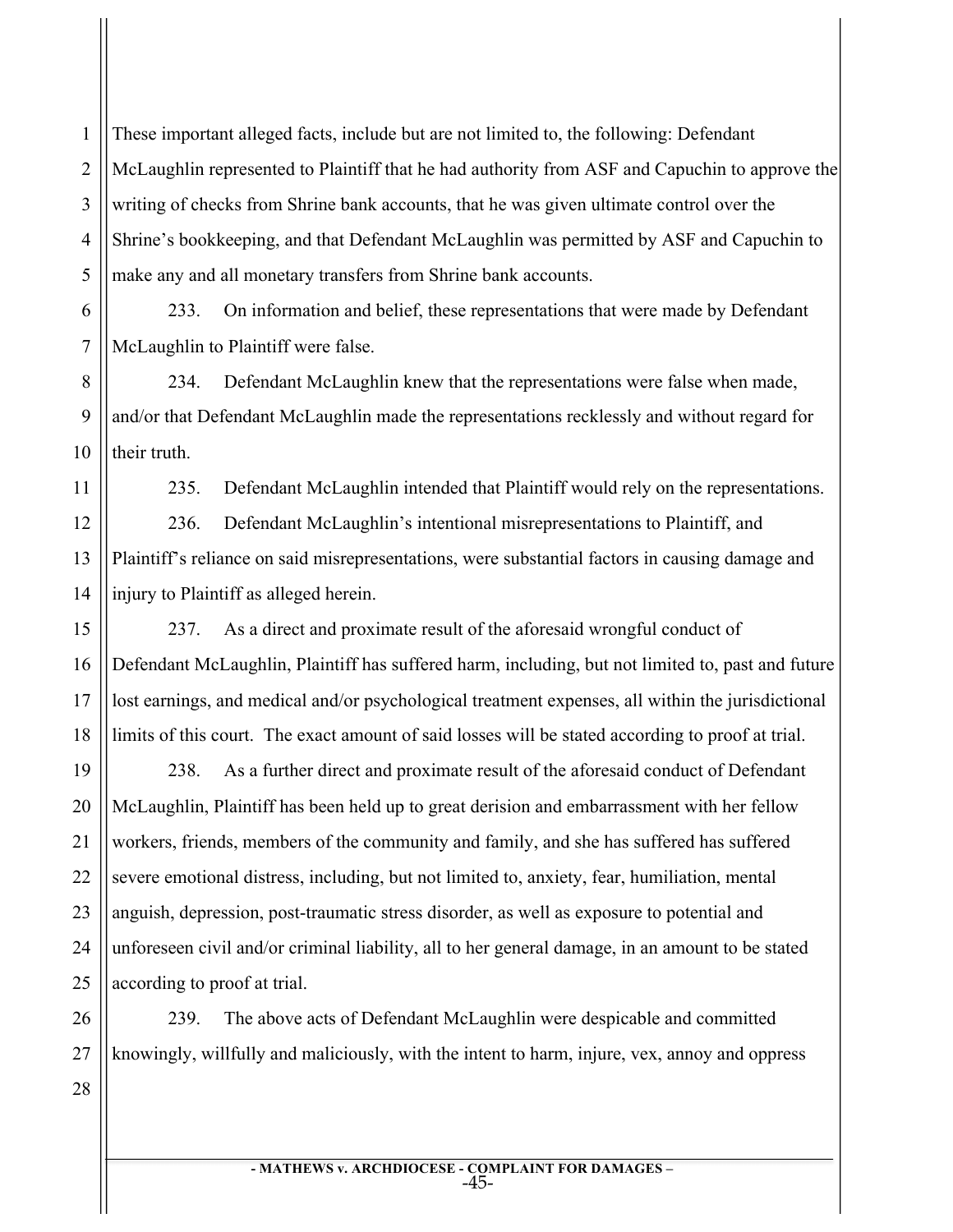Plaintiff and with a conscious disregard of her rights. By reason thereof, Plaintiff seeks punitive and exemplary damages in an amount to be proved at trial.

#### **TWELFTH CAUSE OF ACTION CIVIL CONSPIRACY TO COMMIT FRAUD** Against All Defendants and DOES 1-50

240. Plaintiff realleges and incorporates by reference as though fully set forth herein, each and every allegation contained in paragraphs 1 through 239 of this Complaint.

241. Upon information and belief, Defendants Monsignor Tarantino, ASF (by and through its managing agents Monsignor Tarantino and/or Archbishop Cordileone), and Capuchin (by and through its managing agents Father Snider and/or Father Coiro) agreed with Defendant McLaughlin to make intentional misrepresentations to Plaintiff, including but not limited to, the following: that Defendant McLaughlin had authority from ASF and Capuchin to approve the writing of checks from Shrine bank accounts, that Defendant McLaughlin was given ultimate control over the Shrine's bookkeeping, and that Defendant McLaughlin was permitted by ASF and Capuchin to make any and all monetary transfers from Shrine bank accounts. Defendants made such agreement(s) as a means to induce Plaintiff to assist Defendant McLaughlin in his and/or other Defendants' attempts to embezzle monies from the Shrine.

242. All Defendants agreed to engage in a conspiracy to subject Plaintiff to the fraudulent representations in order to induce Plaintiff to assist Defendant McLaughlin in his and/or other Defendants' attempts to embezzle monies from the Shrine.

243. All Defendants agreed to engage in a scheme, which was intended to violate Plaintiff's rights. All Defendants knowingly and willfully agreed amongst themselves to subject Plaintiff to the fraudulent representations in order to induce Plaintiff to assist Defendant McLaughlin in his and/or other Defendants' attempts to embezzle monies from the Shrine.

244. All Defendants combined to inflict wrongs against and/or injury on Plaintiff as described in this Complaint. All Defendants understood, accepted, and/or explicitly and/or implicitly agreed to the general objectives of their scheme to subject Plaintiff to fraudulent representations in order to induce Plaintiff to assist Defendant McLaughlin in his and/or other Defendants' attempts to embezzle monies from the Shrine.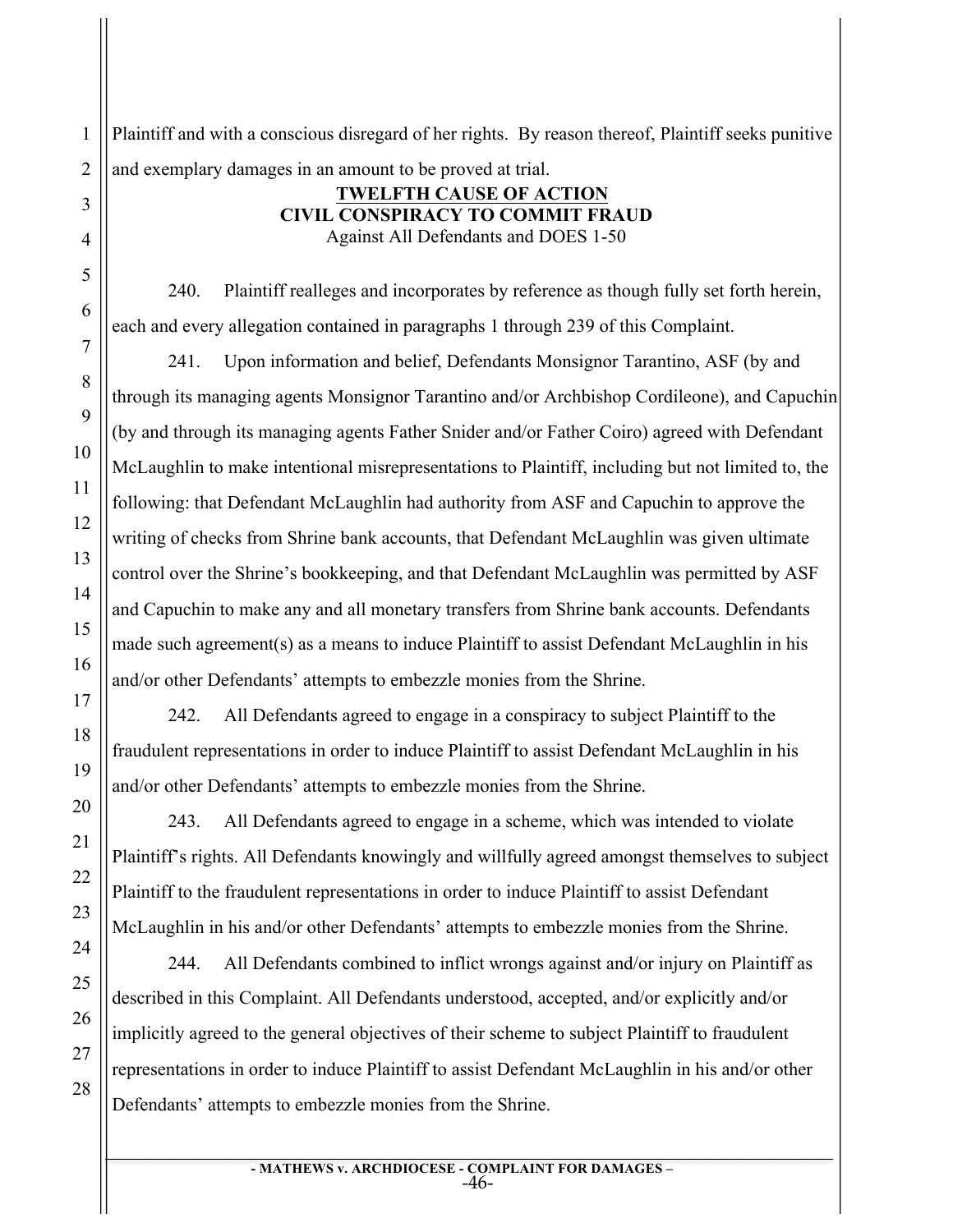245. All Defendants acquired, possessed, and maintained a general knowledge of the conspiracy's objectives to inflict wrongs against and/or injury on Plaintiff as described in this Complaint.

246. Defendants' conspiracy to commit these tortious acts on Plaintiff was a substantial factor in causing damage and injury to Plaintiff as alleged herein.

247. As a direct and proximate result of the aforesaid wrongful conduct of Defendants, and each of them, Plaintiff has suffered harm, including, but not limited to, past and future lost earnings, and medical and/or psychological treatment expenses, all within the jurisdictional limits of this court. The exact amount of said losses will be stated according to proof at trial.

248. As a further direct and proximate result of the aforesaid conduct of Defendants, and each of them, Plaintiff has been held up to great derision and embarrassment with her fellow workers, friends, members of the community and family, and she has suffered has suffered severe emotional distress, including, but not limited to, anxiety, fear, humiliation, mental anguish, depression, post-traumatic stress disorder, as well as exposure to potential and unforeseen civil and/or criminal liability, all to her general damage, in an amount to be stated according to proof at trial.

249. The aforementioned acts were committed by Defendant McLaughlin, ASF, Capuchin, and Monsignor Tarantino and/or by officers, directors, managing agents, agents and/or representatives of ASF and Capuchin, including but not limited to, Defendant McLaughlin, Monsignor Tarantino, Archbishop Cordileone, Father Coiro, Father Snider, and Father Elshoff and/or were known to, aided, abetted, authorized by, ratified by and/or otherwise approved by Defendant McLaughlin, ASF, Capuchin, and Monsignor Tarantino and/or by the officers, directors, managing agents, agents and/or representatives of ASF and Capuchin, including but not limited to, Defendant McLaughlin, Monsignor Tarantino, Archbishop Cordileone, Father Coiro, Father Snider, and Father Elshoff. The above acts of Defendants, and each of them, were despicable and committed knowingly, willfully and maliciously, with the intent to harm, injure, vex, annoy and oppress Plaintiff and with a conscious disregard of her

1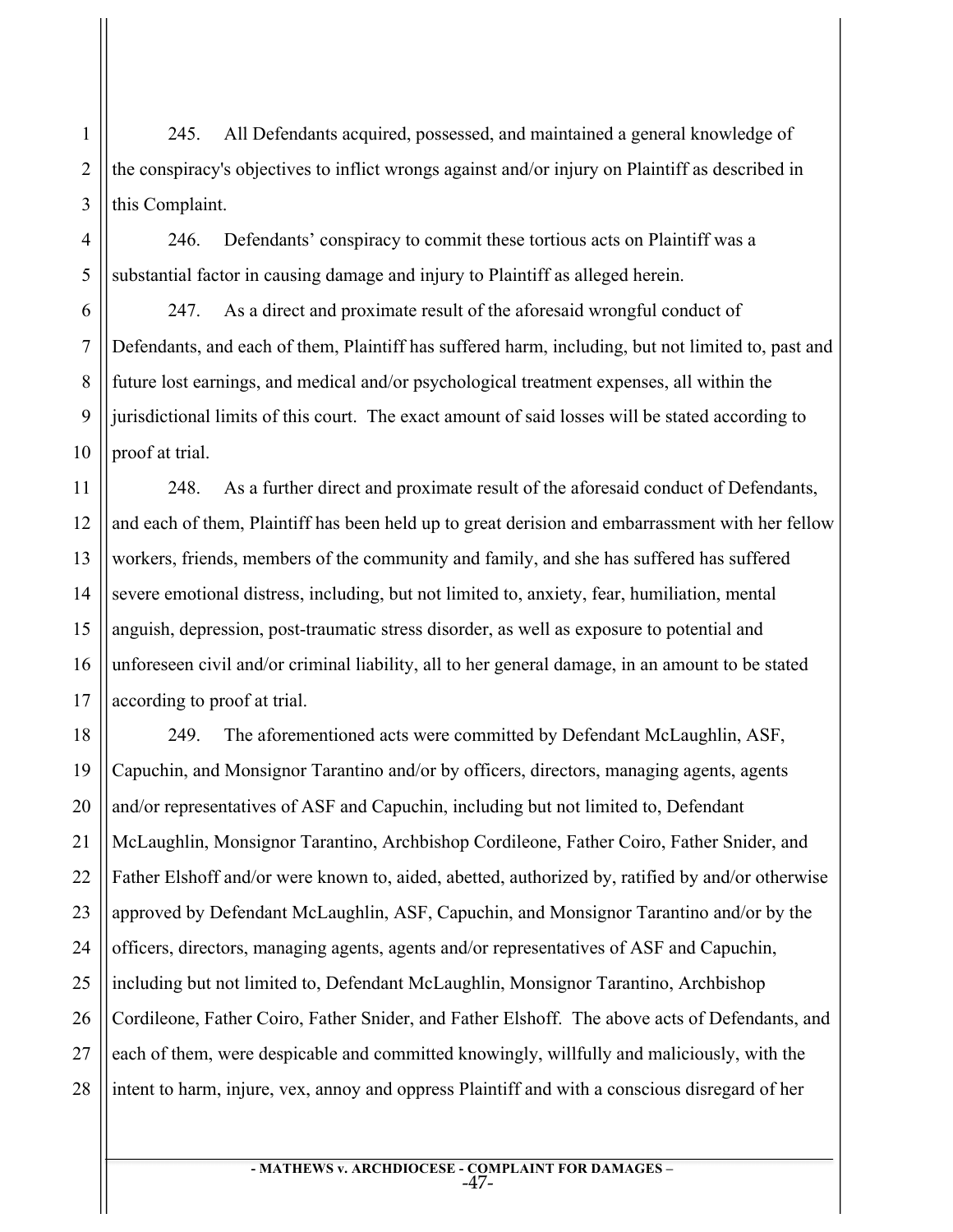rights. By reason thereof, Plaintiff seeks punitive and exemplary damages in an amount to be proved at trial.

#### **THIRTEENTH CAUSE OF ACTION INTENTIONAL INFLICTION OF EMOTIONAL DISTRESS** Against All Defendants and DOES 1-50

250. Plaintiff realleges and incorporates by reference as though fully set forth herein, each and every allegation contained in paragraphs 1 through 249 of this Complaint.

251. The conduct of Defendants ASF, Capuchin, McLaughlin, and Monsignor Tarantino as set forth herein was, and is, extreme and outrageous because Defendants violated statutes and public policies; abused power they had by virtue of the employment relationship; and created a sexually hostile work environment for Plaintiff. This conduct of Defendants, and each of them, were affirmatively based on policies, expectations and standards, that were illegal, and was done intentionally and unreasonably with the recognition that their acts were likely to result in damages to Plaintiff in the form of mental distress.

252. ASF (by and through the acts of Monsignor Tarantino, Archbishop Cordileone, Father Elshoff, Father Snider, and Father Coiro) and Capuchin (by and through the acts of their Friars, Father Elshoff, Father Snider, and Father Coiro), by and through their managing agents, knew of and condoned the behavior of Defendant McLaughlin. The acts complained of herein were adopted, approved, condoned and/or taken by one or more managing agent of Defendants each of whom had the authority to make policy and/or to direct a substantial portion of its business.

253. The acts of Defendants, by and through its managing agents, were done with the intention to cause or with the wanton and reckless disregard of the probability of causing serious emotional distress injuries to Plaintiff and as a direct and proximate result of the aforementioned behavior of Defendants, Plaintiff suffered humiliation, embarrassment, mortification, severe emotional distress and great and emotional suffering. The Defendants and each of them, acted deliberately for the purpose of injuring Plaintiff. The acts complained of herein were occasioned by the intentional acts of Defendants or those acts which were done with reckless disregard and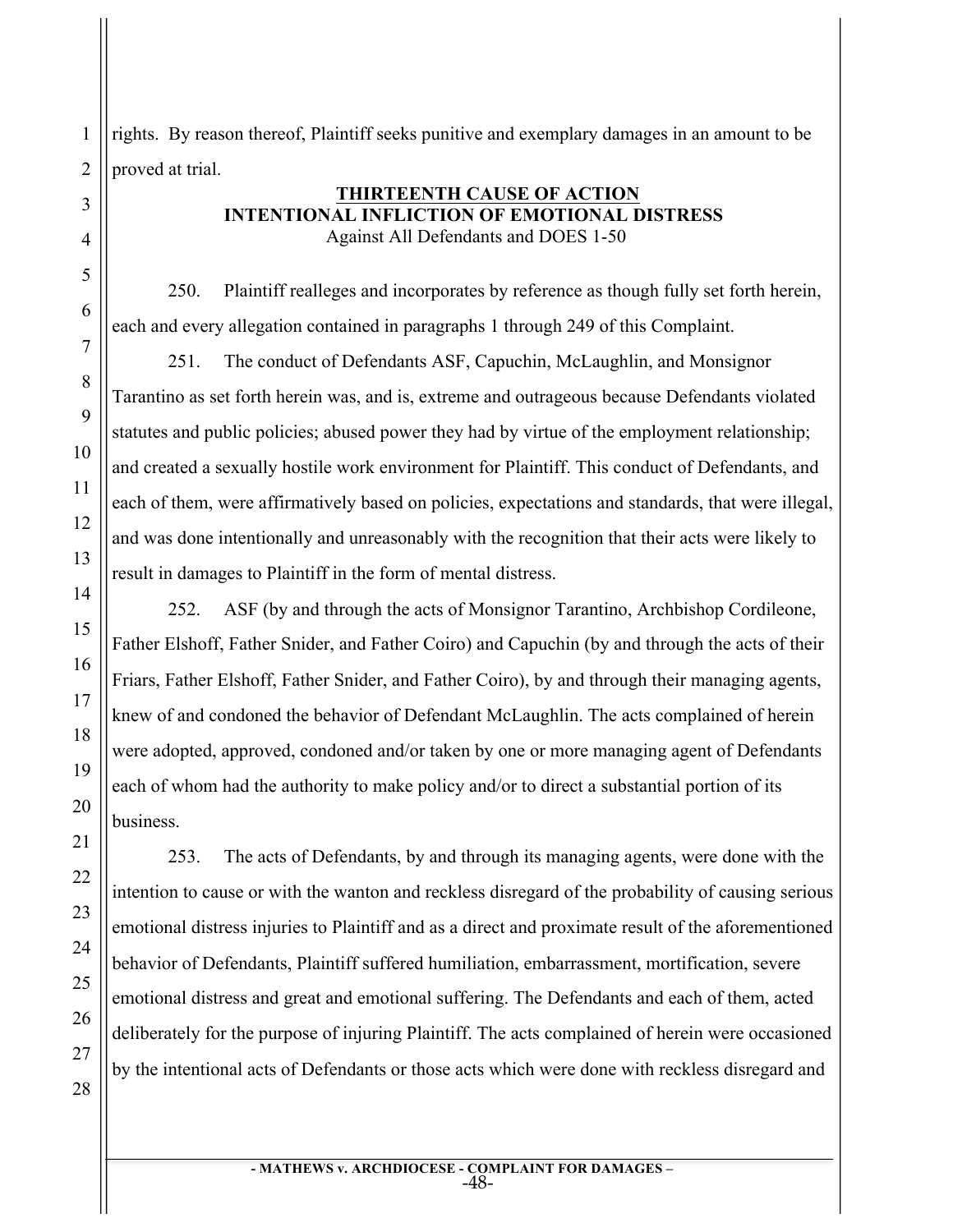1 2 the probability of causing severe emotional distress and such infliction was a substantial factor in causing damage and injury to Plaintiff as set forth below.

254. Defendants' extreme and outrageous conduct toward Plaintiff was a substantial factor in causing damage and injury to Plaintiff as alleged herein.

3

4

5

6

7

8

9

11

21

255. As a direct and proximate result of the aforesaid wrongful conduct of Defendants, and each of them, Plaintiff has suffered harm, including, but not limited to, past and future lost earnings, and medical and/or psychological treatment expenses, all within the jurisdictional limits of this court. The exact amount of said losses will be stated according to proof at trial.

10 12 13 14 15 16 256. As a further direct and proximate result of the aforesaid conduct of Defendants, and each of them, Plaintiff has been held up to great derision and embarrassment with her fellow workers, friends, members of the community and family, and she has suffered has suffered severe emotional distress, including, but not limited to, anxiety, fear, humiliation, mental anguish, depression, post-traumatic stress disorder, as well as exposure to potential and unforeseen civil and/or criminal liability, all to her general damage, in an amount to be stated according to proof at trial.

17 18 19 20 22 23 24 25 26 27 28 257. The aforementioned acts were committed by Defendant McLaughlin, Monsignor Tarantino, ASF and Capuchin and/or by officers, directors, managing agents, agents and/or representatives of ASF and Capuchin, including but not limited to, Defendant McLaughlin, Monsignor Tarantino, Archbishop Cordileone, Father Elshoff, Father Snider, and Father Coiro, and/or were known to, aided, abetted, authorized by, ratified by and/or otherwise approved by ASF and Capuchin and/or by the officers, directors, managing agents, agents and/or representatives of ASF and Capuchin, including but not limited to, Defendant McLaughlin, Monsignor Tarantino, Archbishop Cordileone, Father Elshoff, Father Snider, and Father Coiro. The above acts of Defendants, and each of them, were despicable and committed knowingly, willfully and maliciously, with the intent to harm, injure, vex, annoy and oppress Plaintiff and with a conscious disregard of her rights. By reason thereof, Plaintiff seeks punitive and exemplary damages in an amount to be proved at trial.

> **- MATHEWS v. ARCHDIOCESE - COMPLAINT FOR DAMAGES –** -49-